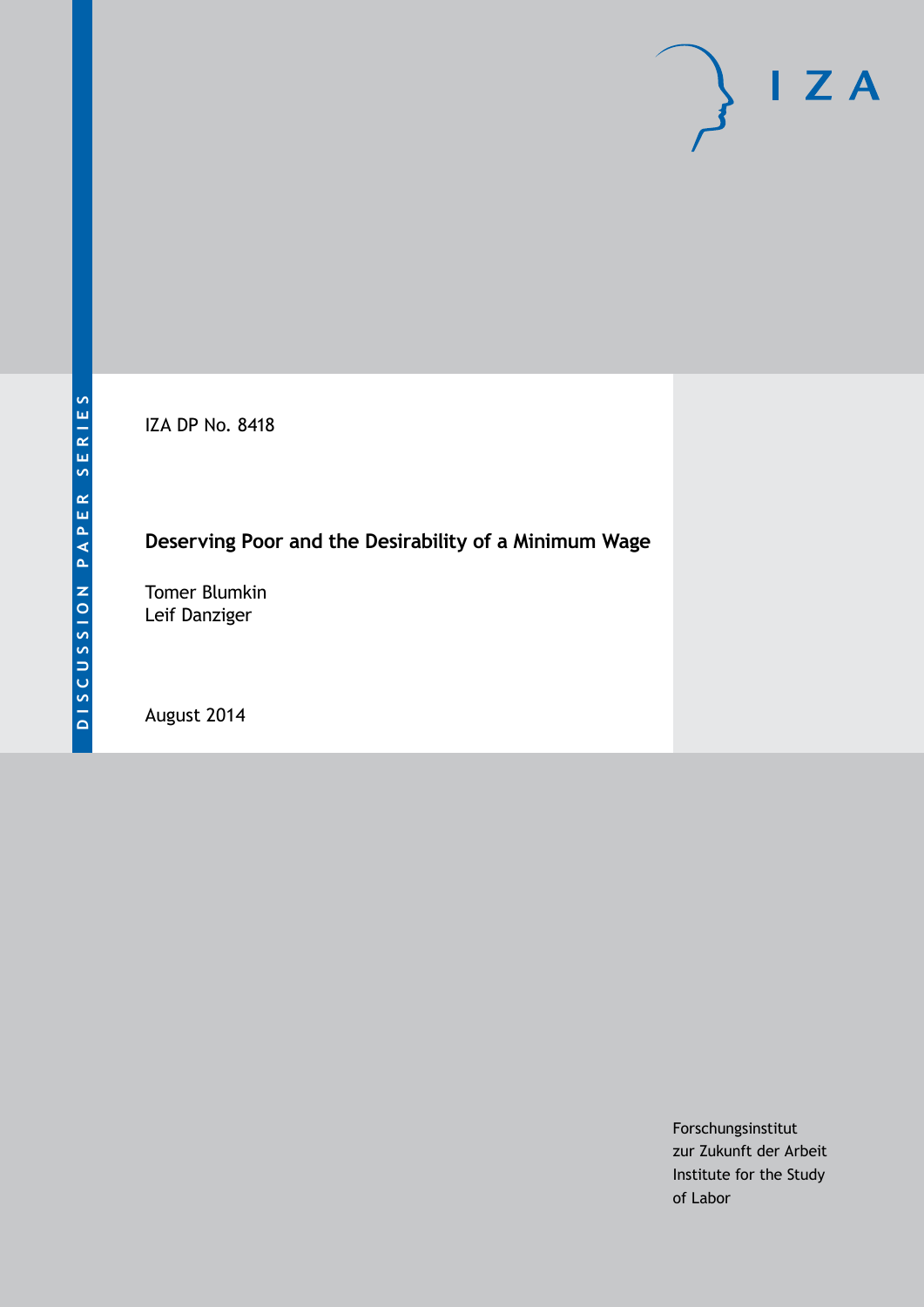# **Deserving Poor and the Desirability of a Minimum Wage**

### **Tomer Blumkin**

*Ben-Gurion University, CESifo and IZA*

### **Leif Danziger**

*Ben-Gurion University, CESifo and IZA*

Discussion Paper No. 8418 August 2014

IZA

P.O. Box 7240 53072 Bonn **Germany** 

Phone: +49-228-3894-0 Fax: +49-228-3894-180 E-mail: [iza@iza.org](mailto:iza@iza.org)

Any opinions expressed here are those of the author(s) and not those of IZA. Research published in this series may include views on policy, but the institute itself takes no institutional policy positions. The IZA research network is committed to the IZA Guiding Principles of Research Integrity.

The Institute for the Study of Labor (IZA) in Bonn is a local and virtual international research center and a place of communication between science, politics and business. IZA is an independent nonprofit organization supported by Deutsche Post Foundation. The center is associated with the University of Bonn and offers a stimulating research environment through its international network, workshops and conferences, data service, project support, research visits and doctoral program. IZA engages in (i) original and internationally competitive research in all fields of labor economics, (ii) development of policy concepts, and (iii) dissemination of research results and concepts to the interested public.

<span id="page-1-0"></span>IZA Discussion Papers often represent preliminary work and are circulated to encourage discussion. Citation of such a paper should account for its provisional character. A revised version may be available directly from the author.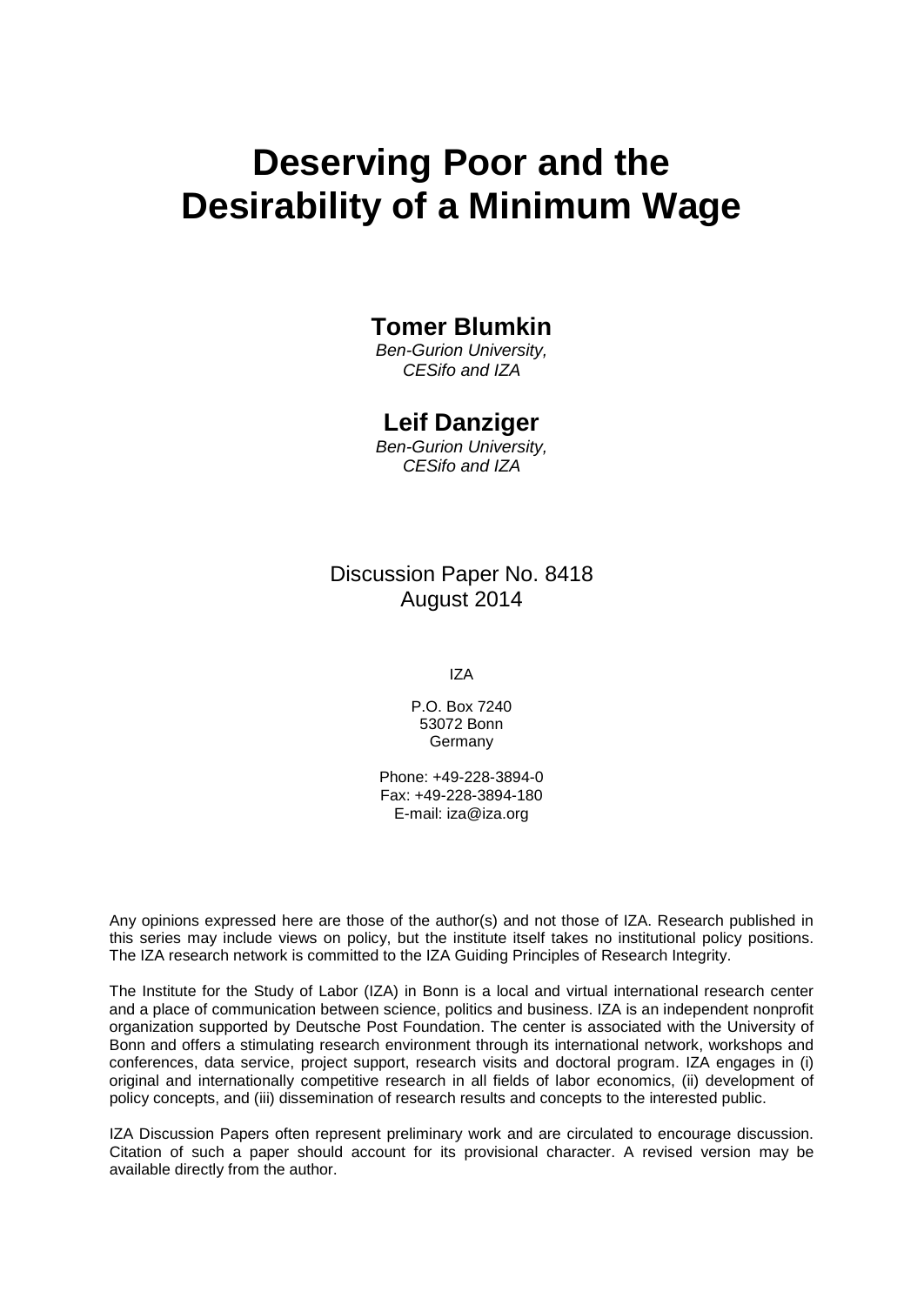IZA Discussion Paper No. 8418 August 2014

# **ABSTRACT**

# **Deserving Poor and the Desirability of a Minimum Wage[\\*](#page-1-0)**

This paper provides a novel justification for using a minimum wage to supplement an optimal tax-and-transfer system. We demonstrate that if labor supply decisions are concentrated along the intensive margin and employment is efficiently rationed, a minimum wage can be socially beneficial by serving as a screening device that targets benefits to the deserving poor. We also show that with a minimum wage in place, a negative marginal tax rate may not be optimal.

JEL Classification: D6, H2, H5

Keywords: deserving poor, minimum wage, redistribution, efficient rationing, negative marginal tax rate

Corresponding author:

Leif Danziger Department of Economics Ben-Gurion University Beer-Sheba 84105 Israel E-mail: [danziger@bgu.ac.il](mailto:danziger@bgu.ac.il)

The authors are grateful to Spencer Bastani, Sören Blomquist, Luca Micheletto, Casey Rothschild, Laurent Simula, and participants in the UCFS Public Economics Seminar in Uppsala University, the CESifo Employment and Social Protection Area Conference in Munich, and the Taxation Theory Conference in Cologne for helpful comments and suggestions.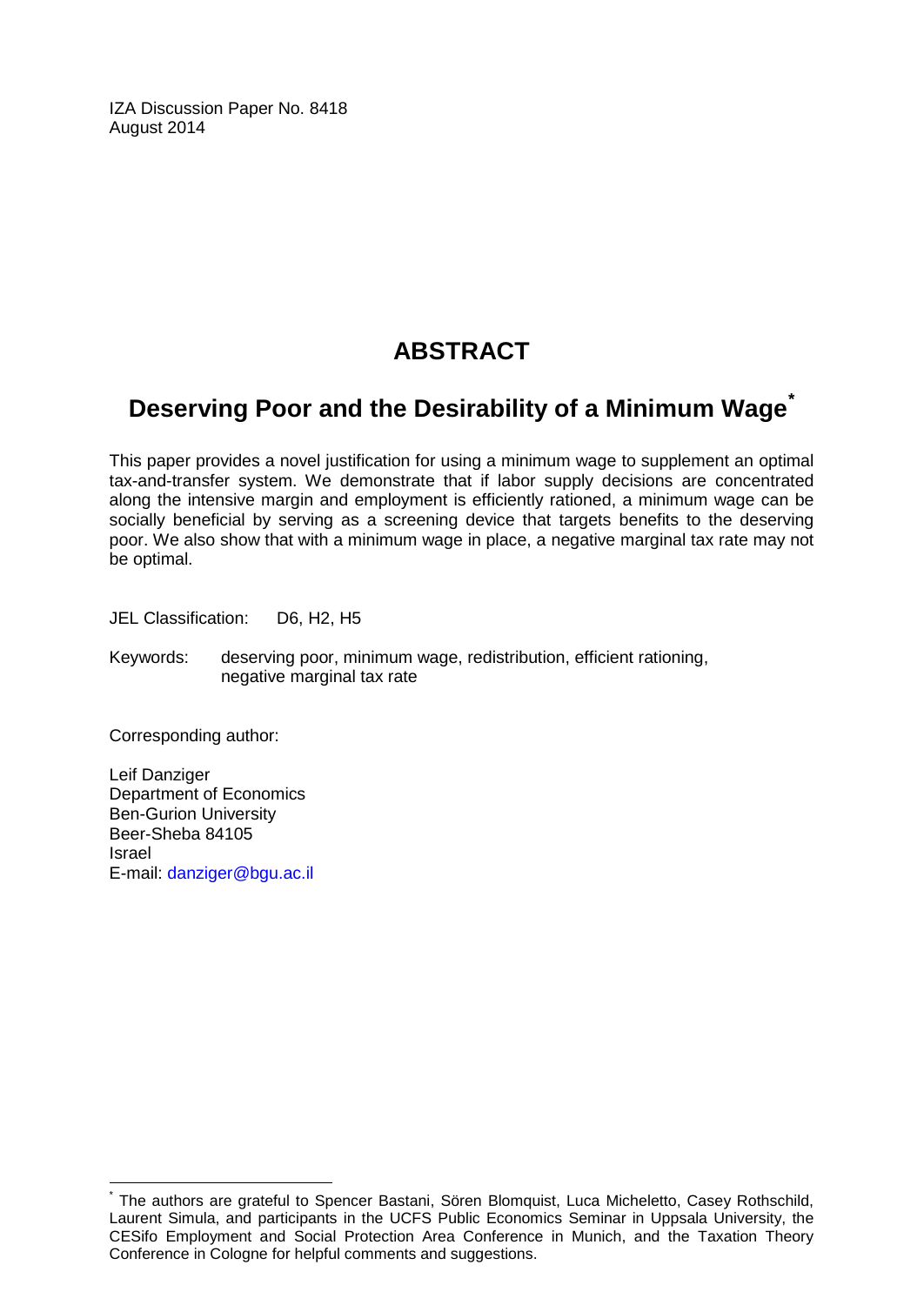#### **1. Introduction**

l,

Minimum wages are used in most OECD countries as a redistributive tool for the benefit of low-skilled workers. However, they are highly controversial due to their adverse effect on employment, the magnitude of which has been the subject of intense empirical debate.<sup>1</sup> Furthermore, the possibility of levying a negative marginal tax rate (e.g., the Earned Income Tax Credit in the US) as part of an optimal tax-and-transfer system raises a fundamental normative question regarding the social desirability of a minimum wage as a redistributive tool.

Only a small strand of the literature has investigated whether a minimum wage can be a desirable supplement to an optimal tax-and-transfer system in a competitive labor market environment.<sup>2</sup> The early studies of Allen (1987) and Guesnerie and Roberts (1987) focus on the intensive-margin choice of working hours and assume that a minimum wage results in an involuntary reduction in working hours of the low-skilled workers. They conclude that the minimum wage cannot be a useful supplement to an optimal tax-andtransfer system. However, this conclusion has been questioned by other papers. In particular, Boadway and Cuff (2001), also employing an intensive-margin setting, assume that a minimum wage results in involuntary unemployment. They demonstrate that a minimum wage can serve to distinguish between involuntarily and voluntarily

<sup>&</sup>lt;sup>1</sup> See Neumark and Wascher (2007) for a survey. The federal minimum wage in the US has been \$7.25 per hour since July 2009 (reflecting an increase of 40 percent over the years 2007-2009). Some states and cities have set minimum wages exceeding the federal level, the highest being \$9.32 per hour in the state of Washington (as of January 2014) and \$15.00 in the city of Seattle (not yet fully implemented).

<sup>&</sup>lt;sup>2</sup> The literature also considers the efficiency-enhancing role of a minimum wage in the presence of labor market imperfections such as monopsonistic competition [Manning (2003), Cahuc and Laroque (2014)]; efficiency wages [Jones (1987), Rebitzer and Taylor (1995)]; bargaining models [Cahuc et al. (2001)]; signaling models [Lang (1987), Blumkin and Sadka (2005)]; and search models [Flinn (2006), Hungerbühler and Lehmann (2009)].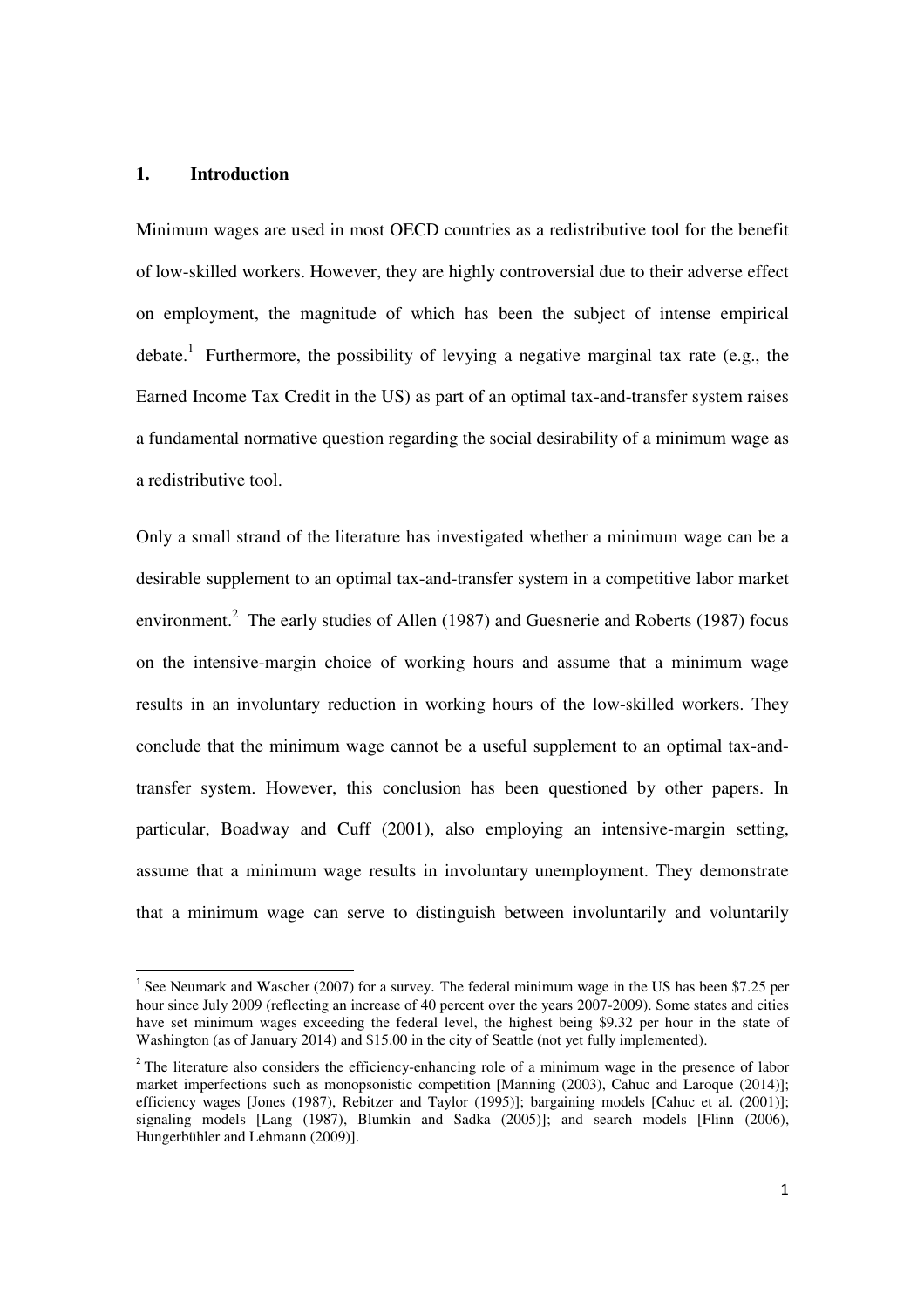unemployed workers and find that this would make a minimum wage a warranted supplement to an optimal tax-and-transfer system. More recently, Danziger and Danziger (in press) show that in an intensive-margin setting a Pareto improvement can be achieved by supplementing an optimal tax-and-transfer system with a graduated (rather than a constant) minimum wage. Finally, Lee and Saez (2012), focusing on the extensivemargin choice in an occupational-choice model with fixed working hours, show that if rationing is efficient, namely, the involuntary unemployment triggered by a minimum wage will hit the workers with the strongest taste for leisure first, then a minimum wage can serve as a desirable supplement to an optimal tax-and-transfer system.

In this paper, we offer a novel justification for the use of a minimum wage to supplement an optimal tax-and-transfer system. Central to our argument is the distinction between the deserving and the undeserving poor, where the former refers to individuals who are either willing to work hard or who are truly disabled, and the latter to individuals who are perceived to be lazy. In our model, workers differ in their earning abilities and workleisure preferences, and make choices along the intensive margin.<sup>3</sup> It is assumed that the government maximizes a social welfare function that exhibits a bias against the undeserving poor and, furthermore, that employment is rationed efficiently. An important implication is that the extra transfers offered by the government to the low-skilled workers will be targeted toward the deserving poor rather than being accorded to all the poor across the board. By relying on the screening of workers through the efficient rationing of employment, the government overcomes its inability to identify the

l,

<sup>&</sup>lt;sup>3</sup> With fixed working hours, there is no difference between wage and income. Hence, a minimum wage can be replicated by taxing all incomes below a certain threshold at a confiscatory 100 percent rate. An intensive-margin model, in contrast, captures the difference between wage and income, and therefore provides a more natural framework for examining the social desirability of a minimum wage.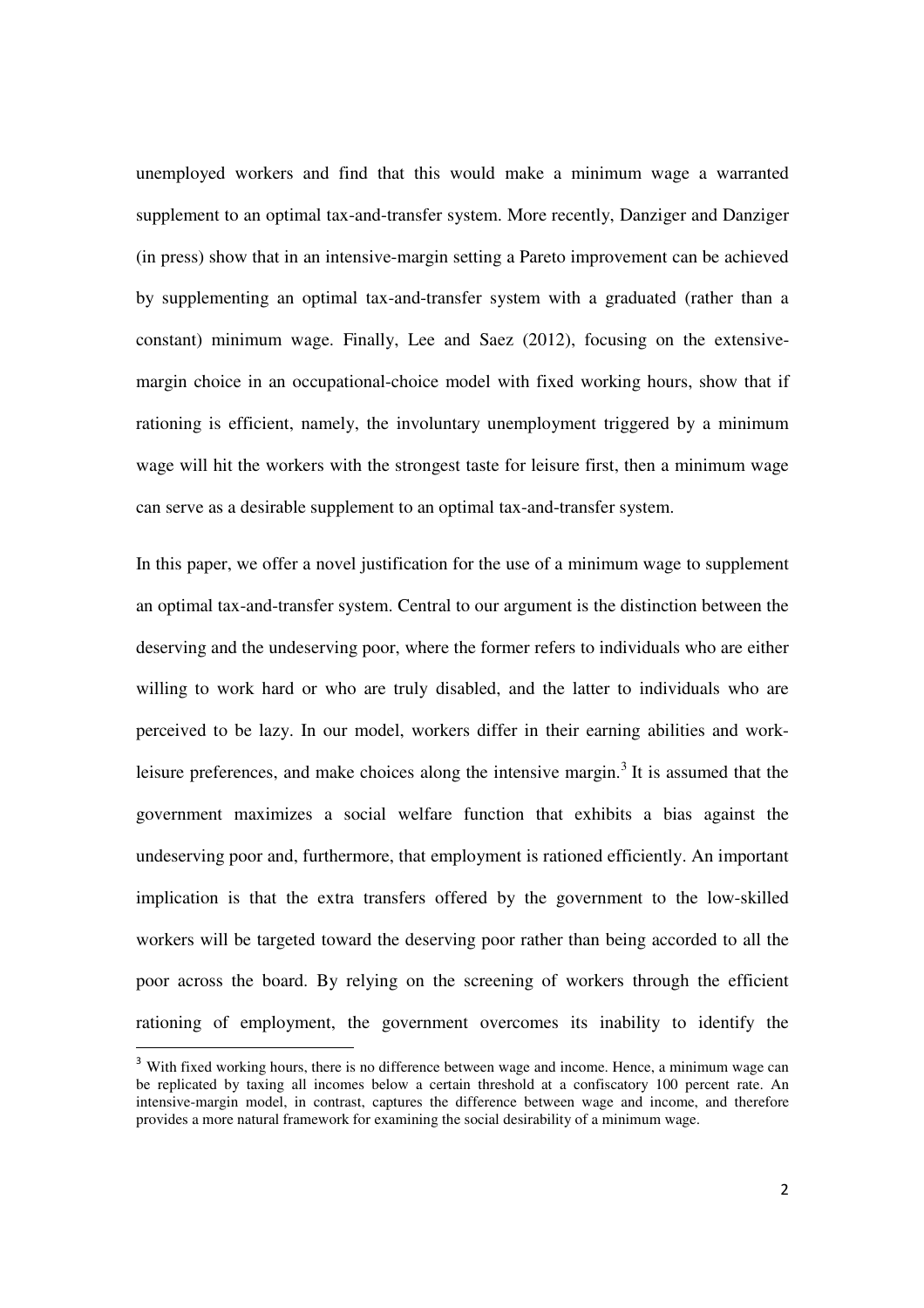deserving poor directly. Consequently, if the government is sufficiently biased against the undeserving poor, a minimum wage becomes a desirable supplement to an optimal taxand-transfer system.<sup>4</sup> We further show that if the government is sufficiently biased against the undeserving poor and not too inequality averse, without a minimum wage a negative marginal tax rate for the deserving poor will be part of an optimal tax-andtransfer system. This would not be the case if a minimum wage is in place. Thus, the minimum wage dominates a negative marginal tax rate as a means to direct benefits to the deserving poor.

The notion of welfare deservedness has attracted much attention in recent years and has become a key issue in the public discourse about the role of the welfare system. Whereas abundant evidence shows that society is generally sympathetic toward the unfortunate disabled, generosity is often conditioned on the poor either working hard or being truly disabled. For instance, Gilens (1999) reports that people are more concerned about the conditions determining which recipients should benefit from social security programs than about the cost of the programs, the main question for taxpayers being not so much "who gets what?" but rather "who deserves what?" In other words, it is not the government support for the truly needy that sparks considerable public resentment, but rather the perception that most people receiving welfare are undeserving.<sup>5</sup> These trends

l,

<sup>&</sup>lt;sup>4</sup> The traditional assumption in the optimal taxation literature is that the government is unable to observe wages and therefore conditions transfers and taxes on observable income levels. As acknowledged by previous studies, this informational assumption is somewhat inconsistent with the common practice of simultaneously imposing an income tax and a minimum wage. However, we follow the reasoning in Lee and Saez (2012) who argue that this simultaneous use can be enforced by a combination of whistle blowing by underpaid workers and ex-post costly verification of wages by the government.

<sup>&</sup>lt;sup>5</sup> See also Heclo (1986), Farkas and Robinson (1996), Gallop Organization (1998), Miller (1999), and Fong (2001). According to one poll cited in Gilens (1999), 74% of the public agrees that the criteria for welfare are not strong enough but only 3% reports that they would oppose a 1% sales tax increase aimed at funding help to the poor.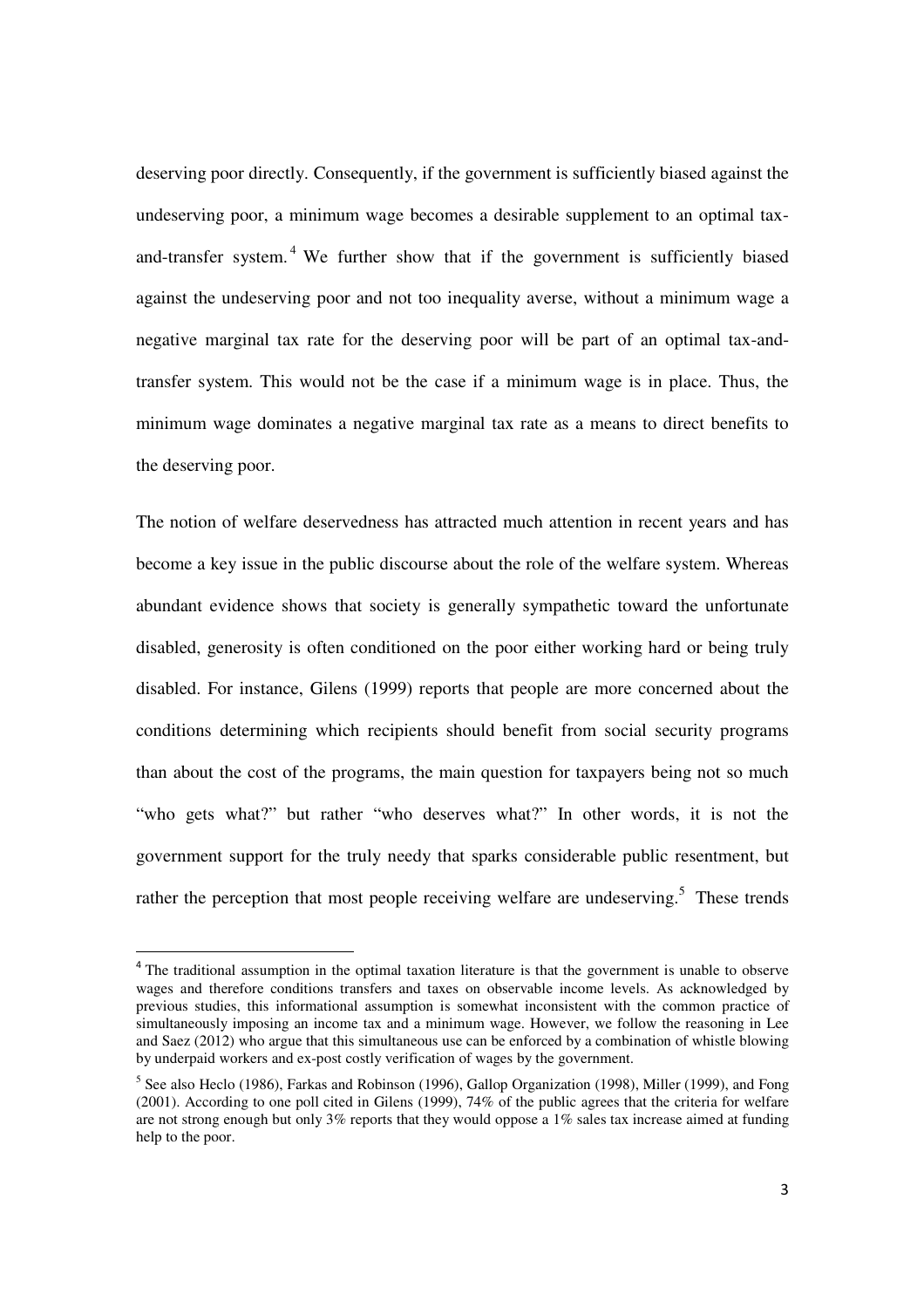are reflected in the 1996 welfare reform in the US and the shift from the Aid to Families with Dependent Children program to the Temporary Assistance for Needy Families program with its emphasis on the work requirement, as well as the significant expansion in recent years of the Earned Income Tax Credit program that conditions welfare on labor market participation.<sup>6</sup>

Several previous papers have distinguished between the deserving and the undeserving poor to provide a normative foundation for commonly used policy tools such as Earned Income Tax Credit and workfare to target benefits to the deserving poor. For instance, Besley and Coate (1992, 1995) assume that the government objective is to alleviate poverty rather than to maximize social welfare. Effectively, this eliminates disutility from work from the government objective and may be interpreted to reflect the conservative view that high disutility from work indicates a socially unacceptable laziness. In particular, they show that workfare can be an effective supplementary screening tool to means testing. Relatedly, Kanbur et al. (1994) establish the case for levying a negative marginal tax rate on the working poor when the government aims to minimize an incomebased poverty index. Cuff (2000) employs a framework where individuals differ along the skill dimension and in their work-leisure preferences. She demonstrates that if the government objective is to maximize the well-being of the deserving poor, work requirements can be a desirable supplement to an optimal tax-and-transfer system. Saez (2002) discusses the possibility of assigning a relatively low marginal social weight to unemployed low-skilled workers and shows that this would reinforce the case for an

 $\overline{a}$ 

<sup>&</sup>lt;sup>6</sup> See Salanié (2011). The Earned Income Tax Credit program, initially adopted in 1975 and extended considerably over the 90's, benefits 25 million families in the US at a total cost to the federal government of \$61 billion [Tax Policy Center (2013)].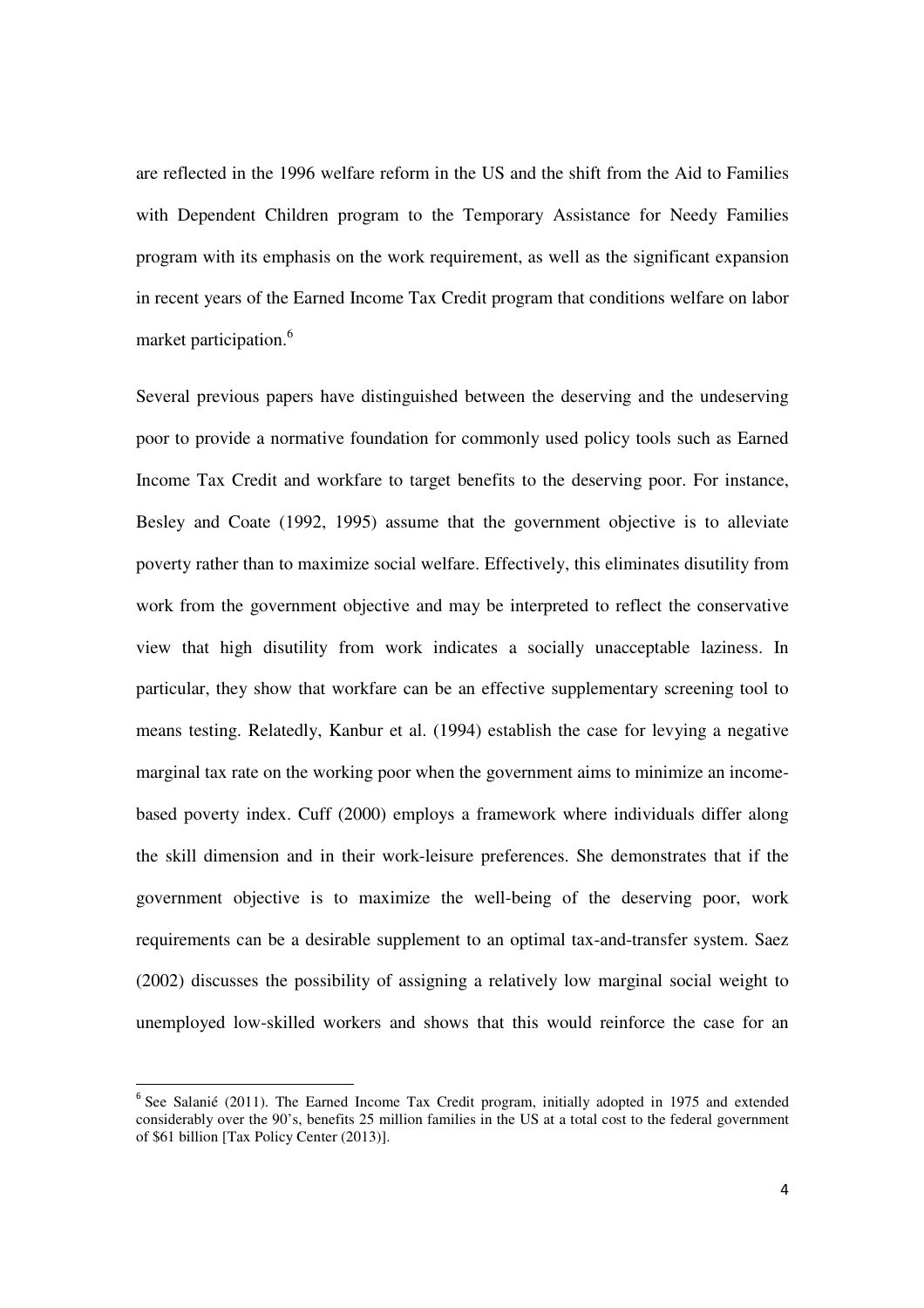Earned Income Tax Credit. Finally, Blumkin et al. (in press) demonstrate that statistical stigma can be an effective welfare ordeal mechanism to sort out the undeserving claimants.

#### **2. The Model**

Consider an economy with low- and high-skilled workers that produce a single consumption good the price of which is unity. The mass of each skill group is unity. The output  $X$  of the productive sector is given by

$$
(1) \tX = F(N^l, N^h),
$$

where  $N<sup>l</sup>$  and  $N<sup>h</sup>$  denote the total working hours of the low- and high-skilled workers, respectively. The function  $F$  is increasing, has constant returns to scale, and exhibits diminishing marginal productivity in the input of each skill level.

Let *c* denote consumption and *n* working hours. The utility of the high-skilled workers (indexed by superscript *h*) is given by  $u^h \equiv c^h - g(n^h)$ , where  $g(0) = 0$ ,  $g' > 0$ ,  $g'' > 0$  and  $\lim_{n \to 0} g'(n) = 0$ . The utility of the low-skilled workers depends on their taste for leisure. For a fraction  $\alpha \in (0,1)$  of the low-skilled workers (indexed by superscript *d*) the utility is given by  $u^d \equiv c^d - g(n^d)$ . For the remaining  $1 - \alpha$  of the low-skilled workers (indexed by superscript *u*) the utility is given by  $u^u \equiv c^u - k g(n^u)$ , where  $k>1$ . That is, type-*u* low-skilled workers incur a higher disutility (both total and marginal) from work relative to their type-*d* low-skilled counterparts for the same working hours supplied.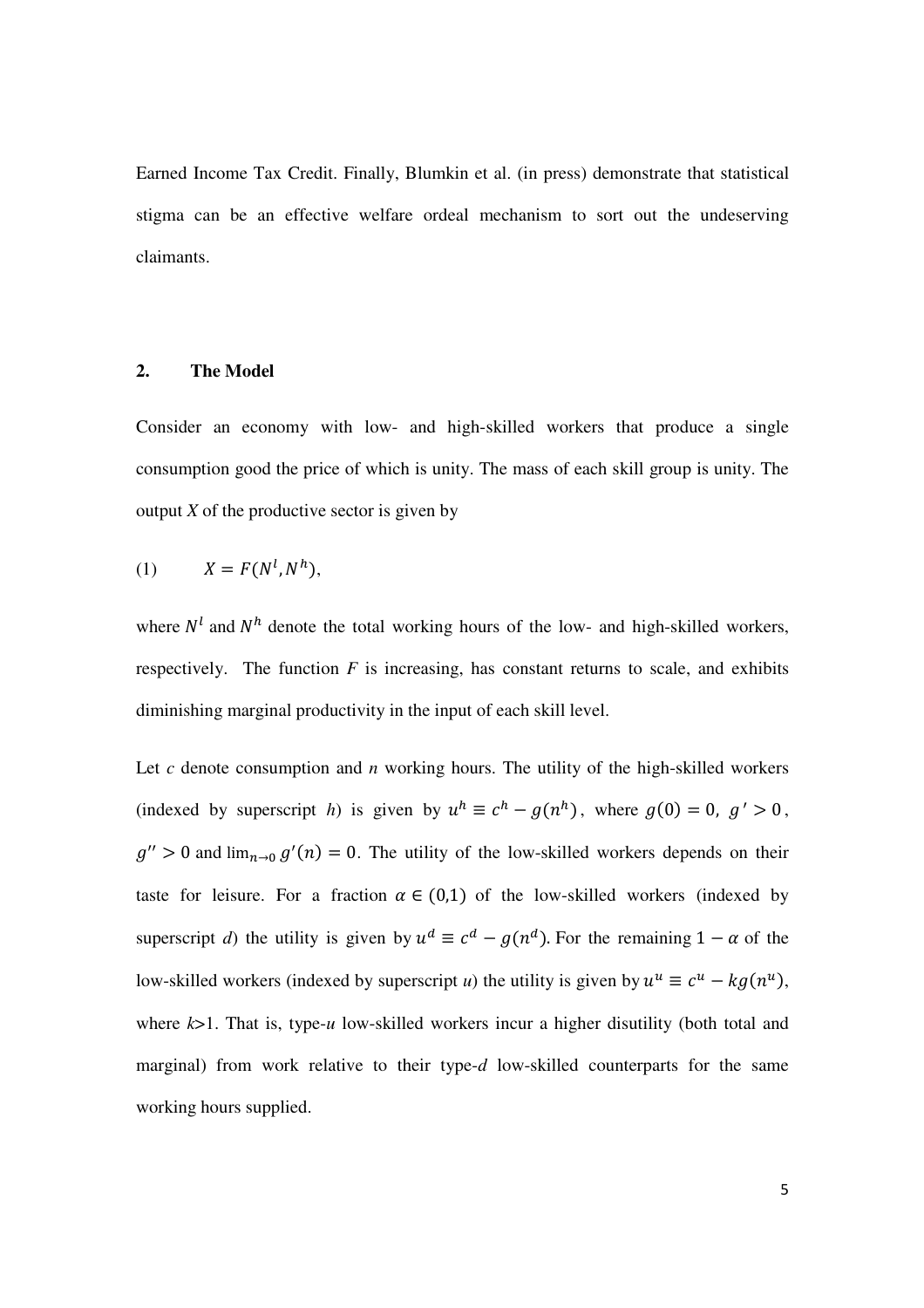The higher disutility from work incurred by type*-u* workers may either be associated with physical and mental disabilities or be attributed to laziness. In light of the common perception that a significant share of type-*u* workers are lazy and choose to decrease their working hours by their own volition, rather than being forced to do so by a true disability, we will henceforth often refer to type*-d* workers as "deserving poor" and to type-*u* workers as "undeserving poor".

The total labor supply of the high-skilled workers is given by  $N^h = n^h$ , and the total labor supply of the low-skilled workers by  $N^l = \alpha n^d + (1 - \alpha)n^u$ . Assuming a competitive labor market, each worker is paid the value of his marginal product. Therefore,  $w^h \equiv \partial F(N^l, N^h) / \partial N^h$  is the wage for high-skilled workers and  $w^l \equiv$  $\partial F(N^l, N^h) / \partial N^l$  is the wage for low-skilled workers. We assume that  $w^h > w^l$ .

We follow Mirrlees (1971) in assuming that worker types (in our model, skill levels and preferences) are private information unobserved by the government. Accordingly, the government is confined to second-best redistributive policies.

#### **3. The Government Problem**

The social welfare is given by

$$
(2) \qquad W \equiv V(u^h) + \alpha V(u^d) + \beta (1 - \alpha) V(u^u),
$$

where  $V(0) = 0$ ,  $V' > 0$ ,  $V'' < 0$ , and  $\beta \in [0,1]$ . The strict concavity of *V* reflects the inequality-aversion exhibited by the government and the parameter  $\beta$  measures the extent to which welfare-deservedness matters. The conventional case is captured by  $\beta = 1$ where each group is weighted according to its size in the population. Having  $\beta < 1$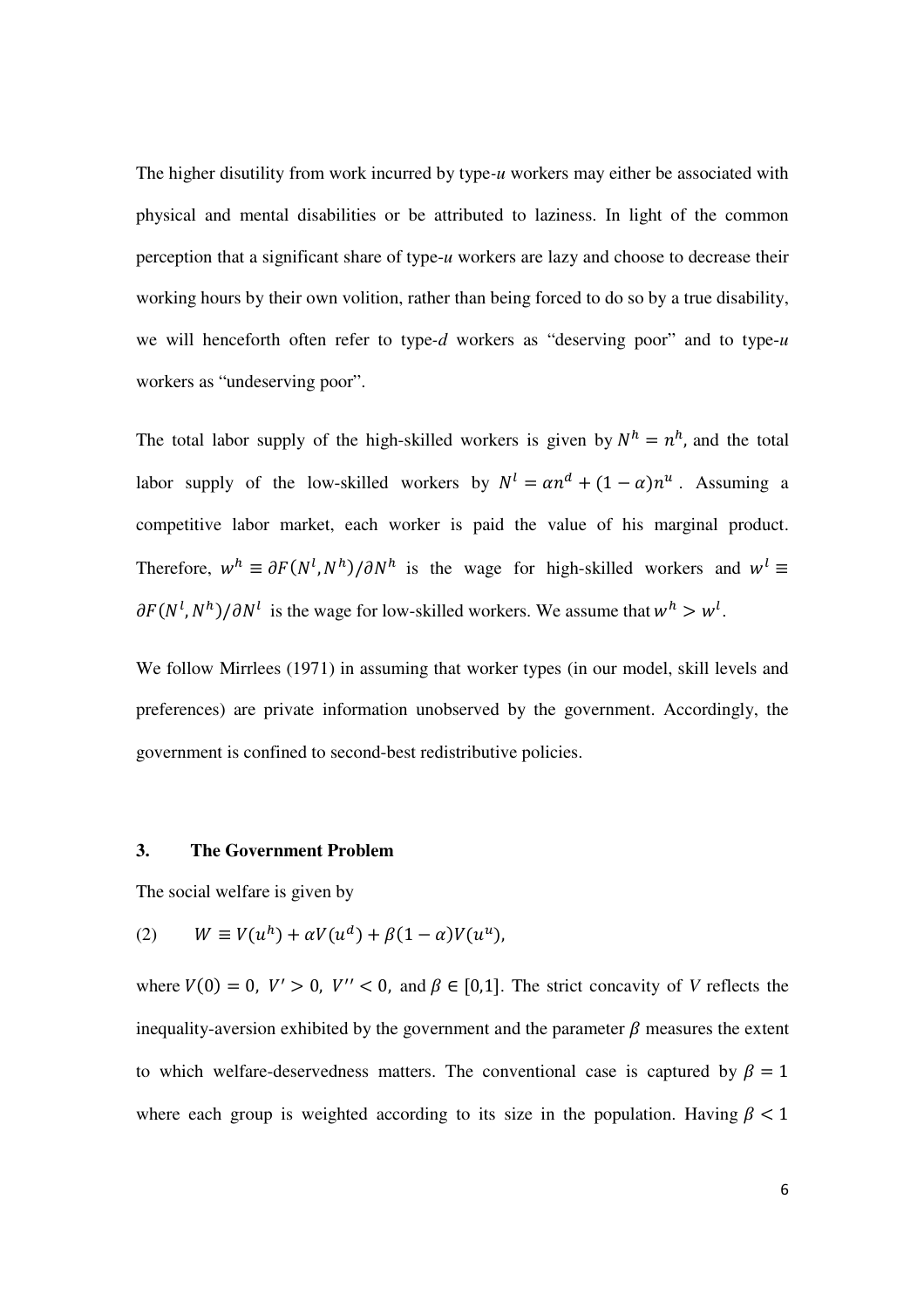implies that the government assigns the undeserving poor a lower weight than their size in the population. This bias against the undeserving poor reflects public resentment of individuals who seem unwilling to exert a socially acceptable level of effort in the labor market and instead choose to rely on the generosity of the welfare system. In the extreme case where  $\beta = 0$  the government completely "launders out" the undeserving poor from the welfare calculus. Assuming that the type-*u* group is comprised of two subgroups, the truly disabled and the lazy, a simple interpretation is that  $\beta$  measures the fraction of truly disabled workers within the type-*u* group and that society is completely intolerant to lazy workers and hence assigns them zero weight in the welfare function.

The government is interested in reducing its support of the lazy poor but unable to distinguish between the truly disabled and those in the type-*u* group that are just lazy (both types make identical labor-leisure choices since they share the same preferences). The government is therefore faced with a difficult screening problem and will have to rely on policy rules that adversely affect the entire *u*-type group.<sup>7</sup> As will be shown below, such "tagging" of the *u*-type group will be socially desirable when the fraction of lazy individuals within the *u*-type group is sufficiently large (that is, when  $\beta$  is sufficiently small).

#### **4. The Benchmark Regime: No Minimum Wage**

 $\overline{a}$ 

We start by analyzing the benchmark case with no minimum wage in place. As is customary, we represent a nonlinear tax-and-transfer system as a triplet of consumption-

 $7$  For instance, applicants for disability benefits commonly claim back pain and mental problems, complaints that are hard to disprove.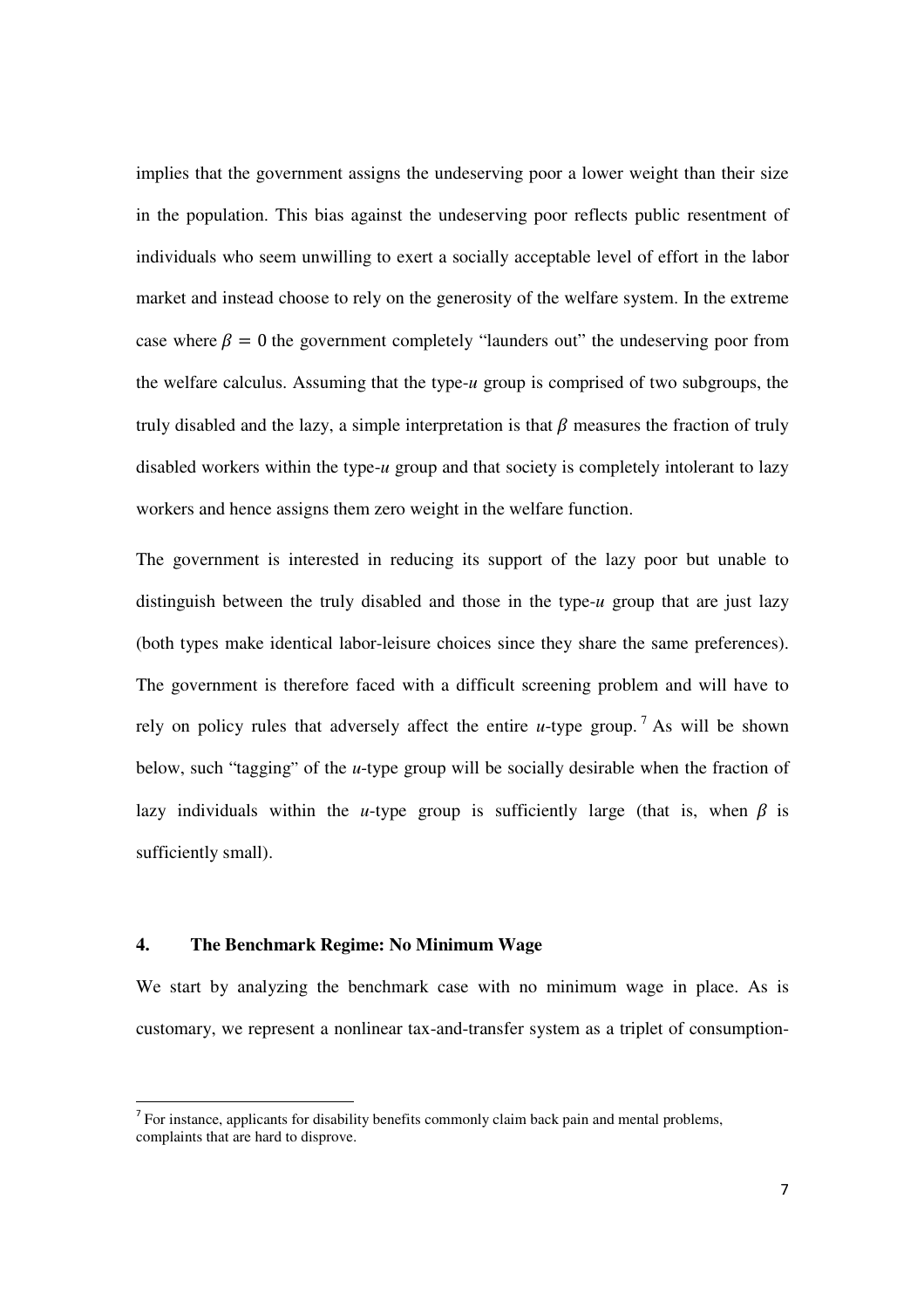work bundles  $(c^i, n^i)$ , where  $i = h, d, u$ . The government maximizes welfare (2) subject to both the revenue constraint

$$
(3) \qquad F(N^l, N^h) \ge c^h + \alpha c^d + (1 - \alpha)c^u
$$

and the six incentive-compatibility constraints  $IC^{ij}$  which state that for each pair of worker types  $(i, j)$ , where  $i, j = h, d, u$  and  $i \neq j$ , a worker of type *i* has no incentive to mimic a worker of type *j,* i.e.,

(4) 
$$
c^{i} - k^{i} g(n^{i}) \geq c^{j} - k^{i} g\left(\frac{n^{j} w^{j}}{w^{i}}\right),
$$

where  $k^h = k^d = 1$ ,  $k^u = k$  and  $w^d = w^u = w^l$ .

We assume that the optimal solution is separating so that each type of worker receives a distinct consumption-work bundle. Focusing on the case where the government assigns a low weight to those considered undeserving, the following lemma summarizes important properties of the optimal solution:

#### **Lemma:** *If*  $\beta$  *is sufficiently small, then*

- *(i) The incentive-compatibility constraint*  $IC^{uh}$  *is non-binding;*
- *(ii)* The incentive-compatibility constraint  $IC^{ud}$  is binding;
- *(iii)*  $^d > n^u$ .

#### **Proof:** See Appendix A.

Part (i) of the lemma shows that the upward incentive-compatibility constraint  $IC^{uh}$  is non-binding. This property accords with standard optimal tax models where the direction of redistribution goes from high to low earners. Hence, only downward incentivecompatibility constraints are binding; that is, high earners are indifferent between choosing their intended bundle and mimicking low earners. However, parts (ii) and (iii)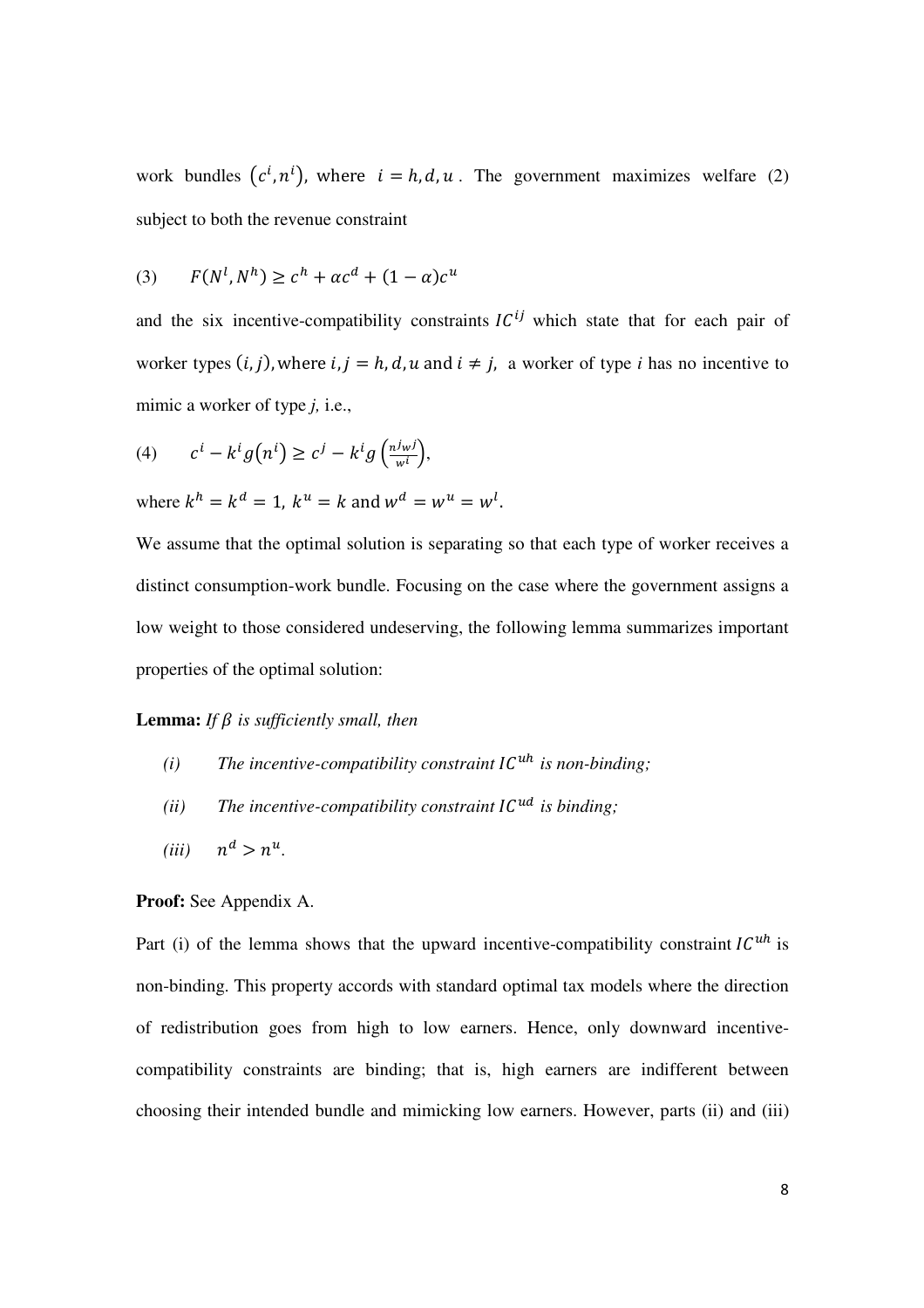of the lemma state that the upward incentive-compatibility constraint  $IC^{ud}$  is binding, with the undeserving poor working less and hence earning less than their deserving counterparts. This unusual feature derives from the bias of the government against the undeserving poor. It implies that the undeserving poor are indifferent between choosing their intended bundle and working more in order to mimic the deserving poor, thereby becoming eligible for more generous transfers.

The unusual feature that  $IC^{ud}$  is binding may be reflected in the sign of the optimal marginal tax rate levied on the deserving poor. Whereas in standard optimal tax models their marginal tax rate would be non-negative, in our framework a negative marginal tax rate may be optimal. Indeed, we will now show that if the government's inequality aversion is not too large, then the deserving poor will be subject to a negative marginal tax rate.

For concreteness, suppose that the *V*-function in the social welfare given in equation (2) exhibits constant relative inequality aversion *z*; that is,  $V(u) = u^{1-z}/(1-z)$ , where  $z > 0, \neq 1$ . Then:

**Proposition 1:** If  $\beta$  and  $\alpha$  are sufficiently small, then the optimal marginal tax rate on *the deserving poor is negative.* 

**Proof:** See Appendix A.

If the relative inequality aversion were large, redistributing from the high-skilled workers to the deserving poor would yield a substantial welfare gain. In such a case, the incentivecompatibility constraint  $IC^{hd}$  would be binding. Thus, a positive marginal tax rate on the deserving poor would reduce their labor supply, making it less attractive for the high-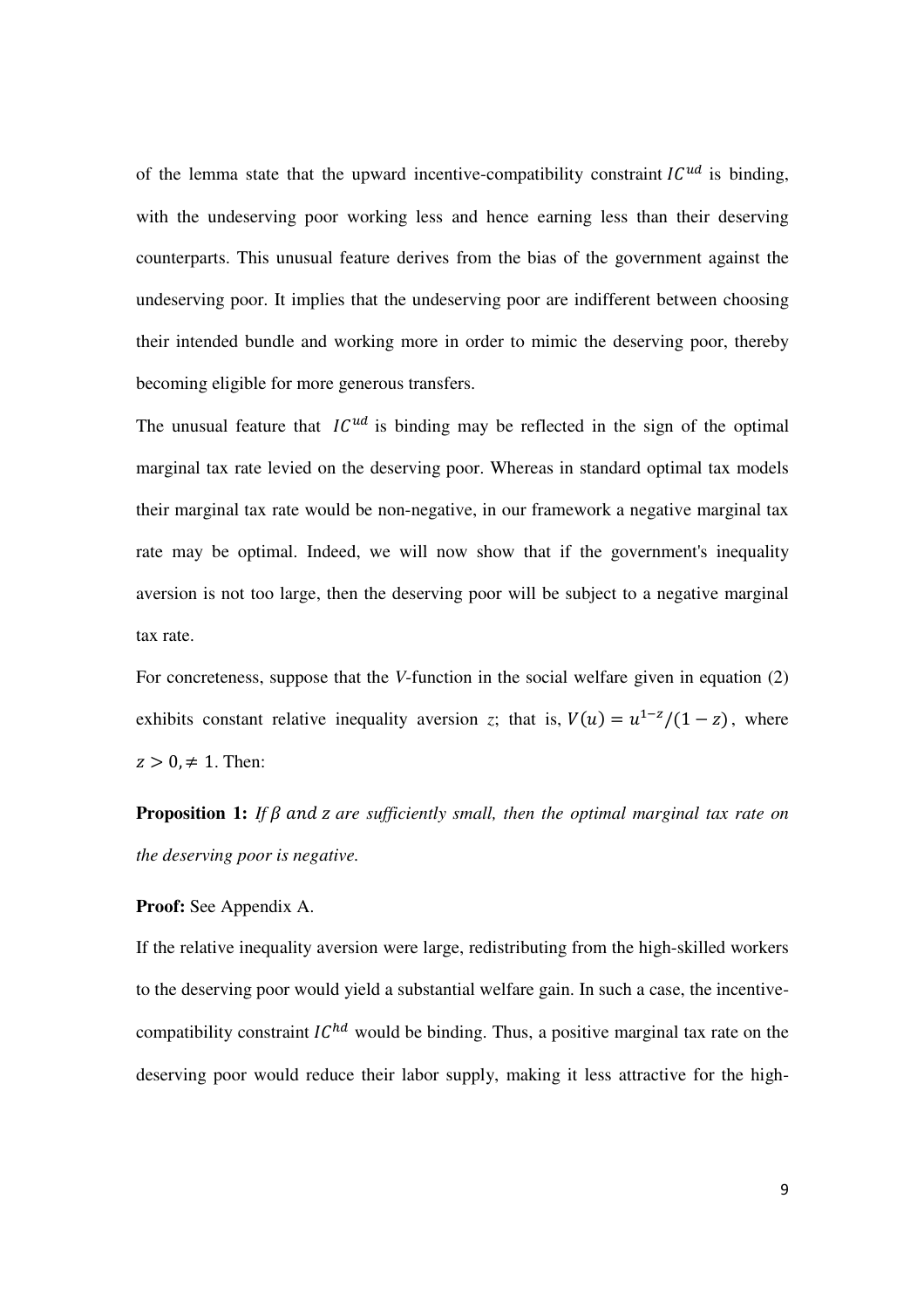skilled workers to mimic and thereby mitigating  $IC^{hd}$ .<sup>8</sup> However, the desirability of distorting the deserving poor's labor supply downward in order to mitigate  $IC^{hd}$  is countered by the gain that can be obtained by distorting their labor supply upward so as to mitigate  $IC^{ud}$ , which is binding by the lemma. To mitigate  $IC^{ud}$  would require a negative marginal tax rate that makes mimicking less attractive for the underserving poor.<sup>9</sup> Consequently, the sign of the deserving poor's optimal marginal tax rate is generally ambiguous. However, Proposition 1 shows that if the relative inequality aversion is sufficiently small, then the benefit from redistributing from the high-skilled workers to the deserving poor is not strong enough to make  $IC^{hd}$  binding. It follows then that the optimal marginal tax rate on the deserving poor is negative.<sup>10</sup> In other words, if the relative inequality aversion is small, it is socially optimal to tax the deserving poor at a negative marginal tax rate in order to target benefits to them.

#### **5. The Desirability of a Minimum Wage**

 $\overline{a}$ 

Since a binding minimum wage sets a lower bound for the wage that can be paid to the low-skilled workers, it effectively determines a binding upper bound for their working hours. This entails an excess supply of low-skilled workers and therefore necessitates some form of rationing. We follow Lee and Saez (2012) by assuming that the rationing is

<sup>&</sup>lt;sup>8</sup> The desirability of taxing the deserving poor at a positive marginal tax rate in order to mitigate the highskilled workers' mimicking incentive also holds in the case of perfect substitutability across skill levels but is reinforced when skills are complements. A positive marginal tax rate induces the deserving poor to reduce their labor supply, which decreases the high-skilled workers' marginal product and hence their wage. This renders mimicking more costly for the high-skilled workers who need to work longer hours in order to earn the same income as the deserving poor.

<sup>&</sup>lt;sup>9</sup> The same logic underlies the finding in Cuff (2000) that welfare may be improved by an unproductive workfare program that serves to separate between the deserving and undeserving poor.

 $10$  By continuity considerations, the optimal marginal tax rate on the deserving poor will be negative even with a binding  $IC^{hd}$ , provided that the relative inequality aversion is sufficiently small.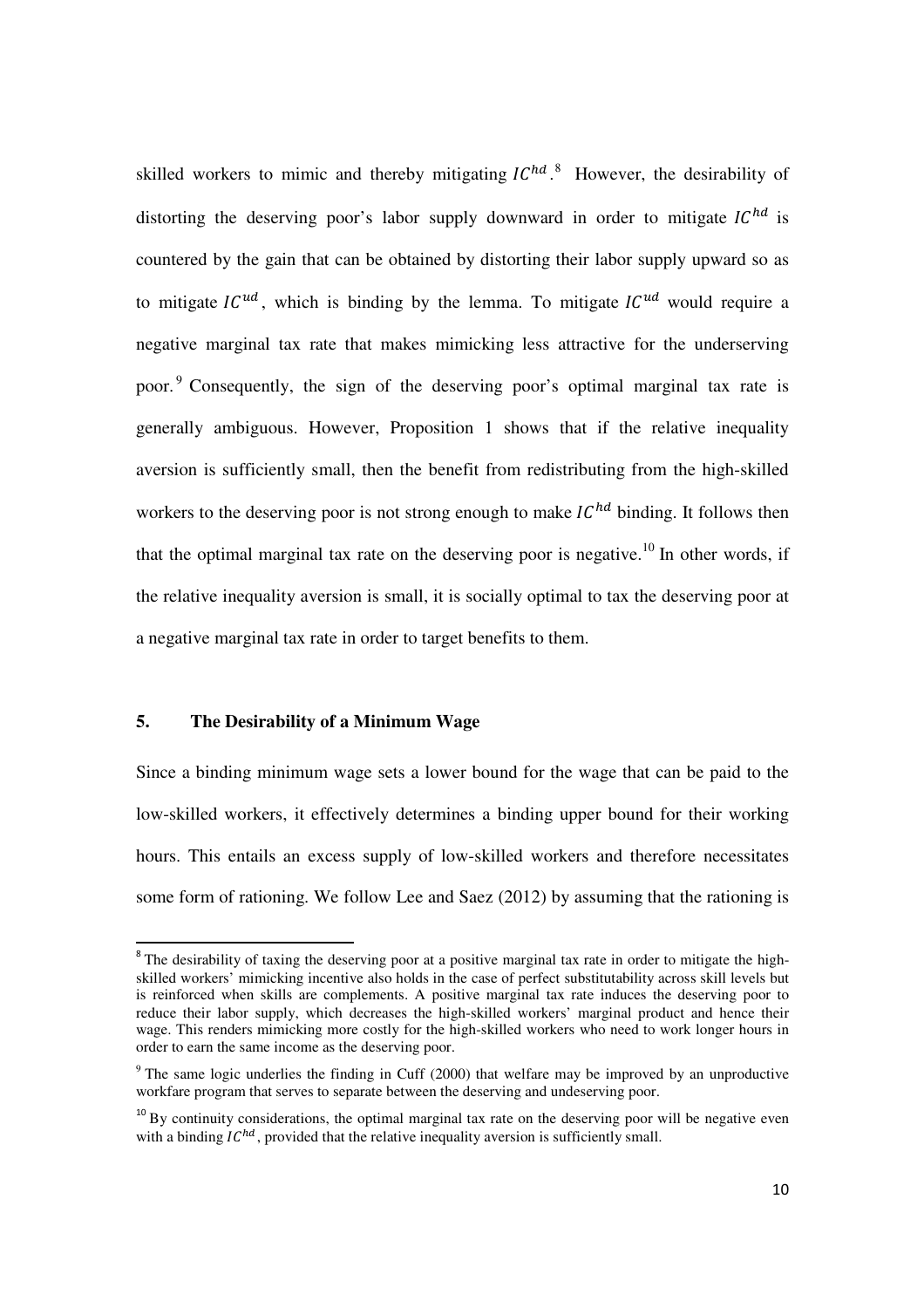efficient in that the low-skilled workers who are forced to involuntarily reduce their working hours are those with the least surplus from working.<sup>11</sup> We now show that the government can enhance welfare by introducing a minimum wage as a supplement to the tax-and-transfer system:

**Proposition 2:** If B is sufficiently small and employment is efficiently rationed, then a *minimum wage is an optimal supplement to the tax-and-transfer system.* 

**Proof:** See Appendix B.

l,

The rationale for the desirability of the minimum wage is as follows. The lemma shows that in the absence of a minimum wage, the incentive-compatibility constraint *ICud* associated with the undeserving poor would be binding. This limits the government's redistributive capacity as increasing the transfer to the deserving poor would violate the underserving poor's incentive-compatibility constraint. However, introducing a minimum wage, given efficient rationing, blocks this undesirable supply-side response so that the entire incidence of the induced involuntary underemployment falls on the undeserving poor. Namely, the underserving poor will be forced to work less than they would prefer given the tax-and-transfer schedule. Effectively, the minimum wage relaxes the incentive-compatibility constraint  $IC^{ud}$ , allowing the government to offer more generous transfers to the deserving poor. Thus, the minimum wage plays a screening role that

 $11$  For direct evidence of efficient rationing of employment, see Luttmer (2007) who shows that an increase in the minimum wage does not cause workers with higher reservation wages to displace equally-skilled workers with lower reservation wages. Thus, the workers who value their job the least are those who tend to lose their jobs due to a minimum wage increase. See also Neumark and Wascher (2007) who show that the employment effect of a minimum wage is strongest amongst those who are likely to have the highest reservation wage. In our framework, efficient rationing entails underemployment rather than unemployment (see the proof of proposition 2 in Appendix B).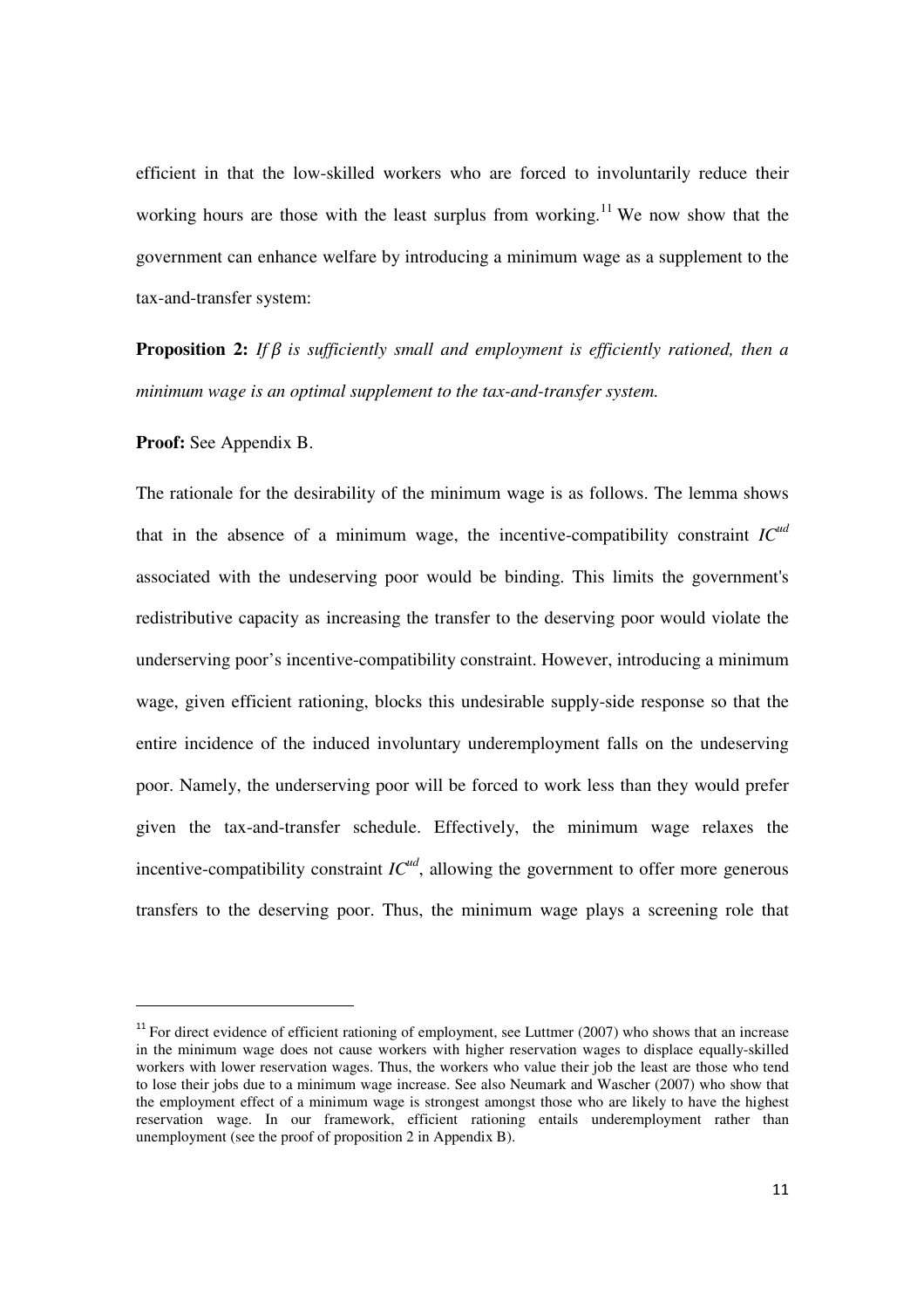ensures that the extra transfers are targeted to those considered deserving, rather than being accorded to all low-skilled workers.

The assumption of efficient rationing essentially tags the underserving poor and ensures that they bear the full burden of the involuntary underemployment triggered by the minimum wage. However, in order for tagging to be optimal it requires only that the correlation between the observed tag and being a member of the targeted group be sufficiently large. Thus, for a minimum wage to be a desirable supplement to an optimal tax-and-transfer system, it would suffice that a large enough share of the involuntary underemployment falls on the undeserving poor. Loosely speaking, a minimum wage would be a desirable supplement to the tax-and-transfer system when rationing is "sufficiently efficient" in the sense that most of the burden of involuntary underemployment would be borne by the undeserving poor who have a stronger taste for leisure.  $^{12}$ 

It is worth noting the reason for the difference between our finding that a minimum wage is desirable and the negative result in Allen (1987) and Guesnerie and Roberts (1987) that a minimum wage cannot be a useful supplement to an optimal tax-and-transfer system. In these two studies the government's redistributive policy is constrained by the high-skilled workers' binding downward incentive-compatibility constraint, which makes them indifferent between whether or not to mimic the low-skilled workers. In such a case,

l,

<sup>&</sup>lt;sup>12</sup> Assuming efficient rationing of employment abstracts from the fact that any rationing process is likely to entail some costs associated with rent-seeking efforts. However, we can sketch the following positive foundation for virtually costless efficient rationing. Suppose that the more attractive low-skilled jobs, i.e., those where working hours are rationed, are allocated by a time-consuming queuing process. Workers that do not participate in the queuing process are given the less attractive low-skilled jobs, i.e., those where working hours are not rationed. Since the time cost of queuing is lower for the deserving than the undeserving poor, if *k* is sufficiently large, the queuing time supporting an equilibrium in which all deserving poor participate whereas all undeserving poor opt out, could be very short and therefore not very costly.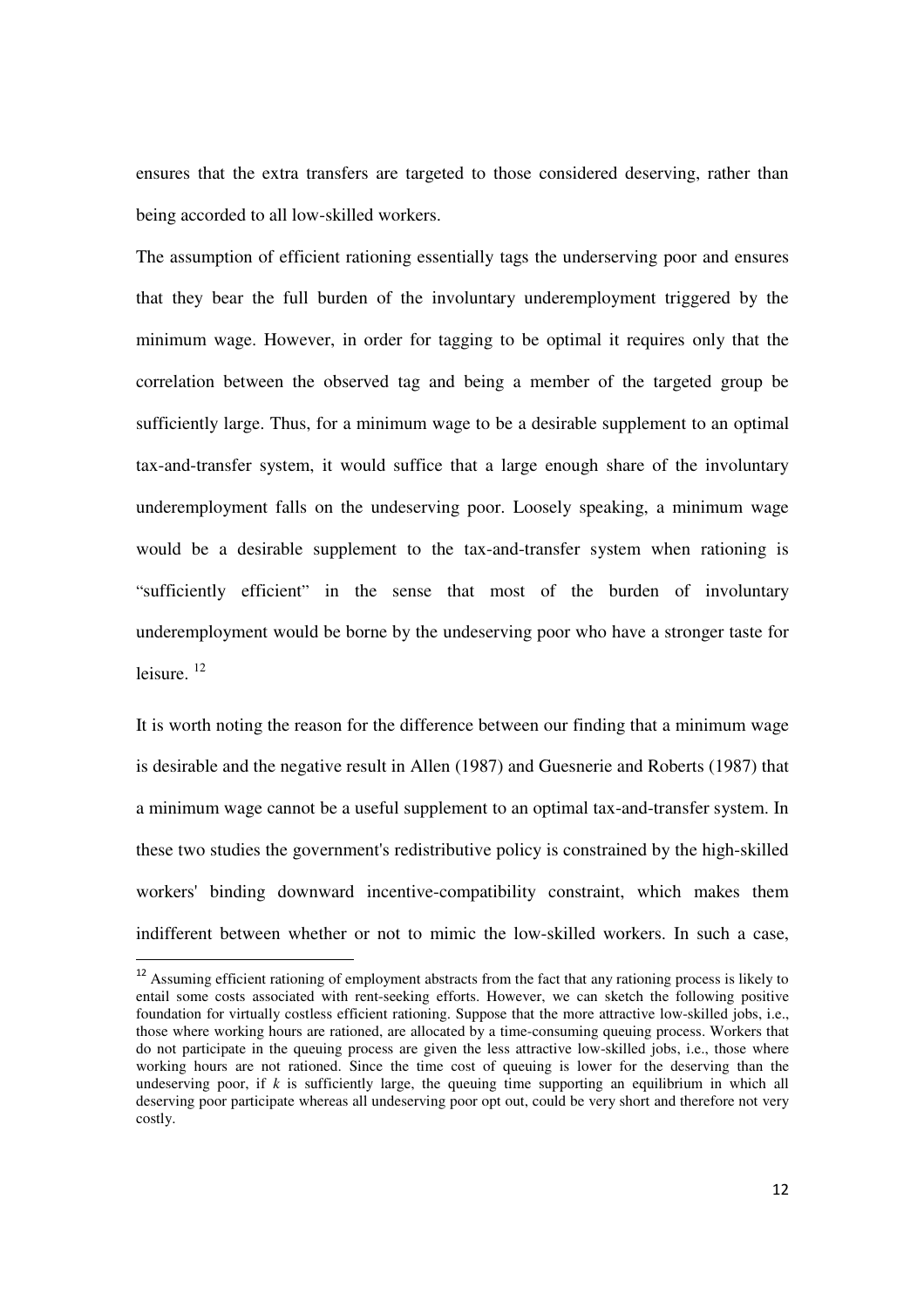imposing a minimum wage is useless since it does not make mimicking harder for the high-skilled workers. In contrast, in our setting, the government's redistributive policy is constrained by the undeserving poor's binding upward incentive-compatibility constraint, which makes them indifferent between whether or not to mimic the deserving poor. Since the undeserving poor would have to increase their working hours in order to mimic the deserving poor, an effective upper bound on the undeserving poor's working hours would be desirable. The latter is achieved by the minimum wage which sets an upper bound on the working hours of all low-skilled workers that, given the efficient rationing of employment, translates into an upper bound on only the working hours of the undeserving poor.

#### **6. The Optimality of a Positive Marginal Tax Rate for the Deserving Poor**

A minimum wage and a negative marginal tax rate are two widely used policy tools for providing low-income support and their relative importance is subject to an ongoing debate. We next show that our model implies that a binding minimum wage may obviate the need to levy a negative marginal tax rate on the deserving poor.

**Proposition 3:** If  $\beta$  and  $\alpha$  are sufficiently small and employment is efficiently rationed, *with a minimum wage the optimal marginal tax rate on the deserving poor is positive.* 

**Proof:** See Appendix B.

The rationale of Proposition 3 is as follows. If the relative inequality aversion is sufficiently small and there is no minimum wage, we know from Proposition 1 that a negative marginal tax rate for the deserving poor may serve to enhance the screening efficiency of the tax-and-transfer system and target benefits to the deserving poor. The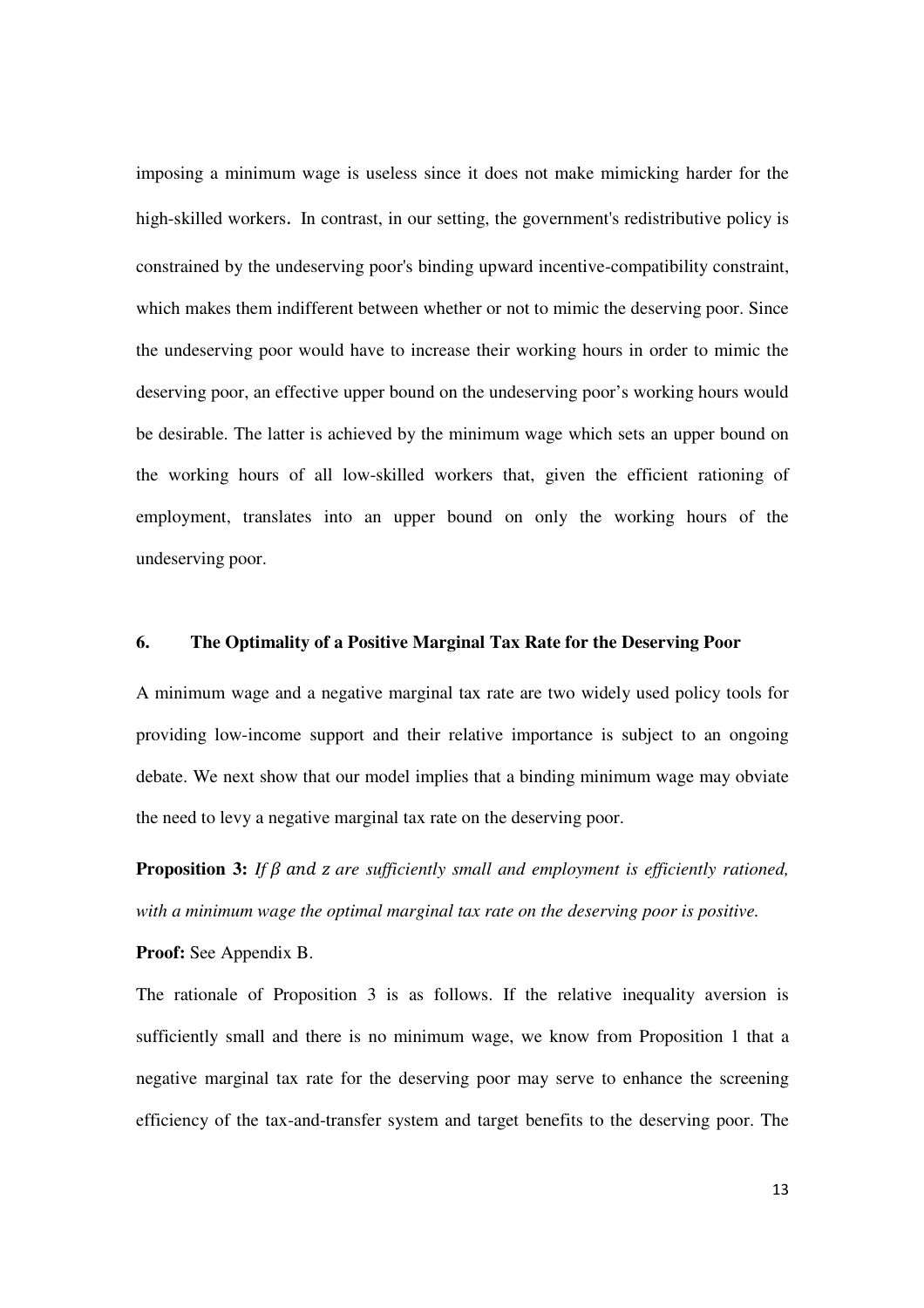ensuing upward distortion of the deserving poor's labor supply entailed by the negative marginal tax rate would be justified as it mitigates the underserving poor's mimicking incentive. However, a binding minimum wage with employment being efficiently rationed blocks the underserving poor from mimicking and hence obviates the need to distort upward the deserving poor's labor supply. As shown by Proposition 3, under the same assumptions as in Proposition 1 but with a minimum wage, it is then optimal to levy a positive marginal tax rate on the deserving poor thereby distorting downward their labor supply in order to mitigate the high-skilled workers' mimicking incentive.

#### **7. Conclusion**

In this paper we show that if the government is sufficiently biased against the undeserving poor, a minimum wage is a desirable supplement to an optimal tax-andtransfer system. If, in addition, the government's inequality aversion is moderate, we also show that a minimum wage is a more efficient screening device than a negative marginal tax rate levied on the deserving poor. In other words, if the government is sufficiently biased against the undeserving poor but not too inequality averse, the deserving poor's optimal marginal tax rate is negative in the absence of a minimum wage, but positive in the presence of minimum wage.

Our model is designed to capture the public's prevalent perception that the welfare system should target the truly deserving. This perception is reflected in the growing popularity of the Earned Income Tax Credit and the use of workfare as an eligibility condition for welfare transfers. Previous theoretical papers have provided a normative justification for the use of these tools to direct benefits to the deserving poor. The current paper adds to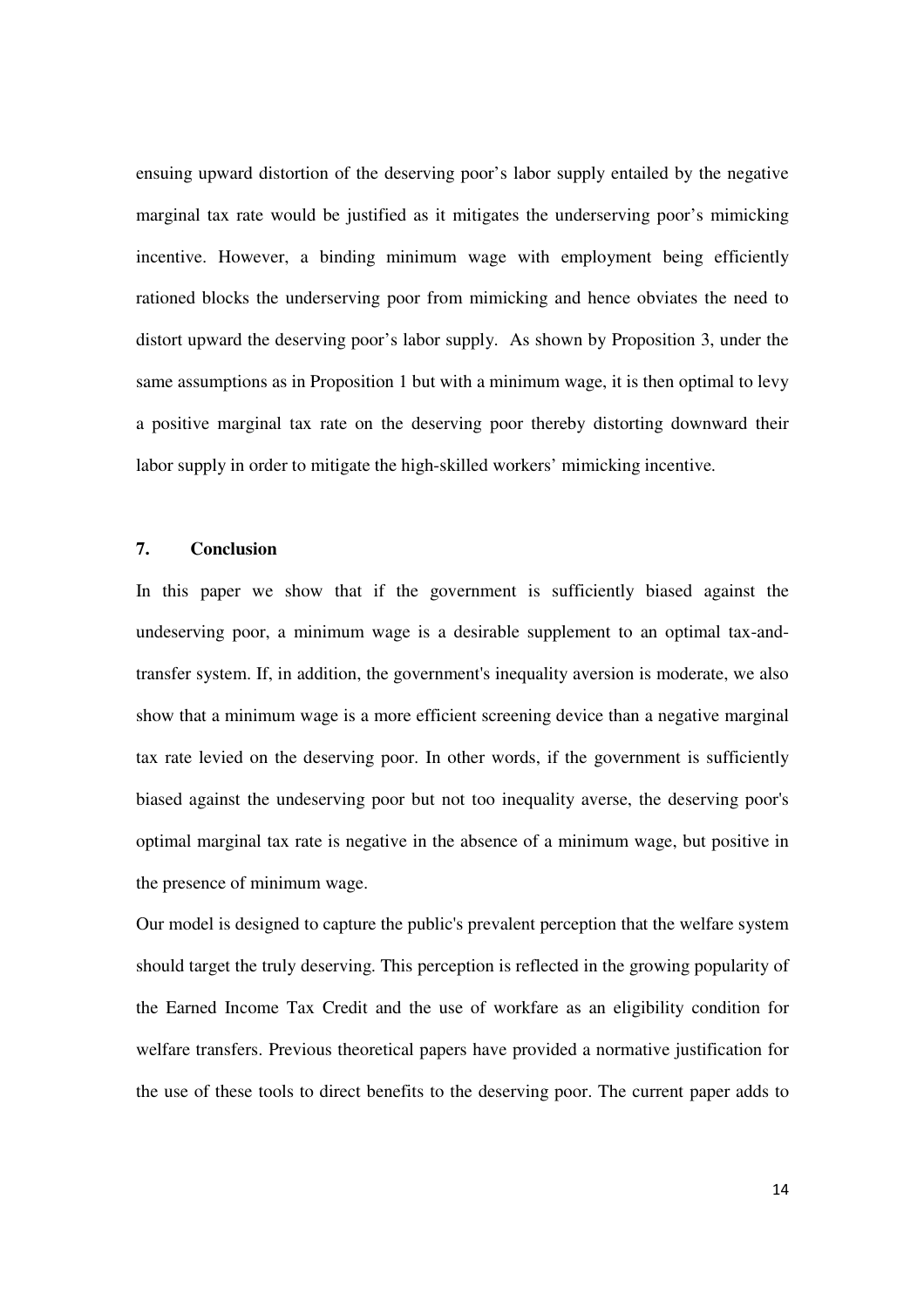this literature by highlighting the role that the minimum wage can play as a screening device that redistributes income toward those considered deserving.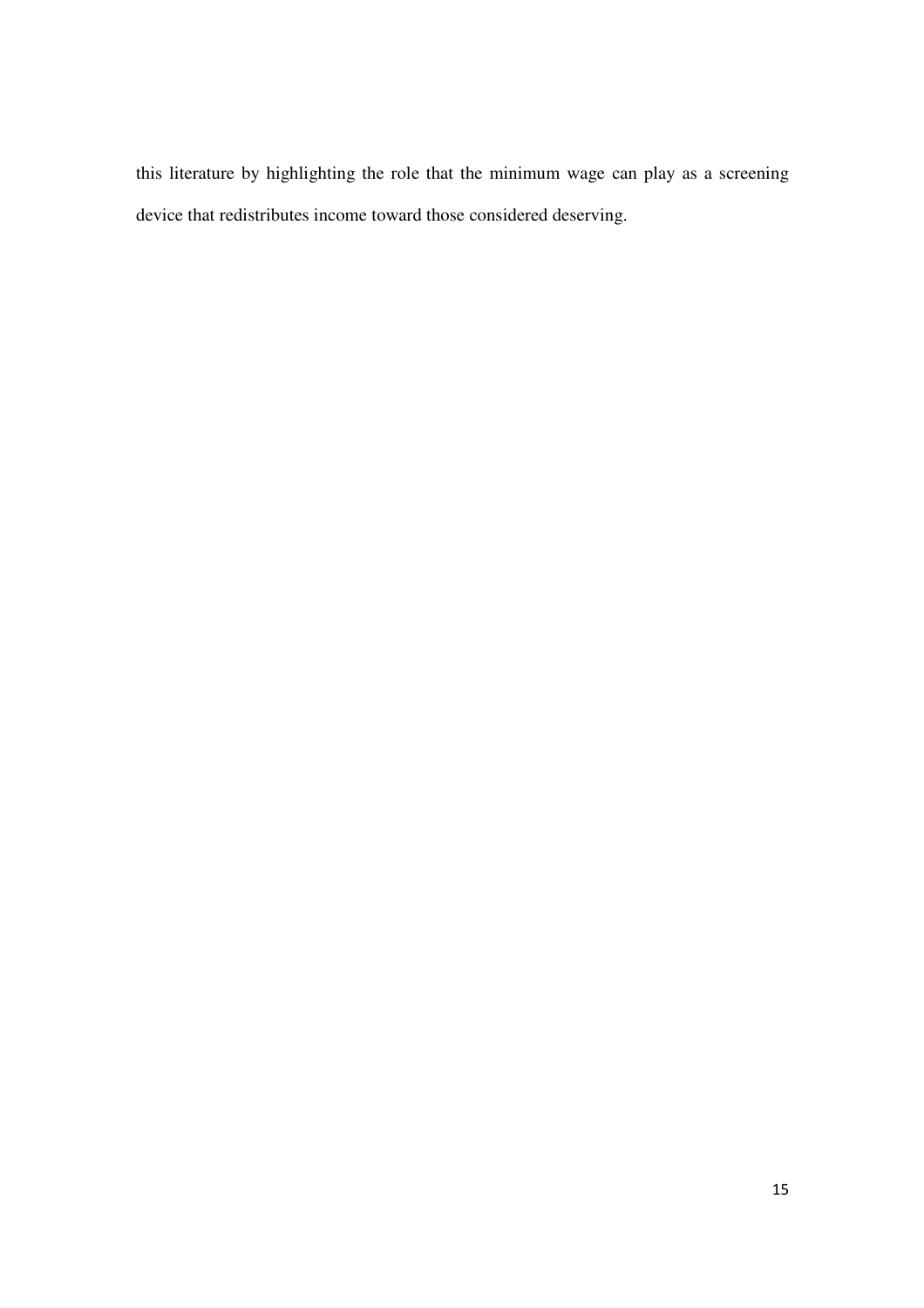#### **Appendix A**

#### **Proof of the Lemma**

We let  $\beta = 0$ . Our argument will extend to the case of sufficiently small values of  $\beta$  by continuity considerations.

**Part (i):** The incentive-compatibility constraint  $IC^{uh}$  is non-binding.

**Proof:** Suppose, by way of contradiction, that  $IC^{uh}$  is binding. Thus,

(A1) 
$$
c^u - k g(n^u) = c^h - k g\left(\frac{n^h w^h}{w^l}\right).
$$

By virtue of  $IC^{ud}$  it follows that

$$
(A2) \quad c^u - k g(n^u) \ge c^d - k g(n^d).
$$

Substituting (A1) into (A2) yields

(A3) 
$$
c^h - kg\left(\frac{n^h w^h}{w^l}\right) \ge c^d - kg(n^d).
$$

By virtue of  $IC^{dh}$  it follows that

$$
(A4) \quad c^d - g(n^d) \ge c^h - g\left(\frac{n^h w^h}{w^l}\right).
$$

After rearrangement, (A3) and (A4) yield

(A5) 
$$
(k-1)[g\left(\frac{n^h w^h}{w^l}\right) - g(n^d)] \le 0.
$$

As  $k>1$  and g is increasing, (A5) implies that  $n^h w^h/w^l \leq n^d$ . By the assumption that the equilibrium is separating it follows that

$$
(A6) \quad \frac{n^h w^h}{w^l} < n^d.
$$

By virtue of  $IC^{hd}$  it follows that

$$
(A7) \quad c^h - g(n^h) \ge c^d - g\left(\frac{n^d w^l}{w^h}\right).
$$

After rearrangement, (A7) and (A4) yield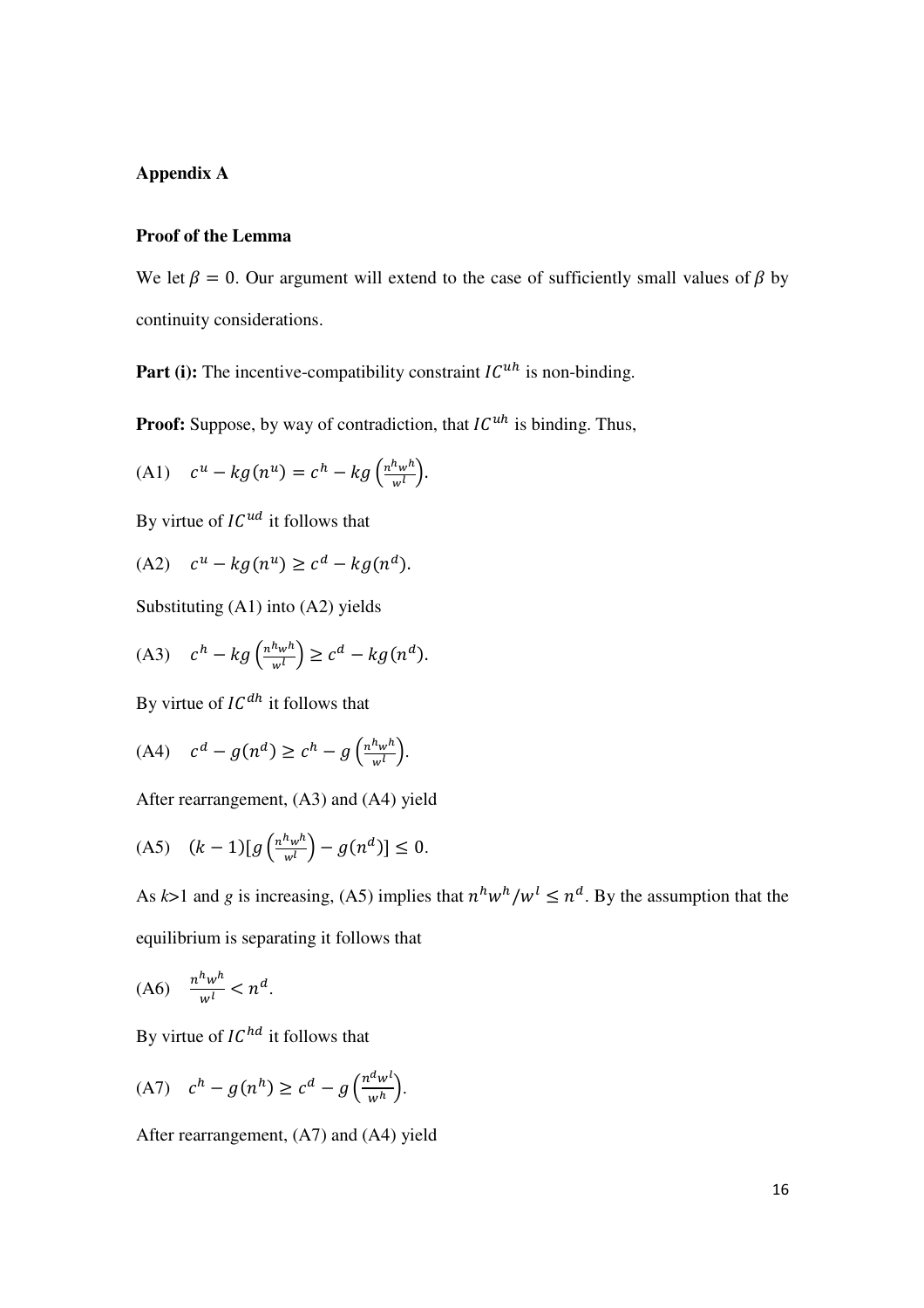$$
(A8) \quad g\left(\frac{n^h w^h}{w^l}\right) - g(n^h) \ge g(n^d) - g\left(\frac{n^d w^l}{w^h}\right)
$$
\n
$$
\iff H\left(\frac{n^h w^h}{w^l}\right) \ge H(n^d),
$$

where  $H(n) \equiv g(n) - g(\frac{nw^l}{w^h})$ . Differentiation of *H* with respect to *n* yields

(A9) 
$$
H' = g'(n) - g'\left(\frac{nw^l}{w^h}\right)\frac{w^l}{w^h} > 0,
$$

where the inequality follows from the strict convexity of *g* and the fact that  $w<sup>h</sup> > w<sup>l</sup>$ . It follows from (A9) that  $n^h w^h/w^l \geq n^d$ , which violates (A6).

**Part (ii):** The incentive-compatibility constraint  $IC^{ud}$  is binding.

**Proof:** Suppose, by way of contradiction, that  $IC^{ud}$  holds as a strict inequality. Consider the following small perturbation to the presumed optimal solution:

$$
\tilde{\mathbf{c}}^h = \mathbf{c}^h + \mathbf{\varepsilon},
$$

$$
\tilde{\mathbf{c}}^d = \mathbf{c}^d + \mathbf{\varepsilon},
$$

$$
\tilde{\mathbf{c}}^u = \mathbf{c}^u - \mathbf{\delta},
$$

where  $\varepsilon$ ,  $\delta > 0$  and  $(1 - \alpha)\delta = (1 + \alpha)\varepsilon$ .

By continuity considerations,  $IC^{ud}$  is maintained. Moreover, by continuity considerations and by virtue of part (i),  $IC<sup>uh</sup>$  is also maintained. Neither the revenue constraint nor any of the other incentive-compatibility constraints is violated. The suggested perturbation thus yields an increase in social welfare, since no weight is assigned to the undeserving workers whose level of consumption is reduced. We thus obtain the desired contradiction.

Part (iii):  $n^d > n^u$ .

**Proof:** By virtue of  $IC^{du}$  it follows that

(A10) 
$$
c^d - g(n^d) \ge c^u - g(n^u)
$$
.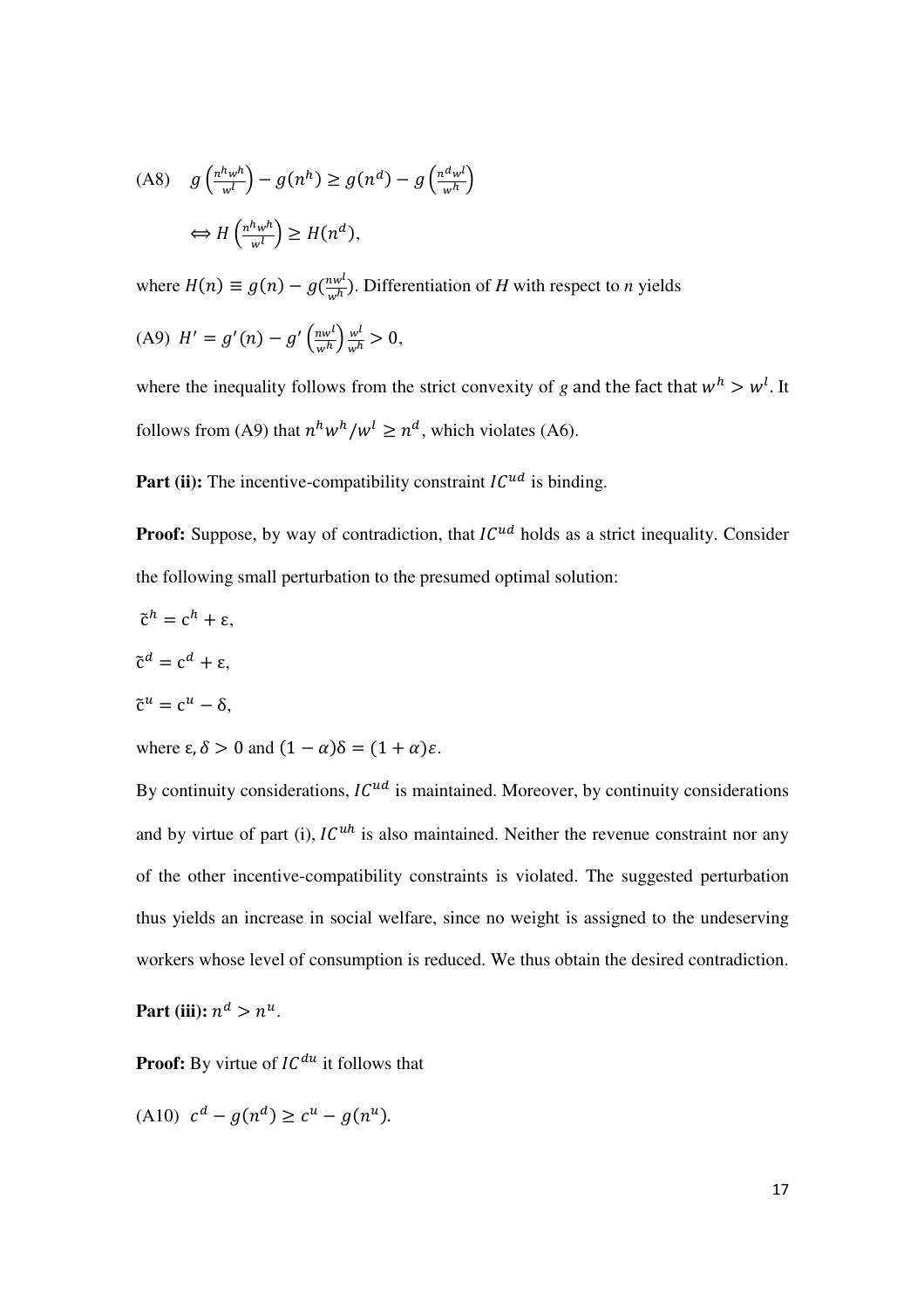By virtue of part (ii), the constraint  $IC^{ud}$  is binding; hence

(A11)  $c^u - k g(n^u) = c^d - k g(n^d)$ .

Subtracting (A11) from (A10) yields upon rearrangement

$$
(A12) \quad (k-1)[g(n^d) - g(n^u)] \ge 0.
$$

As *g* is increasing and  $k>1$ , it follows that  $n^d \geq n^u$ . By the assumption of a separating equilibrium, it then follows that  $n^d > n^u$ . This completes the proof.

#### **Proof of Proposition 1**

We let  $\beta = 0$ . Our argument will extend to the case of sufficiently small values of  $\beta$  by continuity considerations.

For convenience, the proof will be arranged as a set of claims.

**Claim 1:** If z is sufficiently small, the incentive-compatibility constraint  $IC^{dh}$  is binding.

**Proof:** We let  $z = 0$ . Our result will extend to the case of sufficiently small values of  $z$ by continuity considerations. Suppose, by way of contradiction, that  $IC^{dh}$  holds as a strict inequality. Consider the following small perturbation to the presumed optimal solution:

- $\tilde{c}^h = c^h + \varepsilon$ .
- $\tilde{c}^d = c^d \varepsilon$ ,

 $\tilde{c}^u = c^u - \varepsilon$ ,

where  $\epsilon > 0$ .

By continuity considerations,  $IC^{dh}$  is maintained. Moreover, by continuity considerations and by virtue of part (i) of the lemma,  $IC<sup>uh</sup>$  is also maintained. By construction of the perturbation, neither the revenue constraint nor any of the other incentive-compatibility constraints is violated. The suggested perturbation yields an increase in social welfare, as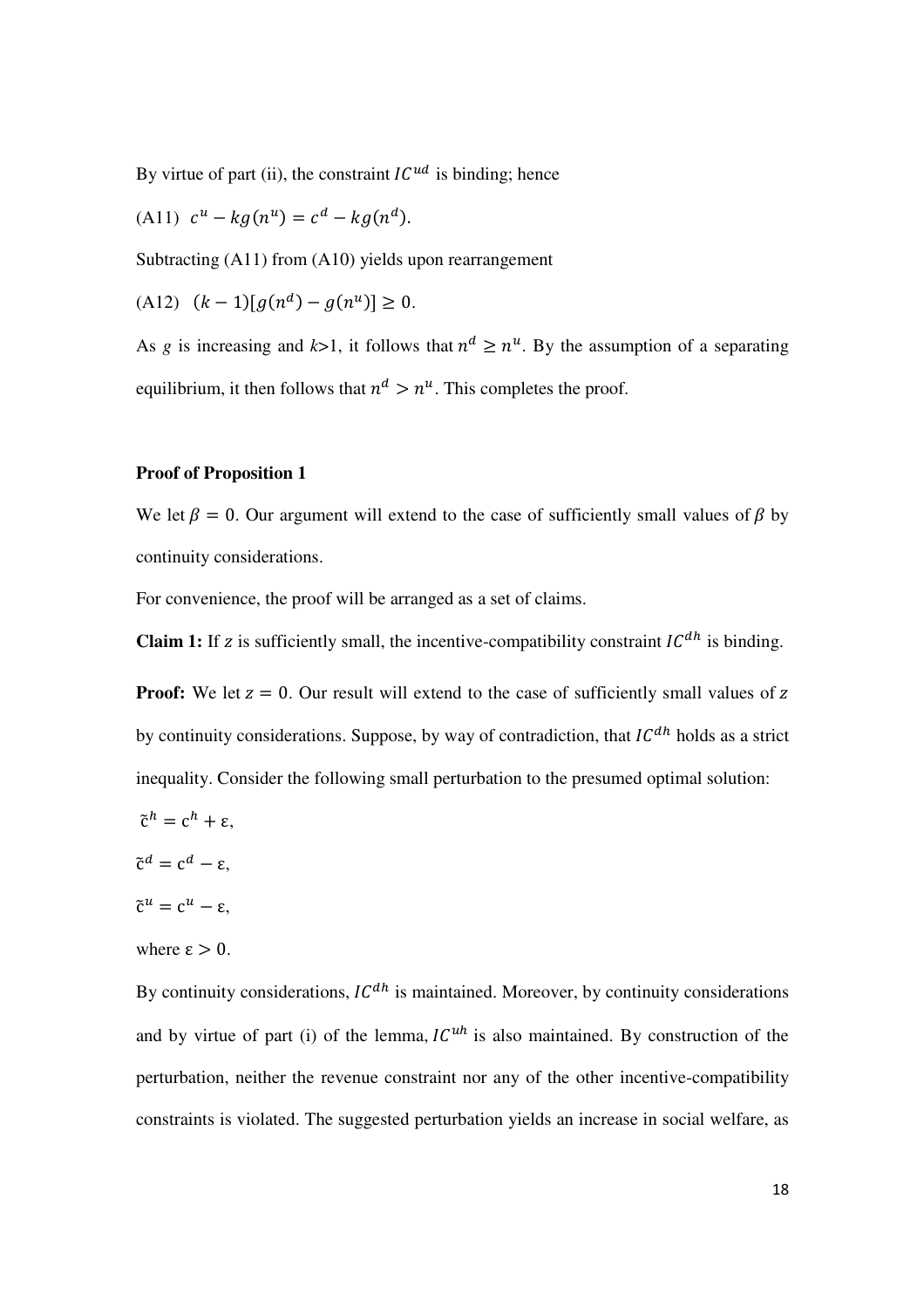$z = 0$  and hence the social marginal utility of income associated with the high-skilled workers (=1) strictly exceeds the social marginal utility of income associated with the deserving poor  $(=\alpha)$ . The reduction in the consumption level of the undeserving poor does not affect the welfare level since the social marginal utility of their income is zero. We thus obtain the desired contradiction.

**Claim 2:** If z is sufficiently small, the incentive-compatibility constraint  $IC^{hd}$  is slack. **Proof:** Suppose by way of contradiction that  $IC^{hd}$  is binding. It follows that

$$
(A13) \quad c^h - g(n^h) = c^d - g\left(\frac{n^d w^l}{w^h}\right).
$$

By virtue of claim 1 the incentive-compatibility constraint  $IC^{dh}$  is binding; hence

$$
(A14) \quad c^d - g(n^d) = c^h - g\left(\frac{n^h w^h}{w^l}\right).
$$

Subtracting (A14) from (A13) upon rearrangement yields

$$
(A15) \quad g\left(\frac{n^h w^h}{w^l}\right) - g(n^h) = g(n^d) - g\left(\frac{n^d w^l}{w^h}\right)
$$
\n
$$
\iff H\left(\frac{n^h w^h}{w^l}\right) = H(n^d),
$$

where  $H(n) \equiv g(n) - g(\frac{nw^{l}}{w^{h}})$ . Differentiation of *H* with respect to *n* yields

$$
(A16) H' = g'(n) - g'\left(\frac{nw^l}{w^h}\right)\frac{w^l}{w^h} > 0,
$$

where the inequality follows from the strict convexity of *g* and the fact that  $w<sup>h</sup> > w<sup>l</sup>$ . It follows from (A15) that  $\frac{n^h w^h}{w^l} = n^d$ , which violates our assumption of a separating equilibrium.

**Claim 3:** If z is sufficiently small, the incentive-compatibility constraint  $IC^{du}$  is slack.

**Proof:** Suppose by way of contradiction that  $IC^{du}$  is binding. It follows that

$$
(A17) \ c^d - g(n^d) = c^u - g(n^u).
$$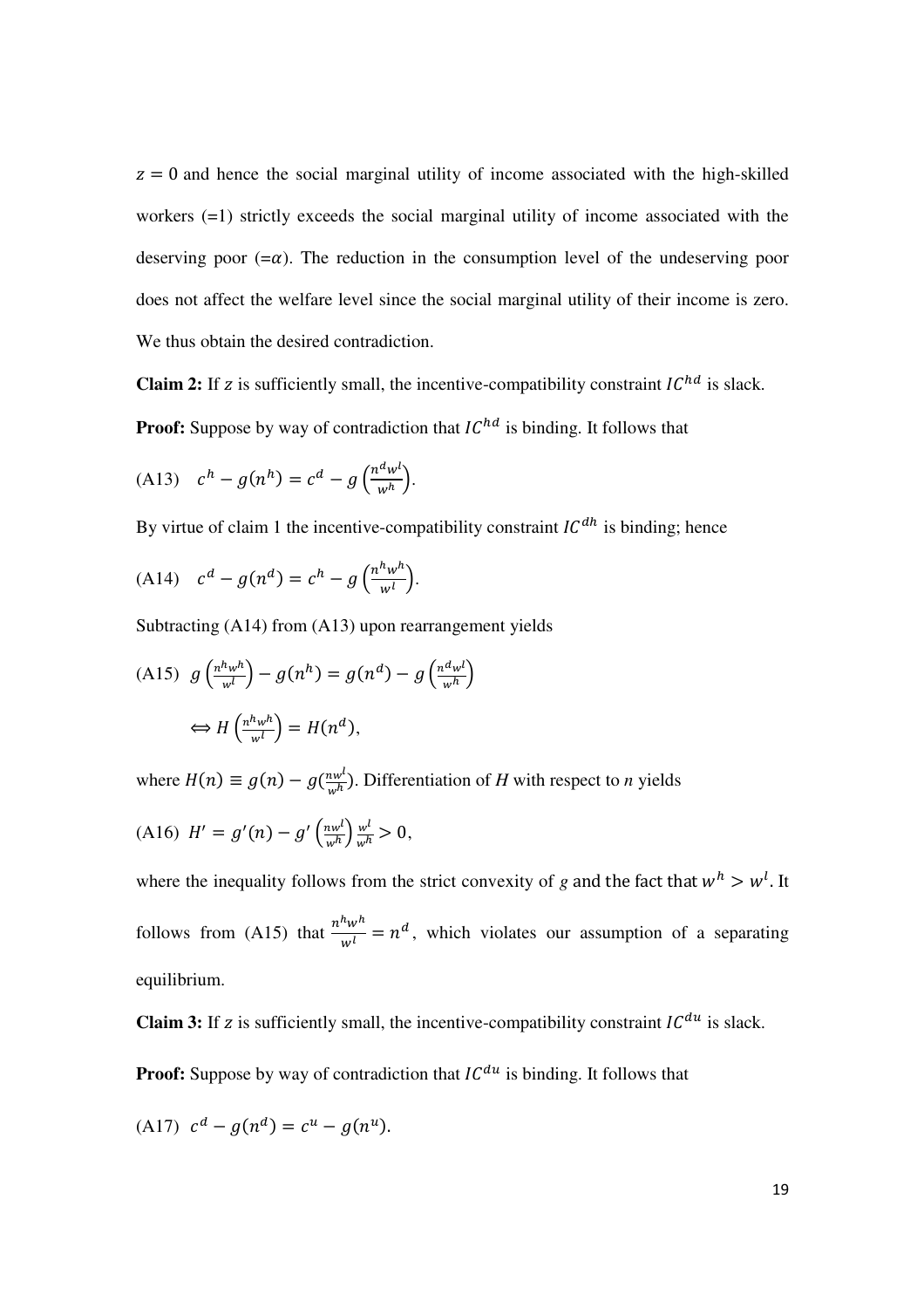By virtue of part (ii) of the lemma, the constraint  $IC^{ud}$  is binding; hence

(A18) 
$$
c^u - kg(n^u) = c^d - kg(n^d)
$$
.

Subtracting (A18) from (A17) upon rearrangement yields

$$
(A19) \quad (k-1)[g(n^d) - g(n^u)] = 0.
$$

As *g* is increasing and  $k>1$  it follows that  $n^d = n^u$ , which violates our assumption that the equilibrium is separating.

**Claim 4:** If z is sufficiently small, the incentive-compatibility constraint  $IC^{hu}$  is slack.

**Proof:** Suppose by way of contradiction that  $IC^{hu}$  is binding. It follows that

$$
(A20) \t ch - g(nh) = cu - g\left(\frac{nuwl}{wh}\right).
$$

By virtue of claim 2, the incentive-compatibility constraint  $IC^{hd}$  is slack; hence

(A21) 
$$
c^h - g(n^h) > c^d - g\left(\frac{n^d w^l}{w^h}\right)
$$
.

Substituting (A20) into (A21) yields

$$
(A22) \ c^u - g\left(\frac{n^u w^l}{w^h}\right) > c^d - g\left(\frac{n^d w^l}{w^h}\right).
$$

By virtue of part (ii) of the lemma, the incentive-compatibility constraint  $IC^{ud}$  is binding; hence

(A23) 
$$
c^u - kg(n^u) = c^d - kg(n^d)
$$
.

Subtracting (A23) from (A22) upon rearrangement yields

$$
(A24) \ kg(n^u) - g\left(\frac{n^u w^l}{w^h}\right) > kg(n^d) - g\left(\frac{n^d w^l}{w^h}\right) \Longleftrightarrow H(n^u) > H(n^d),
$$

where  $H(n) \equiv kg(n) - g(\frac{nw^{l}}{w^{h}})$ . Differentiation of *H* with respect to *n* yields

$$
(A25) \ H' = kg'(n) - g'\left(\frac{nw^l}{w^h}\right)\frac{w^l}{w^h} > 0,
$$

where the inequality follows from the strict convexity of *g* and the fact that  $w^h > w^l$ and  $k>1$ . It follows from (A24) that  $n^u > n^d$ , which violates part (iii) of the lemma.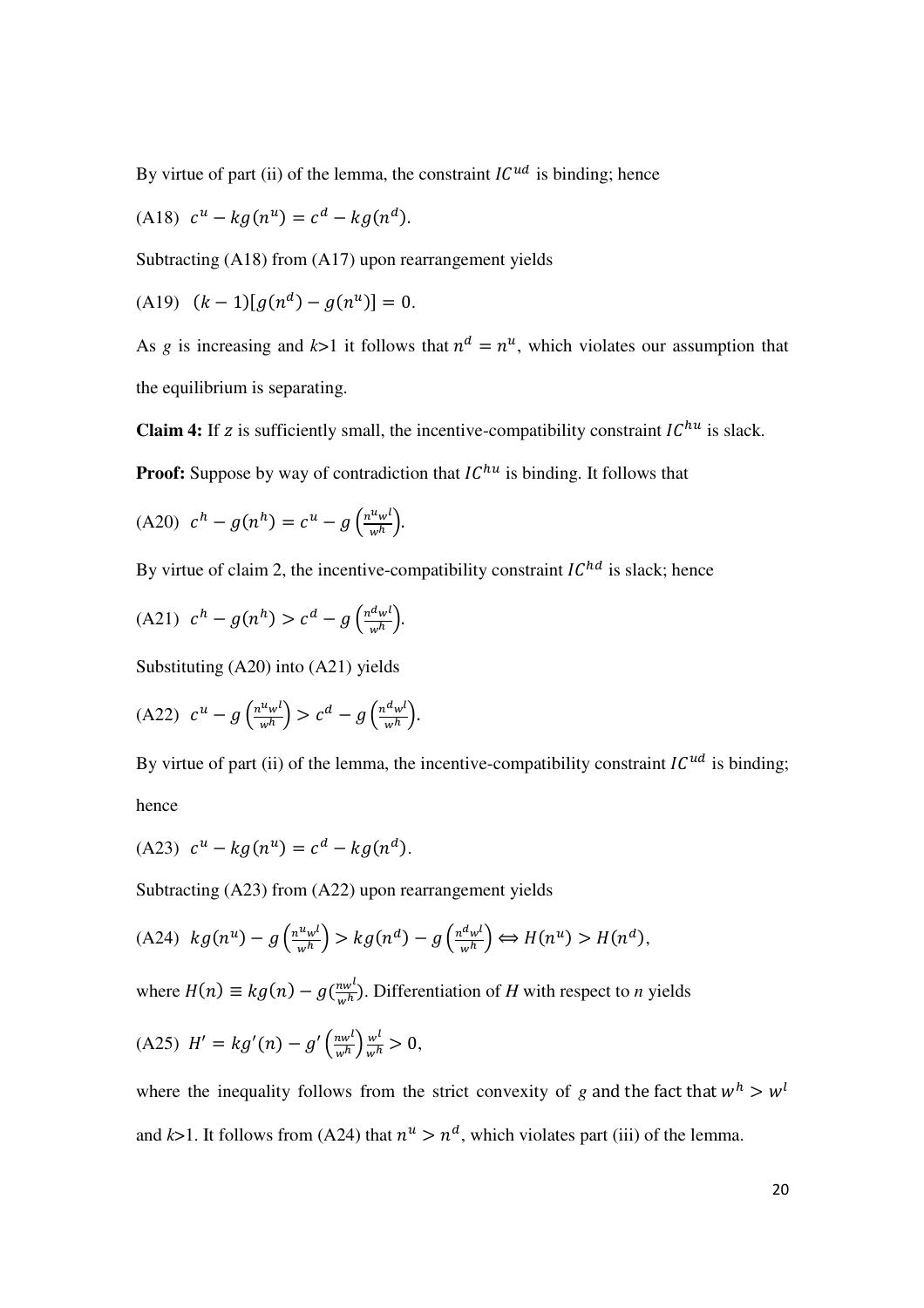**Claim 5:** If z is sufficiently small, the marginal tax rate levied on the deserving poor is negative.

**Proof:** By virtue of parts (i) and (ii) of the lemma and claims 1-4, the only binding incentive-compatibility constraints are  $IC^{dh}$  and  $IC^{ud}$ . Formulating the Lagrangean for the optimization problem yields

$$
(A26) \quad L \equiv \max_{(c^i, n^i); i=u,d,h} V[c^h - g(n^u)] + \alpha V[c^d - g(n^d)] + \lambda [F(N^l, N^h) - c^h - \alpha c^d - (1 - \alpha)c^u] + \mu [c^d - g(n^d) - c^h + g\left(\frac{n^h w^h}{w^l}\right)] + \eta [c^u - kg(n^u) - c^d + kg(n^d)],
$$

where  $\lambda$ ,  $\mu$ , and  $\eta$  are the Lagrange multipliers associated with the revenue constraint and the two binding incentive-compatibility constraints,  $IC^{dh}$  and  $IC^{ud}$ .

The first-order condition associated with the optimal consumption level of the deserving poor is

$$
(A27) \frac{\partial L}{\partial c^d} = \alpha V' [c^d - g(n^d)] - \alpha \lambda + \mu - \eta = 0.
$$

The first-order condition associated with the optimal labor supply choice of the deserving poor is

$$
(A28) \frac{\partial L}{\partial n^d} = -\alpha V' [c^d - g(n^d)]g'(n^d) + \lambda w^l
$$

$$
-\mu \left[ g'(n^d) - g'\left(\frac{n^h w^h}{w^l}\right) n^h \left(\frac{\partial w^h}{\partial n^d} w^l - \frac{\partial w^l}{\partial n^d} w^h\right) \right] + \eta k g'(n^d) = 0.
$$

Substituting for  $\alpha V'[c^d - g(n^d)]$  from (A27) into (A28) and rearranging yields

$$
(A29)\ \lambda\alpha[w^l-g'(n^d)]=-\eta(k-1)g'(n^d)-\mu\left[g'\left(\frac{n^h w^h}{w^l}\right)n^h\left(\frac{\frac{\partial w^h}{\partial n^d}w^l-\frac{\partial w^l}{\partial n^d}w^h}{w^{l^2}}\right)\right]<0,
$$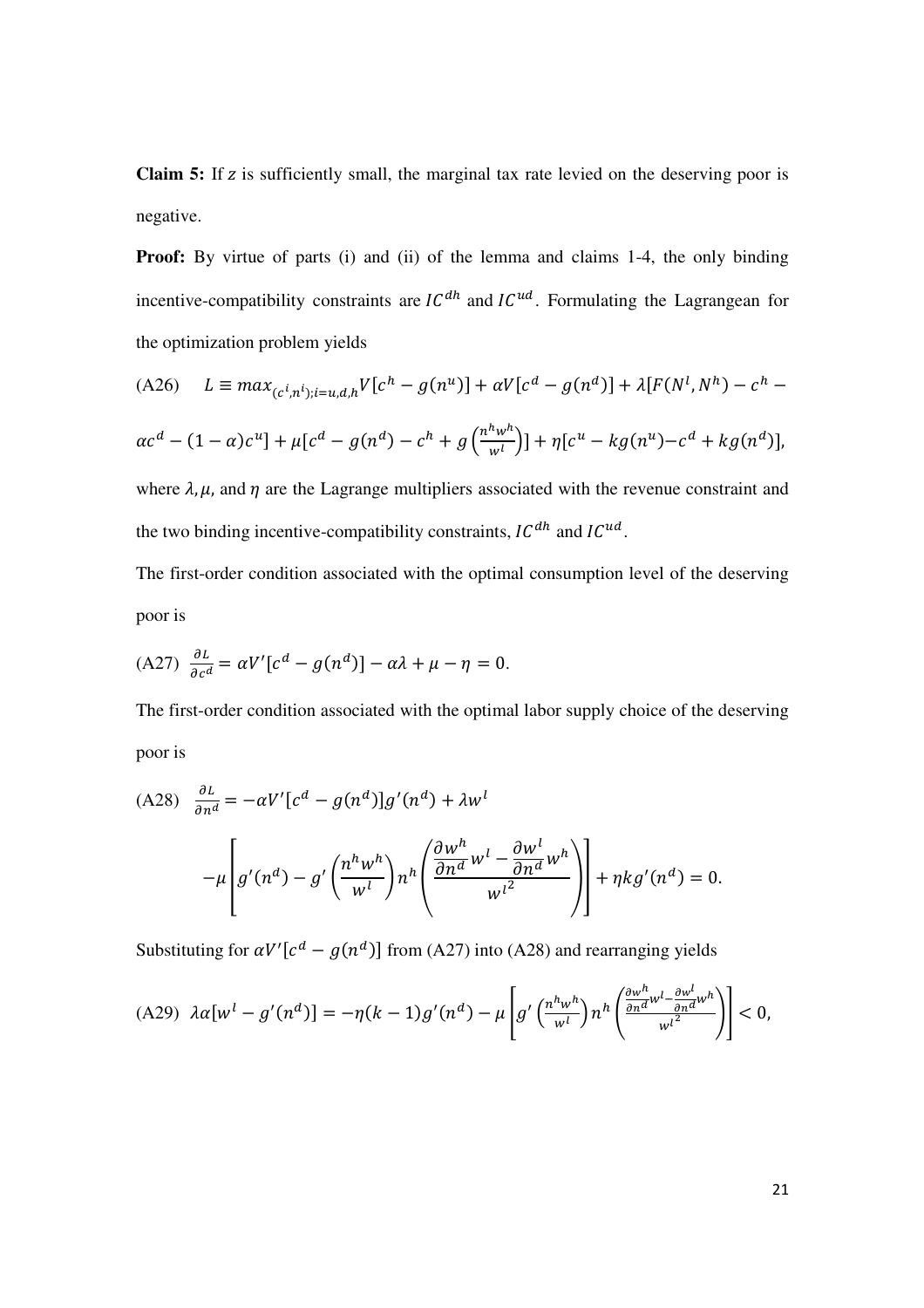where the inequality sign follows since  $k>1$ ,  $g' > 0$ ,  $\frac{\partial w'}{\partial n^d} < 0$ , by virtue of the diminishing marginal productivity property, and  $\frac{\partial w^h}{\partial n^d} > 0$ .<sup>13</sup>

The marginal tax rate levied on the deserving poor is given by

$$
(A30) \quad MTR^d \equiv 1 - \frac{g'(n^d)}{w^l} < 0,
$$

where the inequality sign follows since  $g'(n^d) > w^l$  by virtue of (A29). This concludes the proof.

#### **Appendix B**

#### **Proof of Proposition 2**

We let  $\beta = 0$ . Our argument will extend to the case of sufficiently small values of  $\beta$  by continuity considerations. Suppose that there is no minimum wage and let the triplet  $(c_{*}^{l}, n_{*}^{l})$ , where *i*= *h*, *d*, *u*, denote the optimal tax-and-transfer schedule that maximizes welfare (2) subject to the revenue constraint (3) and the incentive-compatibility constraints (4). Consider the following small perturbation to the optimal solution:

- $\tilde{c}^h = c_*^h + \varepsilon$ ,
- $\tilde{c}^d = c_*^d + \varepsilon,$
- $\tilde{\mathrm{c}}^u = \mathrm{c}^u_* \delta,$

 $\overline{a}$ 

where  $\varepsilon$ ,  $\delta > 0$  and  $(1 - \alpha)\delta = (1 + \alpha)\varepsilon$ .

In addition, suppose that the government sets a minimum wage at the level of the equilibrium low-skilled wage under an optimal income tax-and-transfer schedule in the

<sup>&</sup>lt;sup>13</sup> The latter is due to the constant returns to scale and Euler's Theorem. Differentiating the production function with respect to  $N^l$  and re-arranging yield  $N^l \partial W^l / \partial N^l = -N^h \partial W^h / \partial N^l$ , which is negative by virtue of the diminishing marginal productivity property.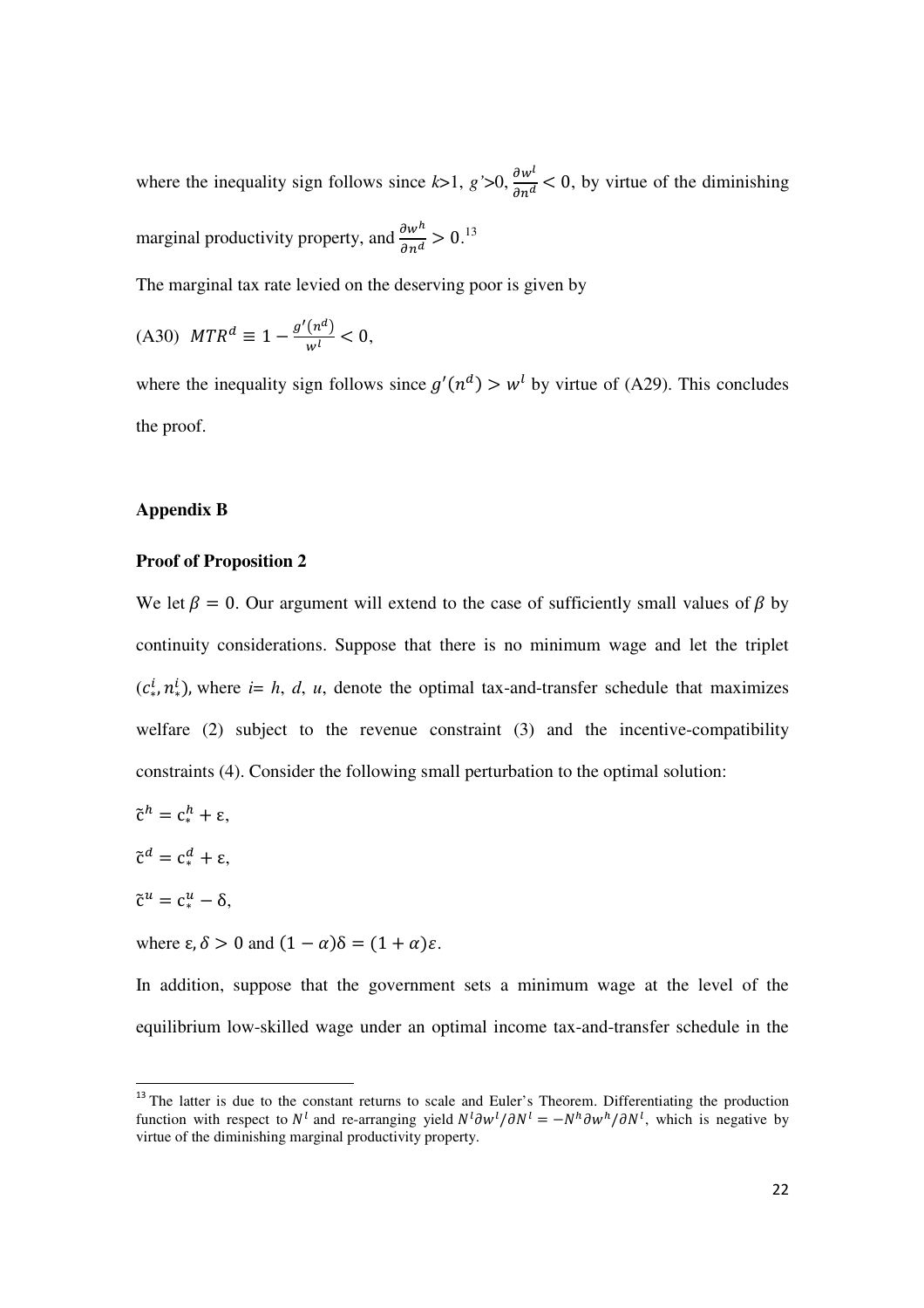absence of a minimum wage. Formally, let  $\overline{w} = \partial F(\alpha n_*^d + (1 - \alpha) n_*^u, n_*^h)/\partial N^l$  denote the minimum wage.

By construction, neither the revenue constraint nor any of the incentive-compatibility constraints are violated. Furthermore, by virtue of part (i) of the lemma,  $IC^{uh}$  is nonbinding and hence remains satisfied by continuity. On the other hand,  $IC^{ud}$ , which by virtue of part (ii) of the lemma is binding under an optimal tax-and-transfer regime, is violated by the suggested perturbation, since the undeserving poor would want to mimic the deserving poor. However, we will now demonstrate that the binding minimum wage blocks such mimicking.

By virtue of the incentive-compatibility constraints  $IC^{du}$  and  $IC^{ud}$ , the introduction of a binding minimum wage results in involuntary underemployment/unemployment. To see this, notice that the deserving and undeserving poor are willing to work  $n_*^d$  hours since both types prefer the bundle  $(c_*^d, n_*^d)$  to any other bundle. This implies that the total labor supply of the low-skilled workers is given by  $n_*^d$ . However, the total labor demand for the low-skilled workers is given by  $\alpha n_*^d + (1 - \alpha) n_*^u < n_*^d$ , where the inequality sign follows from part (iii) of the lemma.

Efficient rationing implies that the entire incidence of underemployment will fall on the undeserving poor. That is, the undeserving poor will become underemployed and only work  $n_*^u$  hours, whereas the deserving poor will continue to work  $n_*^d$  hours. To see this, notice that by virtue of the quasi-linear utility functions, a necessary and sufficient condition for a rationing rule to be efficient is that it maximizes the total surplus (*S*) of the low-skilled workers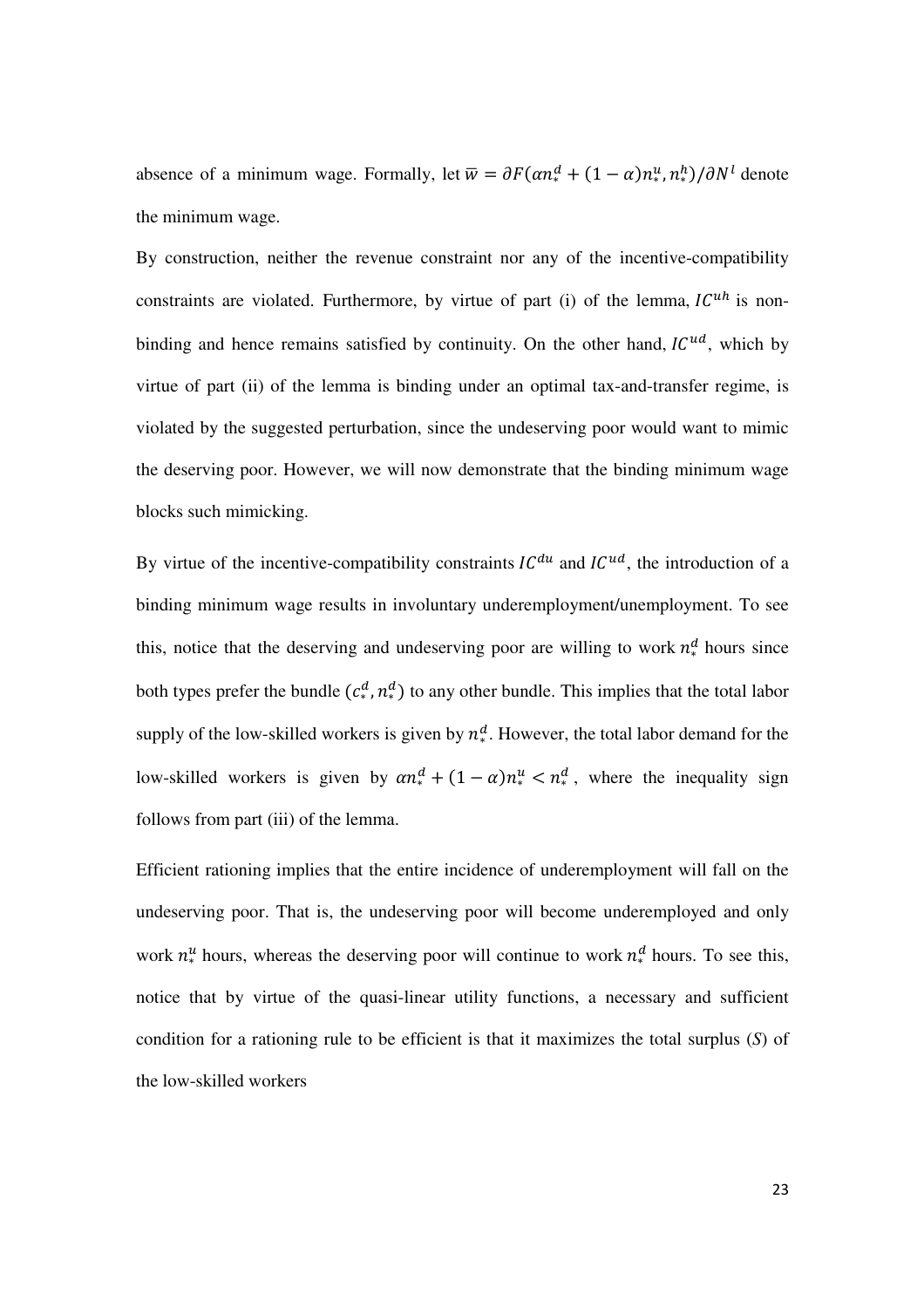(B1) 
$$
S = [(x^{d} + x^{u})\tilde{c}^{u} + (z^{d} + z^{u} - x^{d} - x^{u})\tilde{c}^{d} - (z^{d} - x^{d})g(n_{*}^{d}) - x^{d}g(n_{*}^{u}) - (z^{u} - x^{u})kg(n_{*}^{d}) - x^{u}kg(n_{*}^{u})]
$$

subject to the constraint

(B2) 
$$
(z^d + z^u - x^d - x^u)n_*^d + (x^d + x^u)n_*^u = \alpha n_*^d + (1 - \alpha)n_*^u
$$
,  
where  $0 \le x^d \le z^d \le \alpha$  and,  $0 \le x^u \le z^u \le 1 - \alpha$ .

Several remarks are in order. First, maximizing the sum of utilities is a sufficient condition for attaining a Pareto efficient allocation under any utility specification. Quasilinearity implies that this is also a necessary condition due to the linearity of the frontier of the utility possibility set. Thus, the solution to the maximization of  $(B1)$  subject to the constraint (B2) characterizes the unique efficient rationing rule. Second, we consider the most general rationing rule that allows each type of low-skilled worker to be underemployed  $(x^l \leq z^l; i = d, u)$  and/or unemployed  $(z^d \leq \alpha, z^u \leq 1 - \alpha)$ . Third, the formulation of the surplus in (B1) accounts for the fact that the reservation utility of unemployed workers of both types is zero. Finally, we assume that the utility levels under the optimal tax-and-transfer regime (hence, by continuity, also under the perturbed taxand-transfer regime) are bounded away from zero for both types of low-skilled workers; hence both types of low-skilled workers will have positive working hours.

Rearranging (B2) yields

$$
(B2') \quad x^d + x^u = \Delta,
$$

where 
$$
\Delta \equiv (1 - \alpha) - \frac{(1 - z^d - z^u)n_*^d}{n_*^d - n_*^u}.
$$

Substituting for  $x^u$  from (B2') into (B1) and rearranging yields

(B3) 
$$
S = [(z^{d} + z^{u})\tilde{c}^{d} + \Delta(\tilde{c}^{u} - \tilde{c}^{d}) - (z^{d} - x^{d})g(n_{*}^{d}) - x^{d}g(n_{*}^{u}) - (x^{d} + z^{u} - \Delta)kg(n_{*}^{d}) - (\Delta - x^{d})kg(n_{*}^{u})].
$$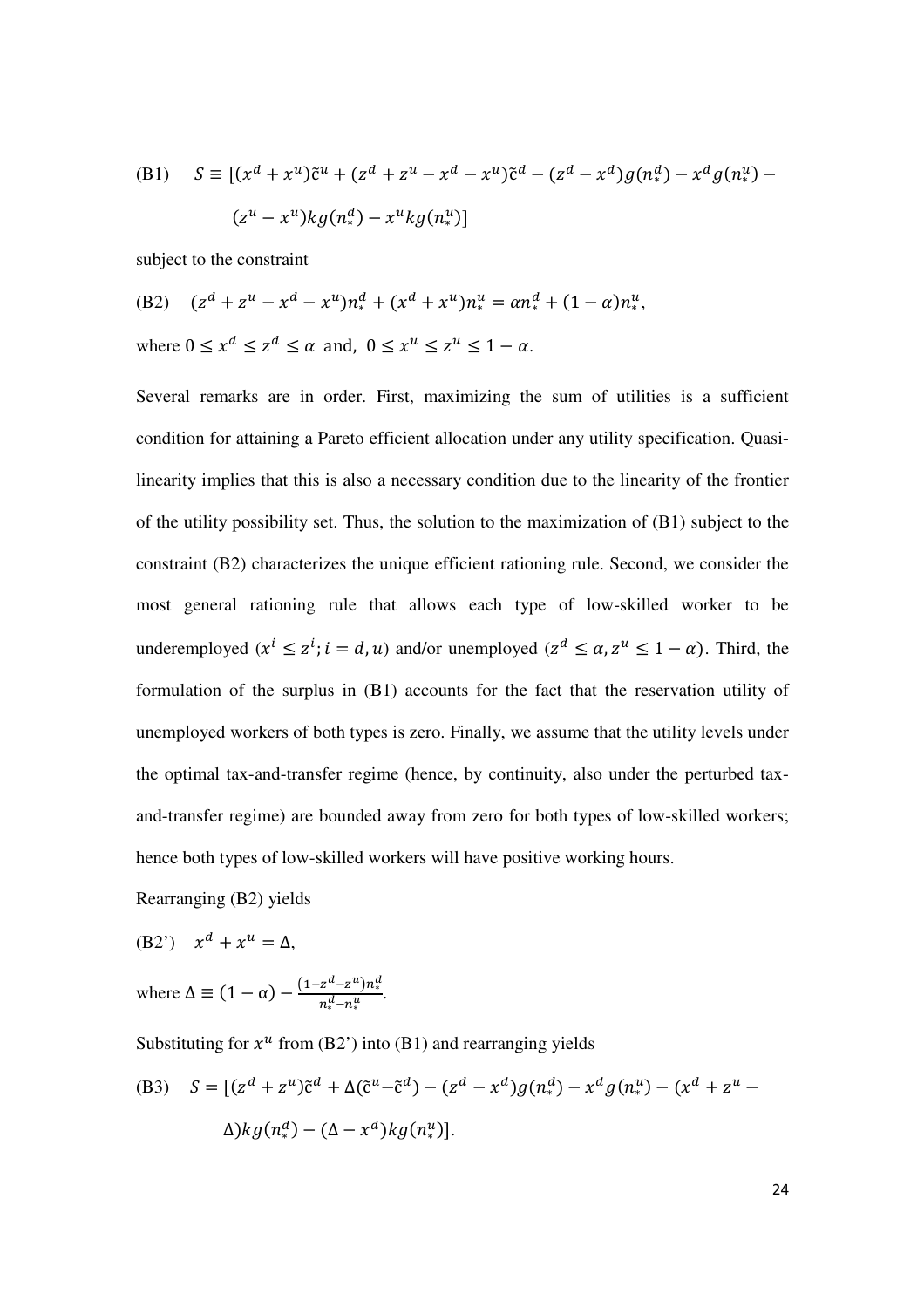Differentiating (B3) with respect to  $x^d$  and rearranging yields

(B4) 
$$
\frac{\partial S}{\partial x^d} = -(k-1)[g(n_*^d) - g(n_*^u)] < 0,
$$

where the inequality follows since  $n_*^d > n_*^u$ , g is increasing, and  $k > 1$ . We conclude that  $x^d = 0$  and, by virtue of (B2'), that  $x^u = \Delta$ .

Differentiating (B3) with respect to  $z^d$  upon rearrangement yields

(B5) 
$$
\frac{\partial S}{\partial z^d} = \frac{\{n_*^d(k-1)g(n_*^d) + n_*^d[\tilde{c}^u - kg(n_*^u)] - n_*^u[\tilde{c}^d - g(n_*^d)]\}}{(n_*^d - n_*^u)}.
$$

As  $n_*^d > n_*^u$  and  $k > 1$ , it follows by substituting  $n_*^u$  for  $n_*^d$  in the first term of the numerator of right-hand-side expression of (B5) that

(B6) 
$$
\frac{\partial S}{\partial z^d} > \frac{\left\{n_*^u(k-1)g\left(n_*^d\right)+n_*^d\left[\tilde{c}^u - kg\left(n_*^u\right)\right]-n_*^u\left[\tilde{c}^d - g\left(n_*^d\right)\right]\right\}}{\left(n_*^d - n_*^u\right)},
$$

which, after rearrangement, yields

$$
(B6') \quad \frac{\partial S}{\partial z^d} > \frac{\{n_*^d [\tilde{c}^u - kg(n_*^u)] - n_*^u [\tilde{c}^d - kg(n_*^d)]\}}{(n_*^d - n_*^u)}.
$$

As  $n_*^d > n_*^u$ , for  $\frac{\partial S}{\partial z^d} > 0$  it suffices to show that the numerator of the right-hand-side of (B6') is positive; that is

(B7) 
$$
n_*^d \left[\tilde{c}^u - k g(n_*^u)\right] - n_*^u \left[\tilde{c}^d - k g(n_*^d)\right] > 0.
$$

By virtue of the binding incentive-compatibility constraint  $IC^{ud}$ , under the optimal unperturbed tax-and-transfer regime

(B8) 
$$
\lim_{\varepsilon \to 0} [\tilde{c}^d - k g(n^d_*)] = \lim_{\delta \to 0} [\tilde{c}^u - k g(n^u_*)] \equiv B > 0,
$$

where the inequality sign follows from our assumption that the utilities derived under the optimal tax-and-transfer regime are positive. Therefore,

(B9) 
$$
\lim_{\varepsilon \to 0, \delta \to 0} n_*^d [\tilde{c}^u - k g(n_*^u)] - n_*^u [\tilde{c}^d - k g(n_*^d)] = B(n_*^d - n_*^u) > 0,
$$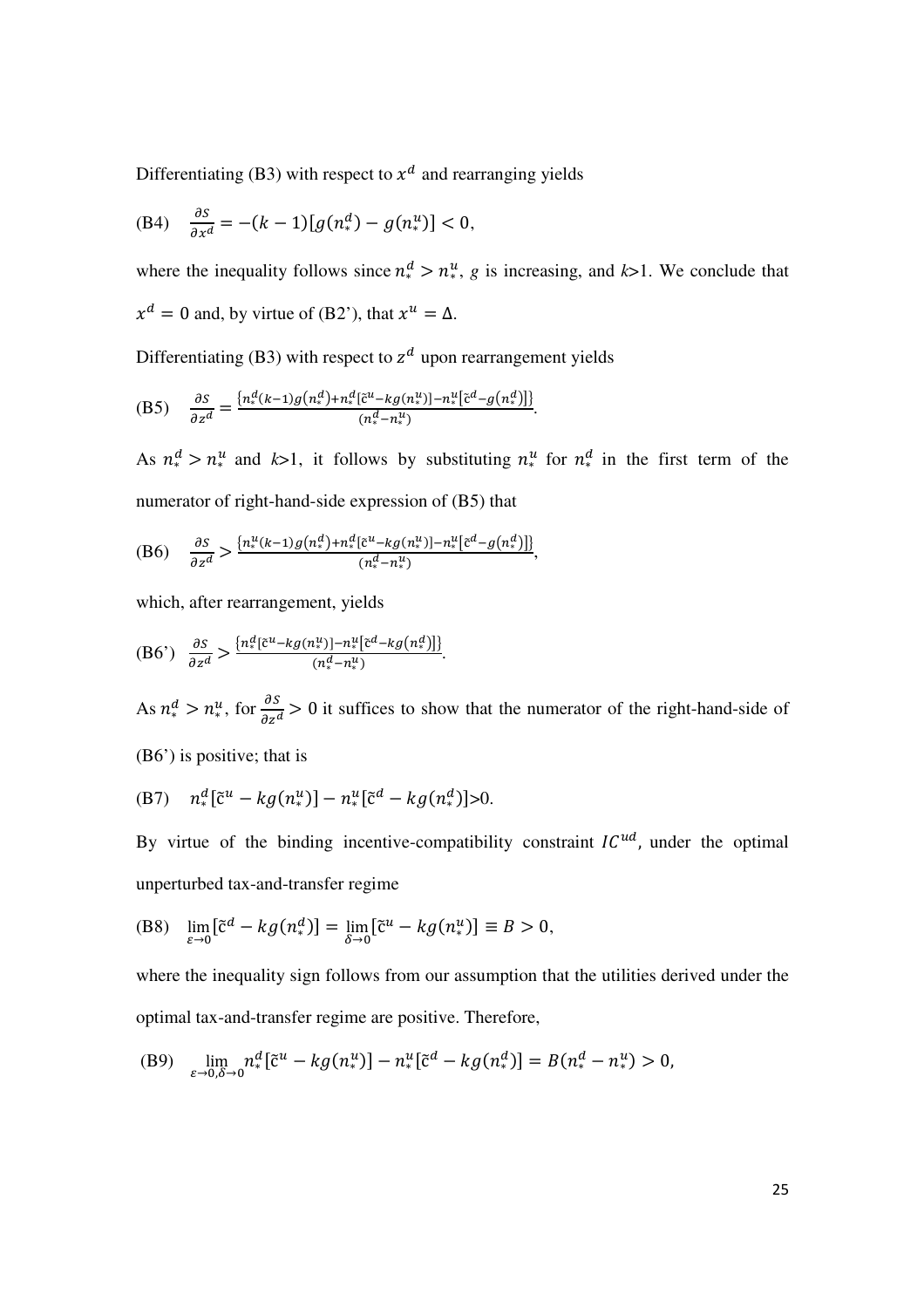where the inequality sign follows from (B8) and  $n_*^d > n_*^u$ . Thus, by continuity considerations, for sufficiently small  $\varepsilon$  and  $\delta$ , the inequality (B7) holds. We thus conclude that  $\frac{\partial S}{\partial z^d} > 0$ . Hence,  $z^d = \alpha$ .

Differentiating (B3) with respect to  $z^u$  upon rearrangement yields

(B10) 
$$
\frac{\partial S}{\partial z^u} = \frac{\{n_*^d [\tilde{c}^u - kg(n_*^u)] - n_*^u [\tilde{c}^d - kg(n_*^d)]\}}{(n_*^d - n_*^u)}.
$$

Noting that the expression on the right-hand-side of (B10) is identical to the expression on the right-hand-side of (B6'), by repeating the arguments used to establish the positive sign of  $\frac{\partial S}{\partial z^d}$ , it follows that  $\frac{\partial S}{\partial z^u}$ >0. Hence,  $z^u = 1 - \alpha$ .

We conclude that under efficient rationing none of the low-skilled workers are forced into unemployment. Moreover, the entire incidence of underemployment falls on the undeserving poor who are unable to mimic the deserving poor. The suggested perturbation therefore yields an increase in social welfare. This completes the proof.

#### **Proof of Proposition 3**

We let  $\beta = 0$ . Our argument will extend to the case of sufficiently small values of  $\beta$  by continuity considerations. Consider the following relaxed optimization program. The government seeks to maximize social welfare subject to: (i) the revenue constraint, (ii) the incentive-compatibility constraint  $IC^{hd}$ , and (iii) the participation constraint associated with the undeserving poor, according to which their utility weakly exceeds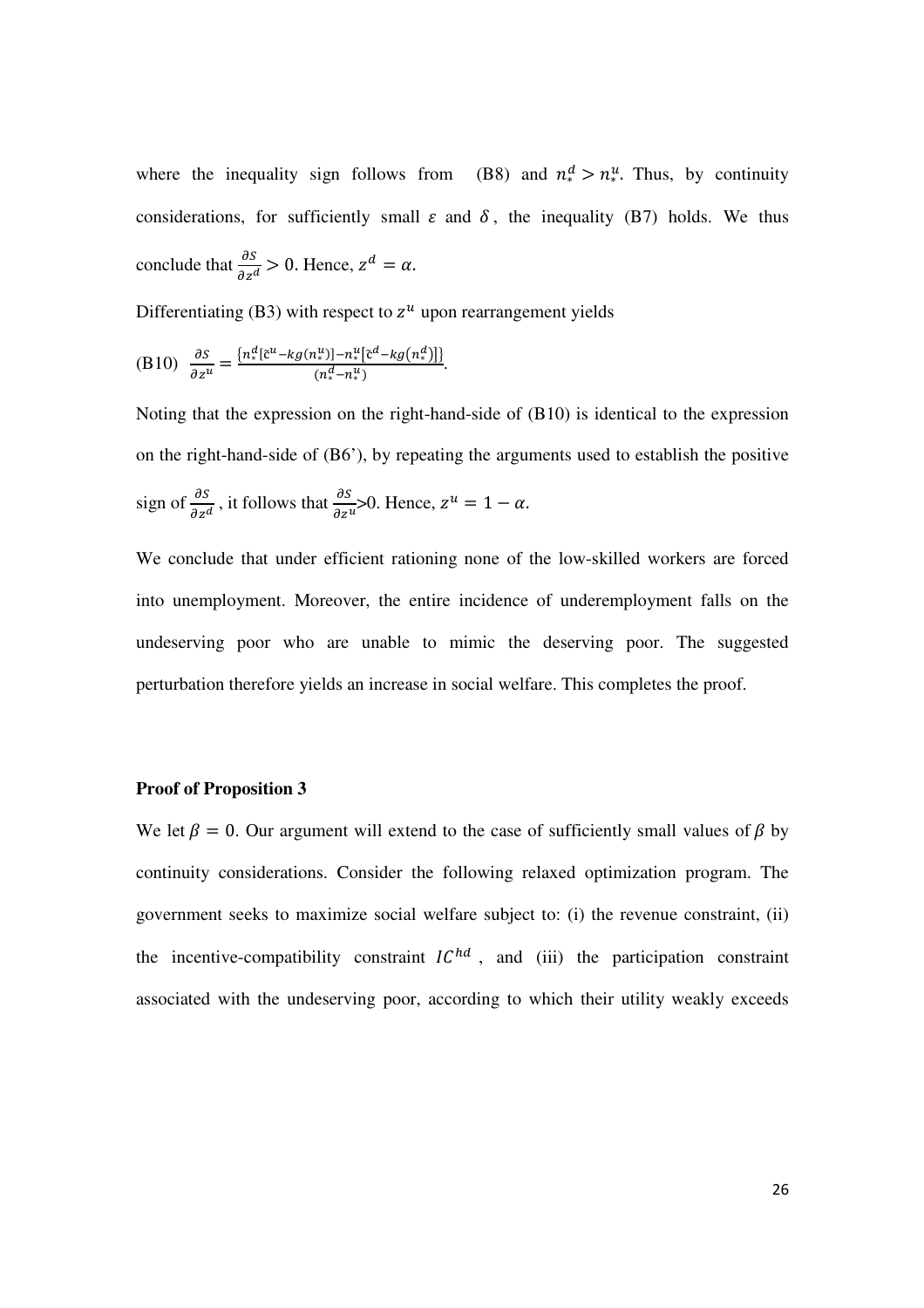their reservation utility (which is zero).<sup>14</sup> The Lagrangean associated with the relaxed government problem is

(B11) 
$$
L \equiv max_{(c^i, n^i); i=u,d,h} V[c^h - g(n^u)] + \alpha V[c^d - g(n^d)] + \lambda [F(N^l, N^h) - c^h - \alpha c^d - (1 - \alpha)c^u] + \mu [c^h - g(n^h) - c^d + g\left(\frac{n^d w^l}{w^h}\right)] + \eta [c^u - kg(n^u)],
$$

where  $\lambda$ ,  $\mu$ , and  $\eta$  are the Lagrange multipliers associated with the revenue constraint, the incentive-compatibility constraint  $IC^{hd}$ , and the participation constraint for the undeserving poor.

The structure of the proof will be as follows. We first characterize the optimal solution to the relaxed program and show that the marginal tax rate levied on the deserving poor is positive. We then show that the allocation associated with the optimal solution to the relaxed program can be implemented by a tax-and-transfer system supplemented by a binding minimum wage. For convenience, the proof will be arranged as a set of claims.

**Claim 1:** In the optimal solution to the relaxed program the revenue constraint is binding. **Proof:** Suppose by way of contradiction that the revenue constraint is slack. The resulting fiscal surplus can then be rebated as a uniform lump-sum transfer without affecting any of the constraints. We thus obtain a contradiction to the presumed optimality.

**Claim 2:** In the optimal solution to the relaxed program the participation constraint is binding.

**Proof:** Suppose by way of contradiction that the participation constraint is slack. Then one can slightly reduce the consumption level of the undeserving poor, hereby violating neither the participation constraint nor the incentive-compatibility constraint  $IC^{hd}$ , and create a fiscal surplus. We thus obtain a contradiction to optimality by virtue of claim 1.

 $\overline{a}$ 

 $14$  In the proof of proposition 2 we assumed that with no minimum wage the participation constraint was non-binding.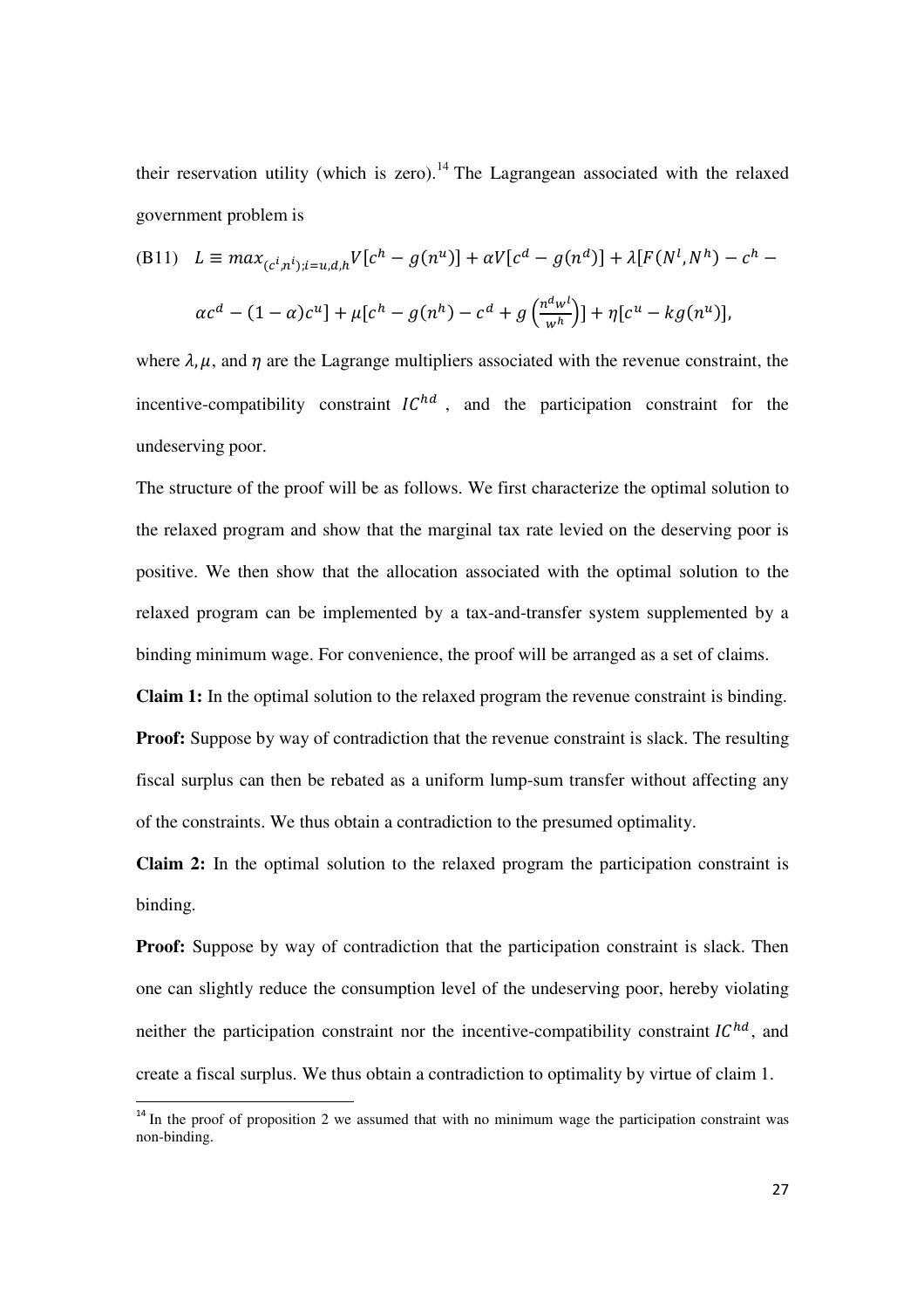**Claim 3:** In the optimal solution to the relaxed program the incentive-compatibility constraint  $IC^{hd}$  is binding.

**Proof:** Suppose by contradiction that  $IC^{hd}$  is slack and consider the following small perturbation to the presumed optimal solution:

$$
\tilde{\mathbf{c}}^h = \mathbf{c}^h - \mathbf{\varepsilon},
$$

$$
\tilde{\mathbf{c}}^d = \mathbf{c}^d + \varepsilon/\alpha,
$$

where  $\epsilon > 0$ .

By continuity considerations,  $IC^{hd}$  remains slack. By construction of the perturbation neither the revenue constraint nor the participation constraint is violated. Invoking a firstorder approximation, the total effect of the suggested perturbation on welfare is given by  $\Delta W \simeq \varepsilon (V'[c^d - g(n^d)] - V'[c^h - g(n^u)]) > 0$ , where the inequality sign follows from the strict concavity of *V* and the fact that  $c^h - g(n^h) > c^d - g\left(\frac{n^d w^h}{w^h}\right)$  $\left(\frac{w}{w^h}\right) > c^d - g(n^d),$ where the first inequality follows from the slack  $IC^{hd}$  constraint and the second inequality from  $w^h$ > $w^l$  and  $g' > 0$ . We thus obtain the desired contradiction.

**Claim 4:** The welfare level associated with the optimal solution to the relaxed government problem provides an upper bound for the welfare level associated with the extended government problem that takes into account all incentive-compatibility constraints and allows for the use of minimum wage.

**Proof:** The solution for the extended government problem has to satisfy the revenue constraint, the undeserving poor' participation constraint, and the incentive-compatibility constraint  $IC^{hd}$ .

Although setting a binding minimum wage may serve to mitigate some of the additional incentive-compatibility constraints that are not considered explicitly in the relaxed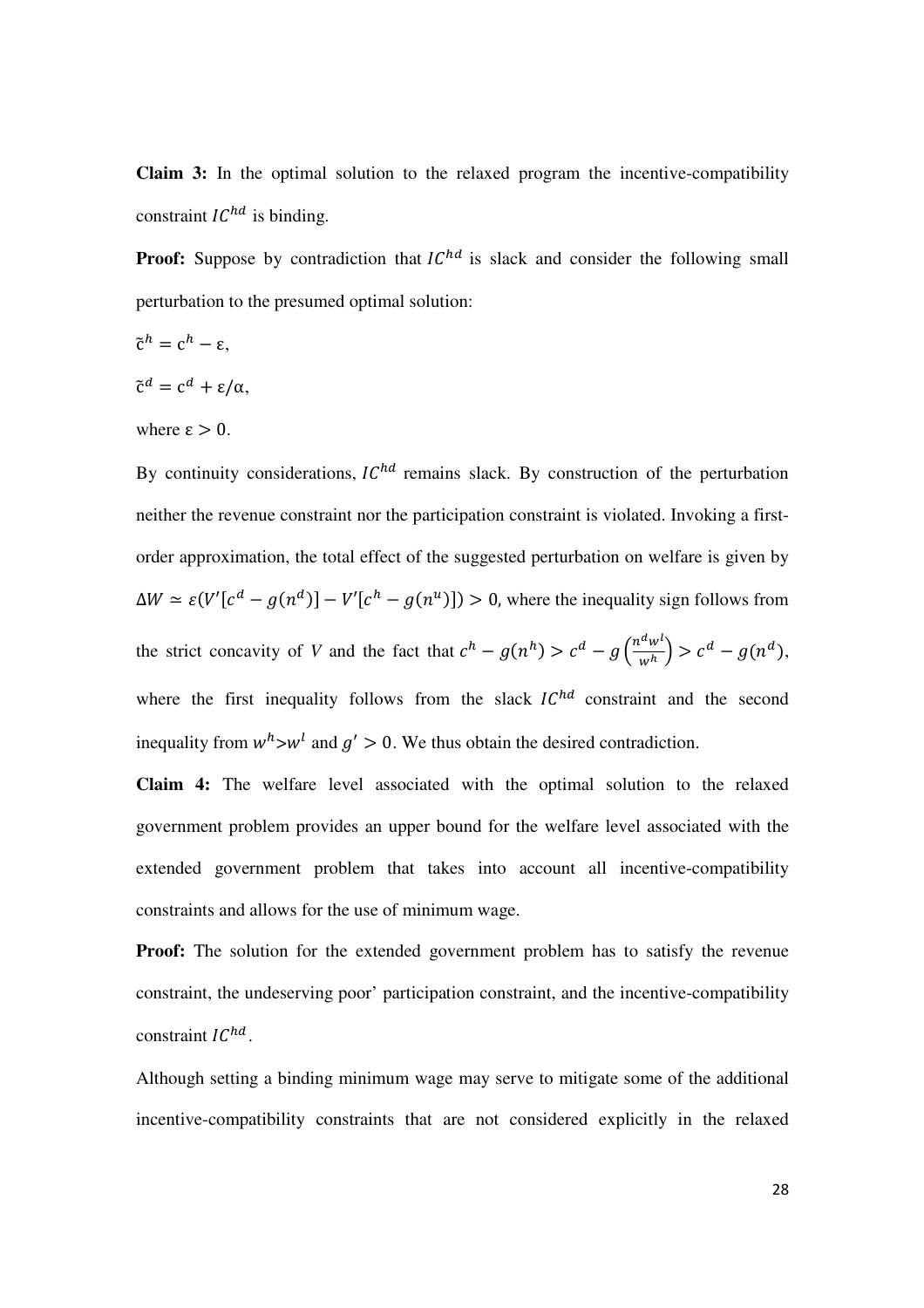problem (as already demonstrated in proposition 2), a minimum wage cannot serve to mitigate the high-skilled workers' binding incentive-compatibility constraint [as already shown by Allen (1987)], nor can it mitigate the binding revenue and participation constraints. Thus, the relaxed problem is properly nested into the extended problem. This concludes the proof.

**Claim 5:** In the optimal solution to the relaxed government problem the marginal tax rate levied on the deserving poor is positive.

**Proof:** The first-order conditions with respect to  $n^d$  and  $c^d$  for the Lagrangean given in  $(B11)$  are

(B12) 
$$
\frac{\partial L}{\partial n^d} = -\alpha V' [c^d - g(n^d)] g'(n^d) + \lambda w^l \alpha
$$

$$
+ \mu g' \left(\frac{n^d w^l}{w^h}\right) \left[\frac{w^l}{w^h} + n^d \left(\frac{\frac{\partial w^l}{\partial n^d} w^h - \frac{\partial w^h}{\partial n^d} w^l}{w^{h^2}}\right)\right] = 0,
$$
  
(B13) 
$$
\frac{\partial L}{\partial c^d} = \alpha V' [c^d - g(n^d)] - \alpha \lambda - \mu = 0.
$$

Substituting for  $\alpha V'[c^d - g(n^d)]$  from (B13) into (B12) and rearranging yields (B14)  $\lambda \alpha [w^l - g'(n^d)]$  $\mathbf{r}$  $\frac{\partial w^l}{\partial u^h}$   $\frac{\partial w^h}{\partial u^h}$ 

$$
=\mu\left[\left[g'(n^d)-g'\left(\frac{n^dw^l}{w^h}\right)\frac{w^l}{w^h}\right]-g'\left(\frac{n^dw^l}{w^h}\right)n^d\left(\frac{\frac{\partial w^v}{\partial n^d}w^h-\frac{\partial w^v}{\partial n^d}w^l}{w^h^2}\right)\right]>0,
$$

where the inequality sign follows from  $g'' > 0$ ,  $w^h > w^l$ ,  $\frac{\partial w^l}{\partial n^d} < 0$  by virtue of the diminishing marginal productivity, and  $\frac{\partial w^h}{\partial n^d} > 0$  by virtue of the constant returns-to-scale assumption (see footnote 13).

The marginal tax rate on the deserving poor is given by

(B15) 
$$
MTR^d \equiv 1 - \frac{g'(n^d)}{w^l} > 0,
$$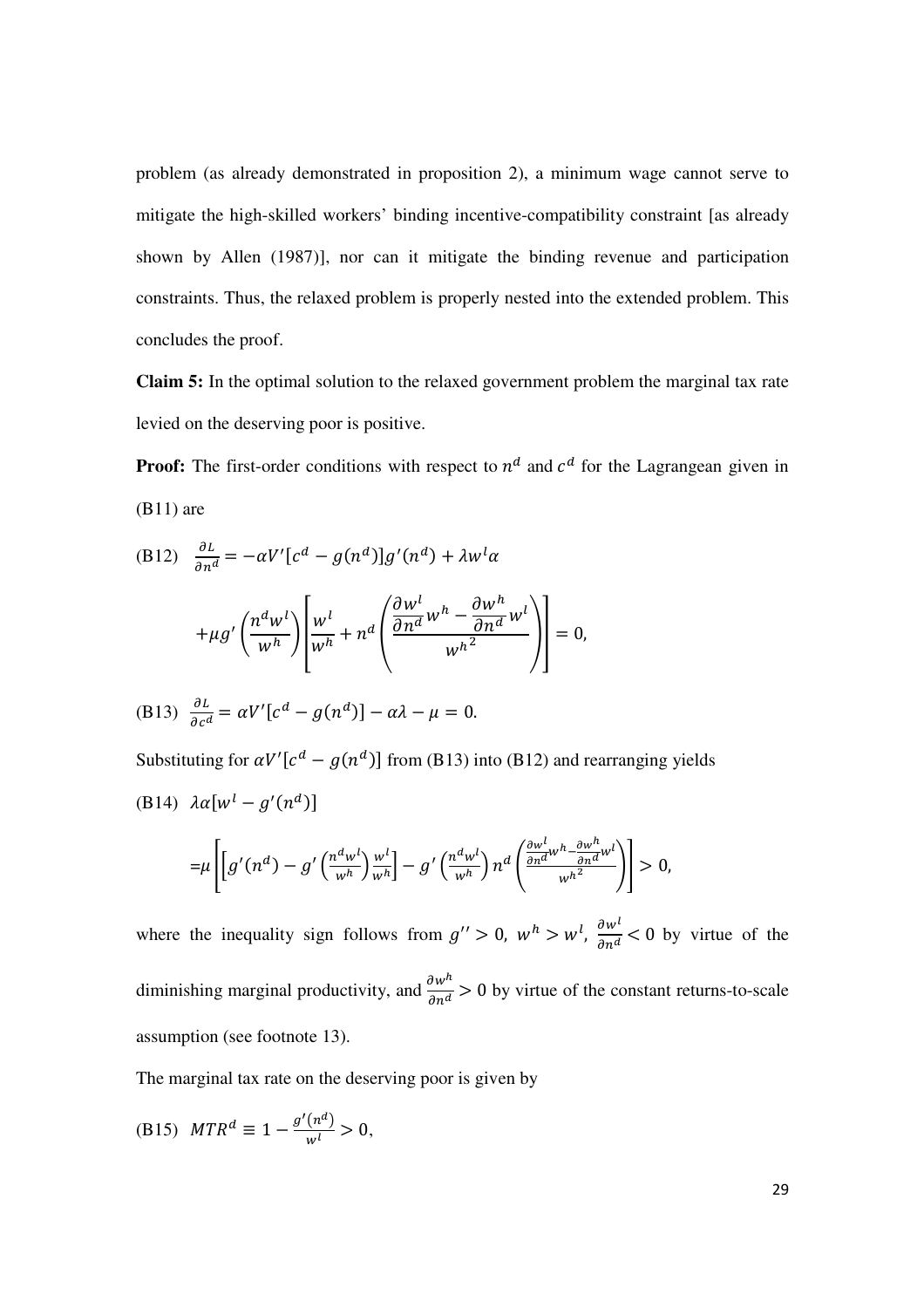where the inequality sign follows since  $g'(n^d) < w^l$  by virtue of (B14).

This concludes the proof.

**Claim 6:** In the optimal solution to the relaxed government problem the marginal tax rate on the undeserving poor is zero.

**Proof:** The first-order conditions with respect to  $n^u$  and  $c^u$  for the Lagrangean given in  $(B11)$  are

(B16) 
$$
\frac{\partial L}{\partial n^u} = \lambda w^l (1 - \alpha) - \eta k g'(n^u) = 0,
$$

(B17) 
$$
\frac{\partial L}{\partial c^u} = -\lambda(1-\alpha) + \eta = 0.
$$

Substituting for  $\lambda(1 - \alpha)$  from (B17) into (B16) and rearranging yield

$$
(B18) \quad w^l = kg'(n^u).
$$

It follows that the marginal tax rate on the undeserving poor is given by

(B19) 
$$
MTR^u \equiv 1 - \frac{kg'(n^u)}{w^l} = 0.
$$

This concludes the proof.

**Claim 7:** In the optimal solution to the relaxed government problem the marginal tax rate on the high-skilled workers is negative.<sup>15</sup>

**Proof:** Formulating the first-order conditions with respect to  $n^h$  and  $c^h$  for the Lagrangean given in (B11) yields, respectively:

(B20) 
$$
\frac{\partial L}{\partial n^h} = -V'[c^h - g(n^h)]g'(n^h) + \lambda w^h
$$

$$
-\mu \left[ g'(n^u) - g'\left(\frac{n^d w^l}{w^h}\right) n^d \left(\frac{\frac{\partial w^l}{\partial n^h} w^h - \frac{\partial w^h}{\partial n^h} w^l}{w^h^2}\right) \right] = 0,
$$
  
(B21) 
$$
\frac{\partial L}{\partial c^h} = V'[c^h - g(n^h)] - \lambda + \mu = 0.
$$

 $\overline{a}$ 

<sup>&</sup>lt;sup>15</sup> This result was first shown by Stiglitz (1982).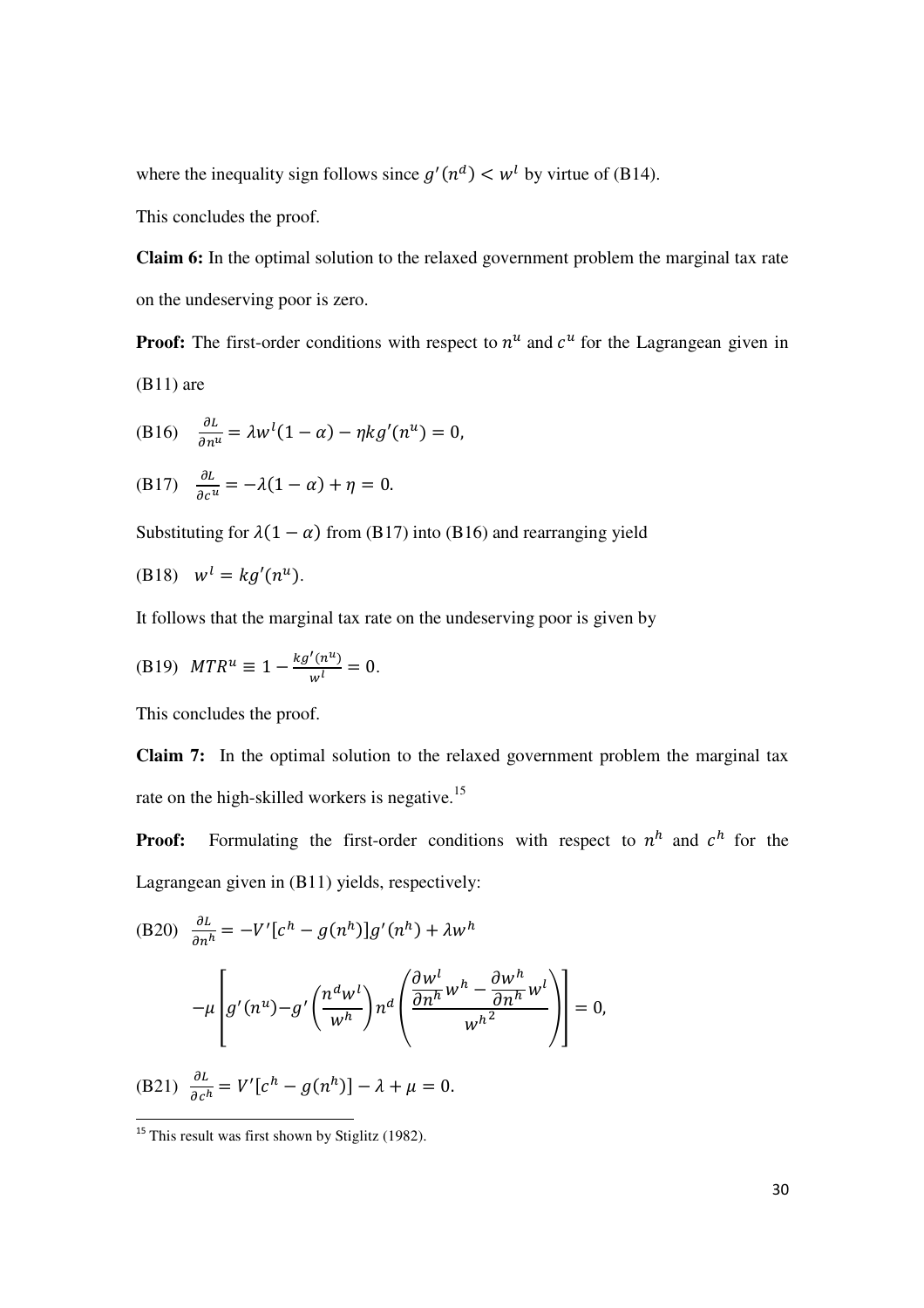Substituting for  $V'[c^h - g(n^h)]$  from (B21) into (B20) and rearranging yields

(B22) 
$$
\lambda [w^h - g'(n^h)] = -\mu g' \left(\frac{n^d w^l}{w^h}\right) n^d \left(\frac{\frac{\partial w^l}{\partial n^h} w^h - \frac{\partial w^h}{\partial n^h} w^l}{w^h}\right) < 0,
$$

where the inequality sign follows since  $g' > 0$ ,  $\frac{\partial w^n}{\partial n^n} < 0$  by virtue of the diminishing marginal productivity property, and  $\frac{\partial w^l}{\partial n^h} > 0$  by virtue of the constant returns-to-scale assumption (see footnote 13).

The marginal tax rate levied on high-skilled workers is

(B23) 
$$
MTR^{h} \equiv 1 - \frac{g'(n^{h})}{w^{h}} < 0,
$$

where the inequality sign follows since  $g'(n^h) > w^h$  by virtue of (B22).

This concludes the proof.

**Claim 8:** In the optimal solution to the relaxed program the incentive-compatibility constraint  $IC^{dh}$  is slack.

**Proof:** Suppose by way of contradiction that  $IC^{dh}$  is non-slack. Formally,

(B24) 
$$
c^d - g(n^d) \leq c^h - g\left(\frac{n^h w^h}{w^l}\right).
$$

By virtue of claim 3,  $IC^{hd}$  is binding. Namely,

$$
(B25) \ c^h - g(n^h) = c^d - g\left(\frac{n^d w^l}{w^h}\right).
$$

Subtracting (B24) from (B25) yields

(B26) 
$$
g\left(\frac{n^h w^h}{w^l}\right) - g(n^h) \le g(n^d) - g\left(\frac{n^d w^l}{w^h}\right)
$$
  
 $\Leftrightarrow H\left(\frac{n^h w^h}{w^l}\right) \le H(n^d),$ 

where  $H(n) \equiv g(n) - g(\frac{nw^l}{w^h})$ . Differentiation of *H* with respect to *n* yields

(B27) 
$$
H' = g'(n) - g'\left(\frac{n w^l}{w^h}\right) \frac{w^l}{w^h} > 0,
$$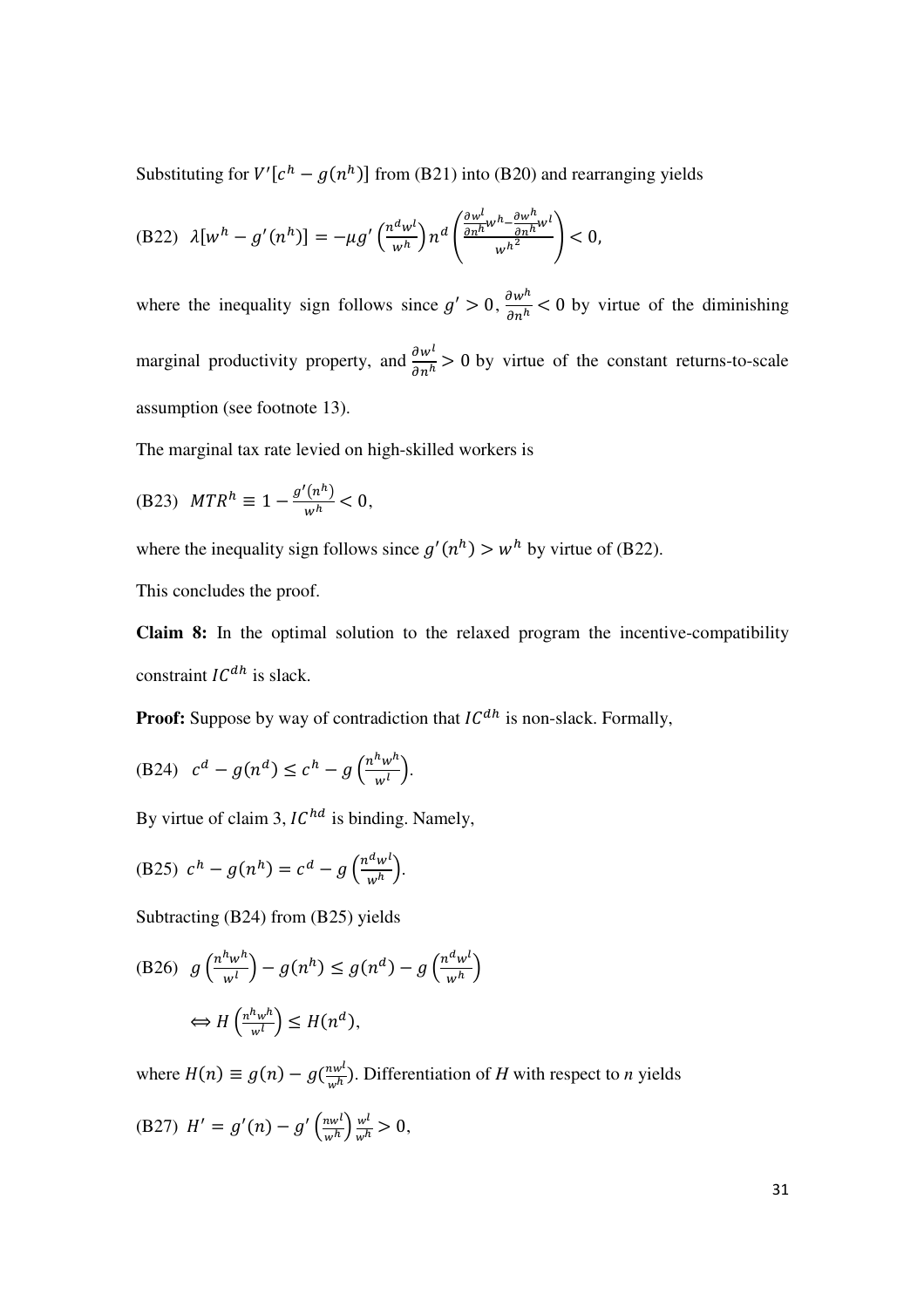where the inequality follows from the strict convexity of *g* and the fact that  $w<sup>h</sup> > w<sup>l</sup>$ . It follows from (B26) that  $n^h w^h/w^l \leq n^d$ , which implies that  $n^h \leq n^d$ .

By virtue of (B15) and (B23) it follows that  $g'(n^d) < w^l < w^h < g'(n^h)$ , which implies that  $n^h > n^d$  by virtue of the strict convexity of *g*. We therefore obtain the desired contradiction.

**Claim 9:** If z is sufficiently small, in the optimal solution to the relaxed program the incentive-compatibility constraint  $IC^{du}$  is slack.

**Proof:** Let  $(\hat{c}^i, \hat{n}^i)$ ;  $i = u, d, h$  denote the laissez-faire allocation. Denote by  $\hat{w}^i$  and  $\hat{w}^h$ the wage rates associated with the low-skilled and high-skilled workers, respectively, under the *laissez-faire* allocation. We first prove that the utility level associated with the deserving poor's bundle in the optimal solution to the relaxed program weakly exceeds his laissez-faire level of utility. We will consider the limiting case where  $z \to 0$ , in which  $V' \rightarrow 1$ . Substituting for *V'* into (B13) and (B21) implies

- (B28)  $\alpha \lambda + \mu \rightarrow \alpha$ ,
- (B29)  $\lambda \mu \rightarrow 1$ .

Adding (B28) and (B29) implies that  $\lambda \to 1$  and  $\mu \to 0$ . Substituting into (B14) and (B22) and employing (B18) implies that

(B30) 
$$
\lim_{z \to 0} n^i = \hat{n}^i
$$
;  $i = u, d, h$ ; and  $\lim_{z \to 0} w^i = \hat{w}^i$ ;  $i = l, h$ .

Suppose by way of contradiction that

(B31) 
$$
\lim_{z \to 0} [c^d - g(n^d)] < \hat{c}^d - g(\hat{n}^d)
$$
.

By construction, the welfare level associated with the optimal solution to the relaxed program weakly exceeds that associated with the laissez-faire allocation. Recalling that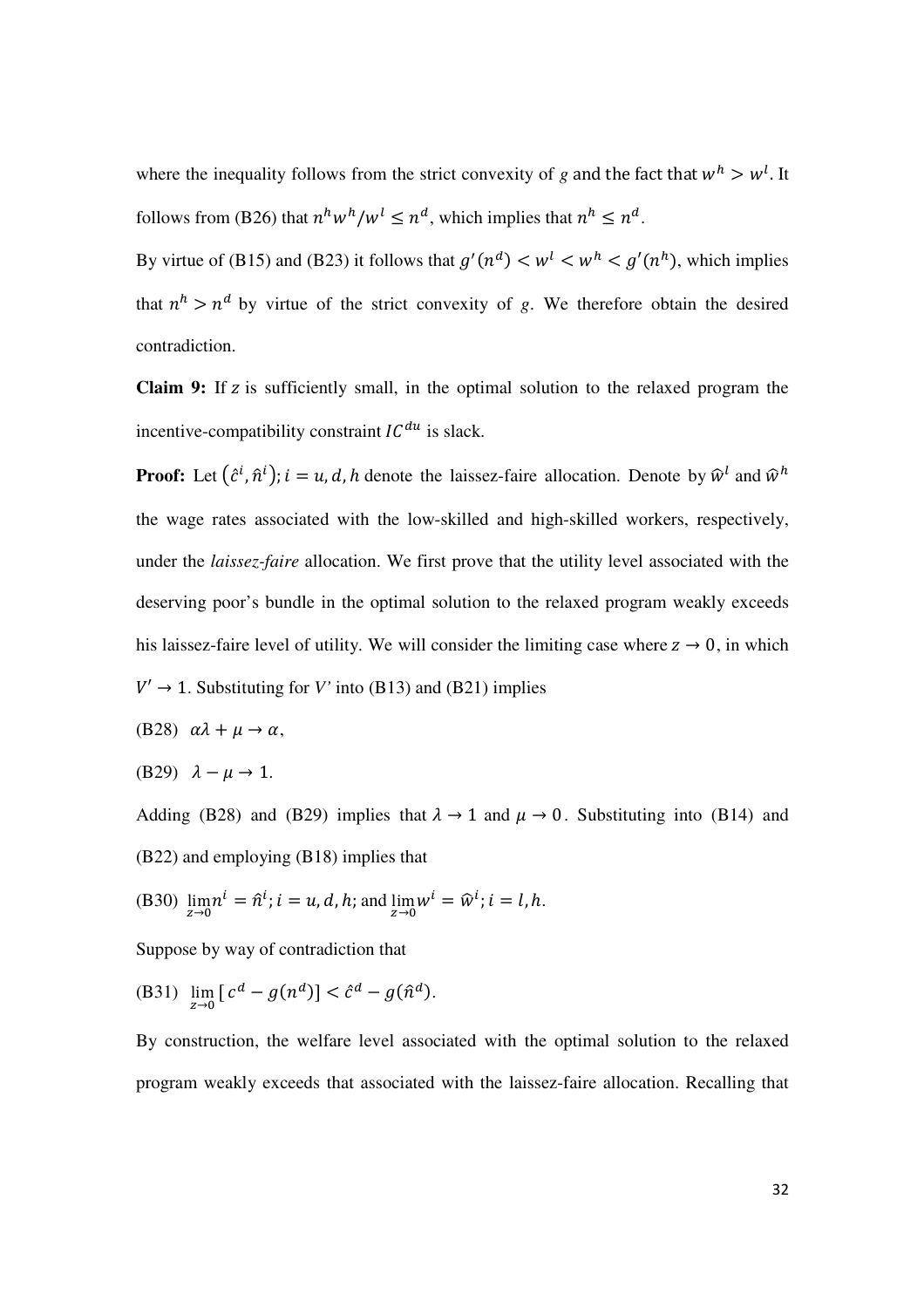the weight assigned to the undeserving poor in the social welfare function is zero, it follows by virtue of (B31) that

(B32) 
$$
\lim_{z \to 0} [c^h - g(n^h)] > \hat{c}^h - g(\hat{n}^h).
$$

By virtue of (B30) and (B31) it follows that

(B33) 
$$
\lim_{z \to 0} [c^d - g\left(\frac{n^d w^l}{w^h}\right)] < \hat{c}^d - g\left(\frac{\hat{n}^d \hat{w}^l}{\hat{w}^h}\right).
$$

By the strict convexity of *g*, it follows that under the laissez-faire regime the high-skilled workers strictly prefer their bundle to the bundle associated with the deserving poor. Formally,

(B34) 
$$
\hat{c}^h - g(\hat{n}^h) > \hat{c}^d - g\left(\frac{\hat{n}^d\hat{\omega}^l}{\hat{w}^h}\right).
$$

Combining 
$$
(B32)-(B34)
$$
 yields

(B35) 
$$
\lim_{z \to 0} [c^h - g(n^h)] > \lim_{z \to 0} [c^d - g\left(\frac{n^d w^l}{w^h}\right)].
$$

The inequality condition in (B35) implies that  $IC^{hd}$  is slack which contradicts claim 3.

We therefore obtain a contradiction to (B31) implying that

(B36) 
$$
\lim_{z \to 0} \left[ c^d - g(n^d) \right] \ge \hat{c}^d - g(\hat{n}^d).
$$

By the strict convexity of *g*, it follows that under the laissez-faire regime the deserving poor strictly prefer their bundle to the bundle associated with the undeserving poor. Formally,

$$
(B37) \quad \hat{c}^d - g(\hat{n}^d) > \hat{c}^u - g(\hat{n}^u).
$$

By virtue of claim 2 and the fact that  $g(0)=0$  the participation constraint associated with the undeserving poor is binding and they receive their reservation utility given by zero:

(B38) 
$$
\lim_{z \to 0} [c^u - kg(n^u)] = 0 < \hat{c}^u - kg(\hat{n}^u),
$$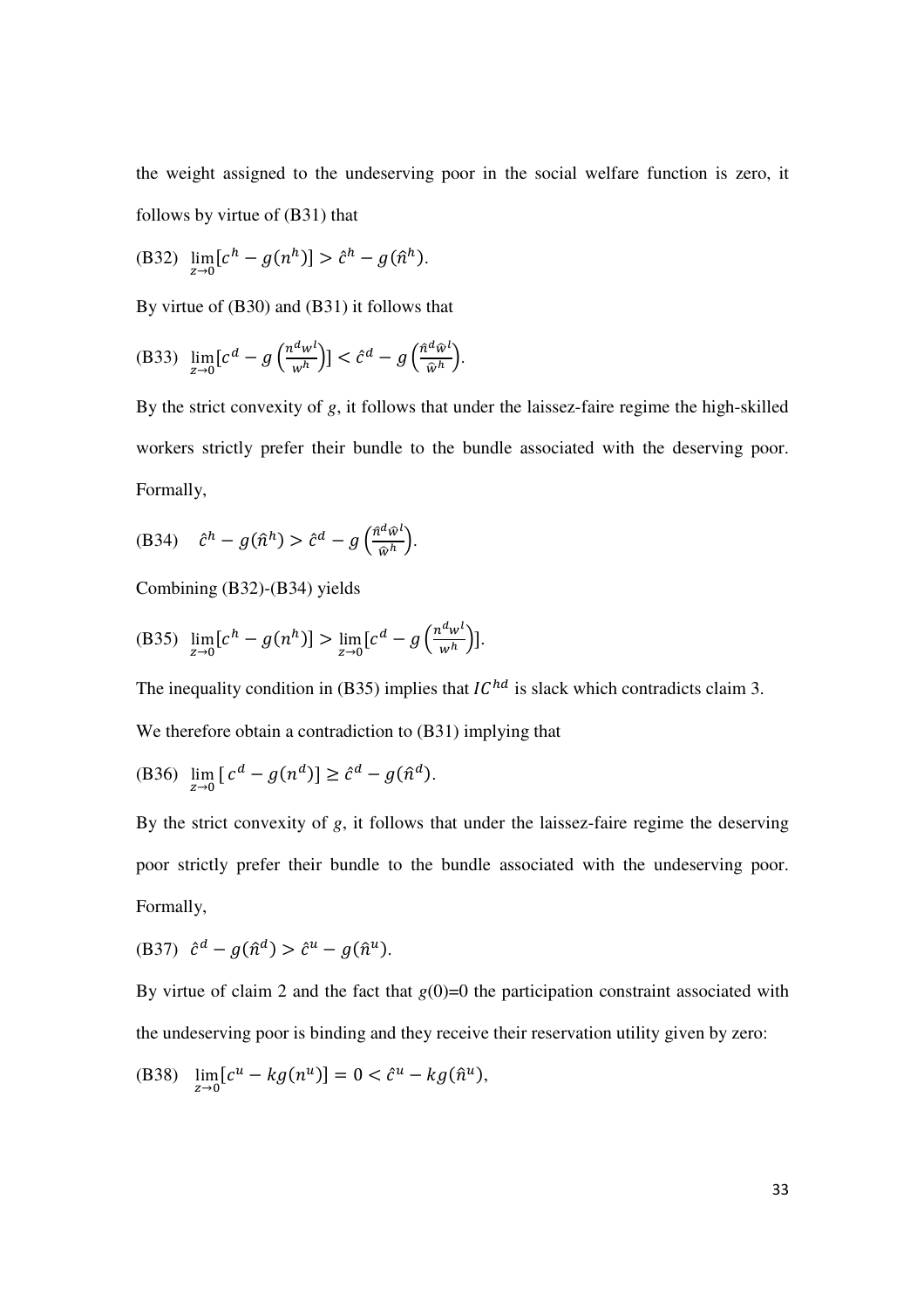where the inequality sign follows from the fact that  $\lim_{n\to 0} g'(n) = 0$ , implying that the undeserving poor' utility associated with their laissez-faire allocation is bounded away from zero.

By virtue of (B30) and (B38) it follows that

(B39) 
$$
\lim_{z \to 0} [c^u - g(n^u)] < \hat{c}^u - g(\hat{n}^u).
$$

Combining the inequality conditions given in (B36), (B37), and (B39) implies that

(B40) 
$$
\lim_{z \to 0} [c^d - g(n^d)] > \lim_{z \to 0} [c^u - g(n^u)].
$$

Thus,  $IC^{du}$  is slack, which completes the proof.

**Claim 10:** If z is sufficiently small, the optimal solution to the relaxed program has  $n^d > n^u$ .

**Proof:** Consider the limiting case where  $z \rightarrow 0$ . The claim follows immediately from (B30), noting that by virtue of the convexity of *g* and the fact that *k*>1, the deserving poor will work more than the undeserving poor under the laissez-faire allocation.

**Claim 11:** If z is sufficiently small, in the optimal solution to the relaxed program the incentive-compatibility constraint  $IC^{hu}$  is slack.

**Proof:** Consider the case where z is sufficiently close to zero and suppose by way of contradiction that

(B41) 
$$
c^h - g(n^h) \leq c^u - g\left(\frac{n^u w^l}{w^h}\right).
$$

By virtue of claim 3, the incentive-compatibility constraint  $IC^{hd}$  is binding, hence

(B42) 
$$
c^h - g(n^h) = c^d - g\left(\frac{n^d w^l}{w^h}\right).
$$

Moreover, by virtue of claim 9 the incentive-compatibility constraint  $IC^{du}$  is slack; hence (B43)  $c^d - g(n^d) > c^u - g(n^u)$ .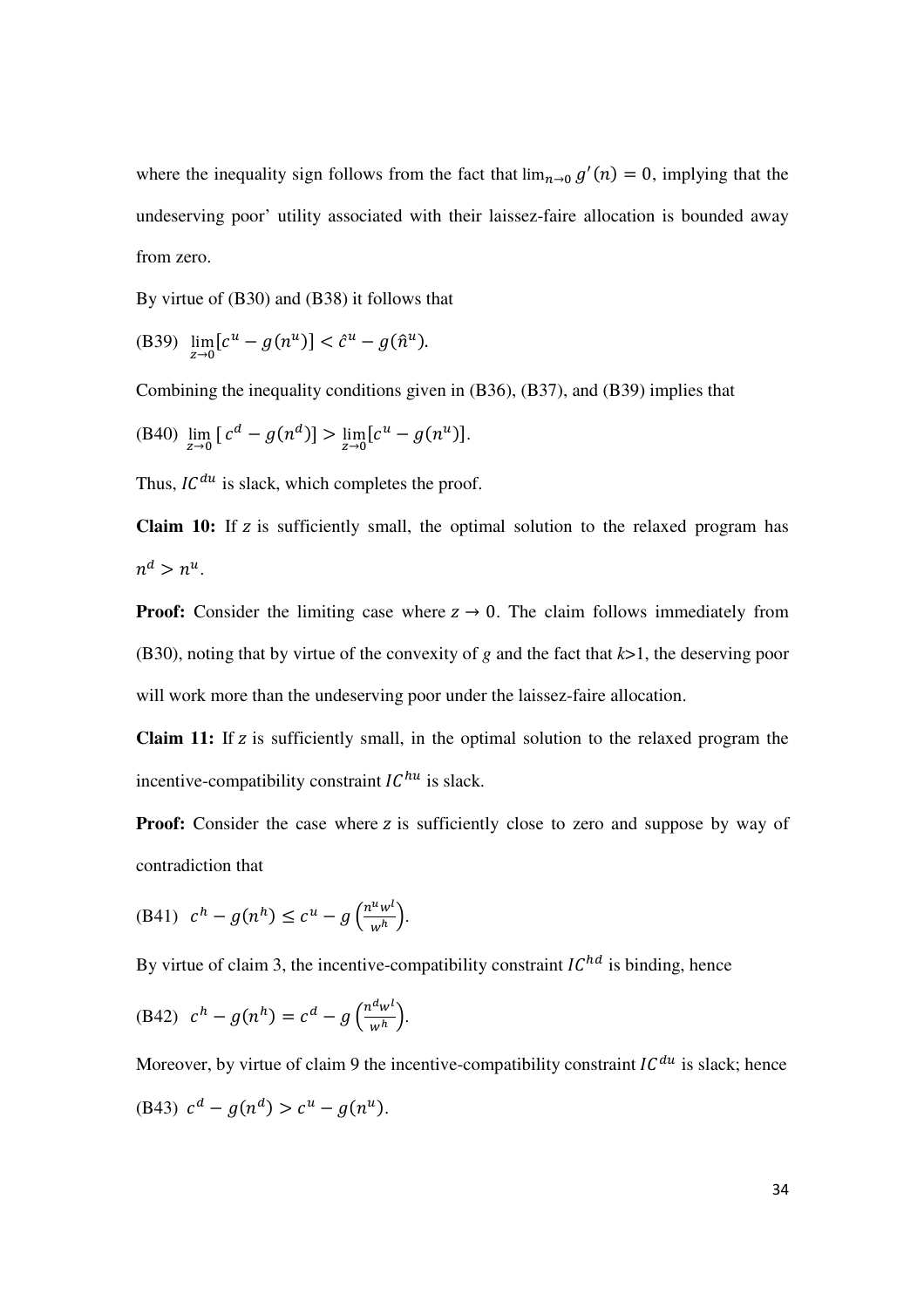Substituting for  $c^h - g(n^h)$  from (B42) into (B41) yields

(B44) 
$$
c^d - g\left(\frac{n^dw^l}{w^h}\right) \leq c^u - g\left(\frac{n^uw^l}{w^h}\right).
$$

Subtracting (B43) from (B44) yields upon rearrangement

(B45) 
$$
g(n^d) - g\left(\frac{n^d w^l}{w^h}\right) < g(n^u) - g\left(\frac{n^u w^l}{w^h}\right) \Leftrightarrow H(n^d) < H(n^u),
$$

where  $H(n) \equiv g(n) - g(\frac{nw^l}{w^h})$  and  $H' > 0$  by virtue of (B27).

Thus, (B45) implies that  $n^u > n^d$ . However, this contradicts claim 10.

**Claim 12:** If z is sufficiently small, in the optimal solution to the relaxed program the incentive-compatibility constraint  $IC^{ud}$  is violated.

**Proof:** We first show that in the optimal solution to the relaxed program the undeserving poor strictly prefer the bundle associated with the deserving poor to that associated with high-skilled workers. Suppose, hence, by way of contradiction the following:

$$
(B46) \ c^d - kg(n^d) \le c^h - kg\left(\frac{n^h w^h}{w^l}\right).
$$

By virtue of claim 8,  $IC^{dh}$  is slack; hence

(B47) 
$$
c^d - g(n^d) > c^h - g\left(\frac{n^h w^h}{w^l}\right)
$$
.

Subtracting (B46) from (B47) and rearranging yield

(B48) 
$$
(k-1)\left[g(n^d) - g\left(\frac{n^h w^h}{w^l}\right)\right] > 0.
$$

Since  $k>1$ ,  $g' > 0$ , and  $w<sup>h</sup> > w<sup>l</sup>$ , condition (B48) implies that  $n<sup>d</sup> > n<sup>h</sup>$ . However, by virtue of claims 5 and 7,  $n^h > n^d$ . Hence, we obtain a contradiction. It follows that

(B49) 
$$
c^d - k g(n^d) > c^h - k g\left(\frac{n^h w^h}{w^l}\right).
$$

Let the welfare associated with the relaxed program, the extended program with no minimum wage, and the extended program with a binding minimum wage be denoted by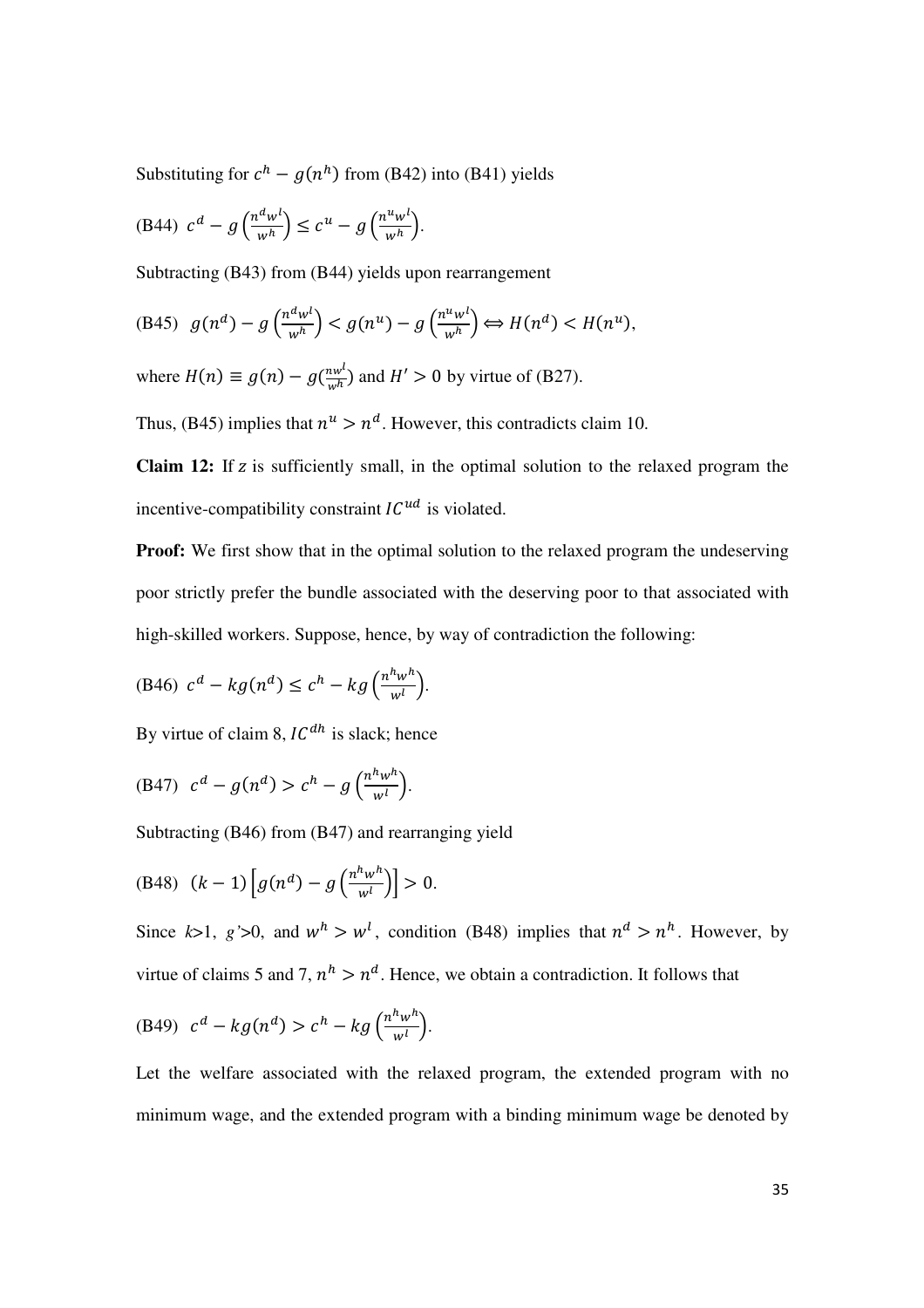$W^{relax}$ ,  $W^{tax\_only}$ ,  $W^{tax\_min}$ . Suppose now, by way of contradiction, that  $IC^{ud}$  is not violated, namely

(B50)  $c^u - k g(n^u) \ge c^d - k g(n^d)$ .

Combining (B49) and (B50) implies that  $IC<sup>uh</sup>$  is slack. Thus, by virtue of claims 8, 9, and 11, the relaxed program violates none of the incentive-compatibility constraints of the extended program. Thus, the optimal solution to the relaxed program is a feasible solution for the extended program without a minimum wage. This implies that

(B51)  $W^{tax\_only} \geq W^{relax}.$ 

By virtue of proposition 2, supplementing the optimal tax-and-transfer system with a binding minimum wage is welfare enhancing. Thus,

$$
(B52) W^{tax\_min} > W^{tax\_only}.
$$

Combining (B51) and (B52) implies that

(B53)  $W^{tax\_min} > W^{relax}.$ 

However, by virtue of claim 4, the welfare associated with the optimal solution to the relaxed program constitutes an upper bound for the welfare level associated with the optimal extended program where the minimum wage is an available supplementary tool to the tax-and-transfer system. It follows that

(B54)  $W^{relax} \geq W^{tax\_min}$ .

Comparing (B53) and (B54) yields the desired contradiction. This completes the proof.

**Claim 13:** If z is sufficiently small, the optimal solution to the relaxed program can be implemented by a tax-and-transfer system supplemented by a binding minimum wage.

**Proof:** Let the triplet  $(c_*^l, n_*^l)$ , where *i*= *h*, *d*, *u*, denote the optimal solution to the relaxed program. By virtue of claims 8, 9, and 11 and by construction of the optimal solution to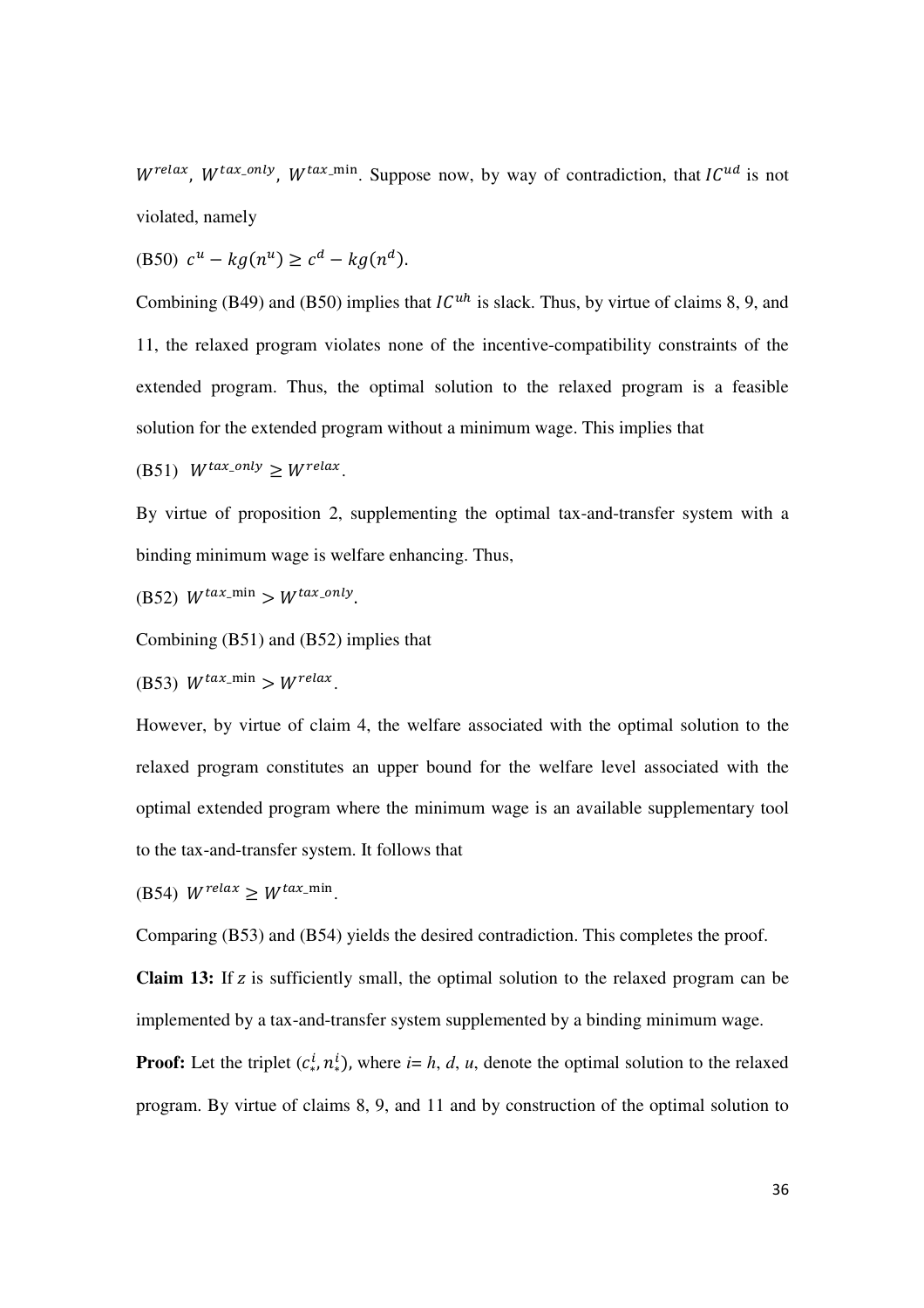the relaxed program, the allocation satisfies the revenue constraint, the undeserving poor' participation constraint, and the four incentive-compatibility constraints  $IC^{du}$ ,  $IC^{dh}$ ,  $IC^{hu}$ , and  $IC^{hd}$ . However, by virtue of claim 12, the undeserving poor strictly prefer the bundle associated with the deserving poor to any other bundle. Hence, the resulting allocation is not incentive compatible.

Suppose that the government sets a minimum wage equal to the low-skilled workers' marginal product associated with the optimal solution to the relaxed program. Formally, let  $\overline{w} = \partial F(\alpha n^d_* + (1 - \alpha) n^u_*, n^h_*) / \partial N^l$  denote the minimum wage. The introduction of the minimum wage results in involuntary underemployment. To see this, notice that both the deserving and the undeserving poor are willing to work  $n_*^d$  hours since, by claims 8, 9 and 12, both types strictly prefer the bundle  $(c_*^d, n_*^d)$  to any other bundle. This implies that the total labor supply of the low-skilled workers is given by  $n_*^d$ . However, the total labor demand for low-skilled workers is given by  $\alpha n_*^d + (1 - \alpha) n_*^u < n_*^d$ , where the inequality sign follows from claim 10.

As demonstrated in proposition 2, efficient rationing implies that the entire incidence of involuntary underemployment will fall on the undeserving poor. That is, the undeserving poor will become underemployed and only work  $n^u_*$  hours, whereas the deserving poor will continue to work  $n_*^d$  hours. Thus, the introduction of the binding minimum wage renders it infeasible for the undeserving poor to mimic the deserving poor. We conclude that the optimal solution to the relaxed program can be implemented with a tax-andtransfer system supplemented with a binding minimum wage. This concludes the proof.

**Claim 14:** The optimal marginal tax rate levied on the deserving poor in the optimal extended program with a minimum wage is strictly positive.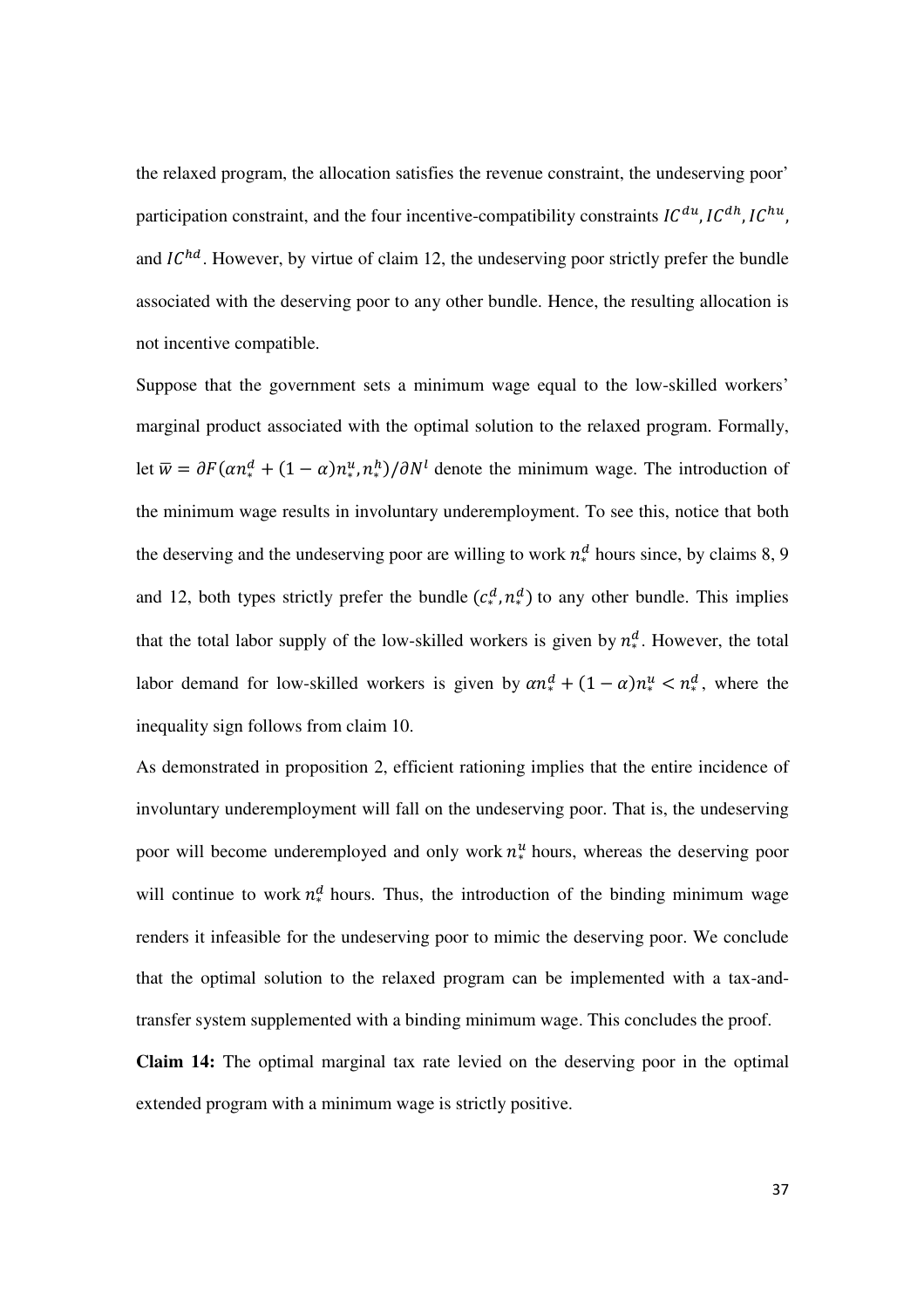**Proof:** First, by claim 13, the optimal solution to the relaxed program is a feasible solution for the extended program with a minimum wage. Thus,

(B55)  $W^{tax\_min} \geq W^{relax}.$ 

However, by claim 4, the welfare associated with the optimal solution to the relaxed program constitutes an upper bound for the welfare associated with the optimal extended program when a minimum wage is an available supplementary tool to the tax-andtransfer system. It follows that

(B56)  $W^{relax} \geq W^{tax\_min}$ .

Combining (B55) and (B56) implies that  $W^{tax\_min} = W^{relax}$ . Hence, the optimal extended program with a minimum wage coincides with the optimal relaxed program. The proof is then established by recalling claim 5, which states that with the optimal relaxed program the marginal tax rate for the deserving poor is positive. This completes the proof.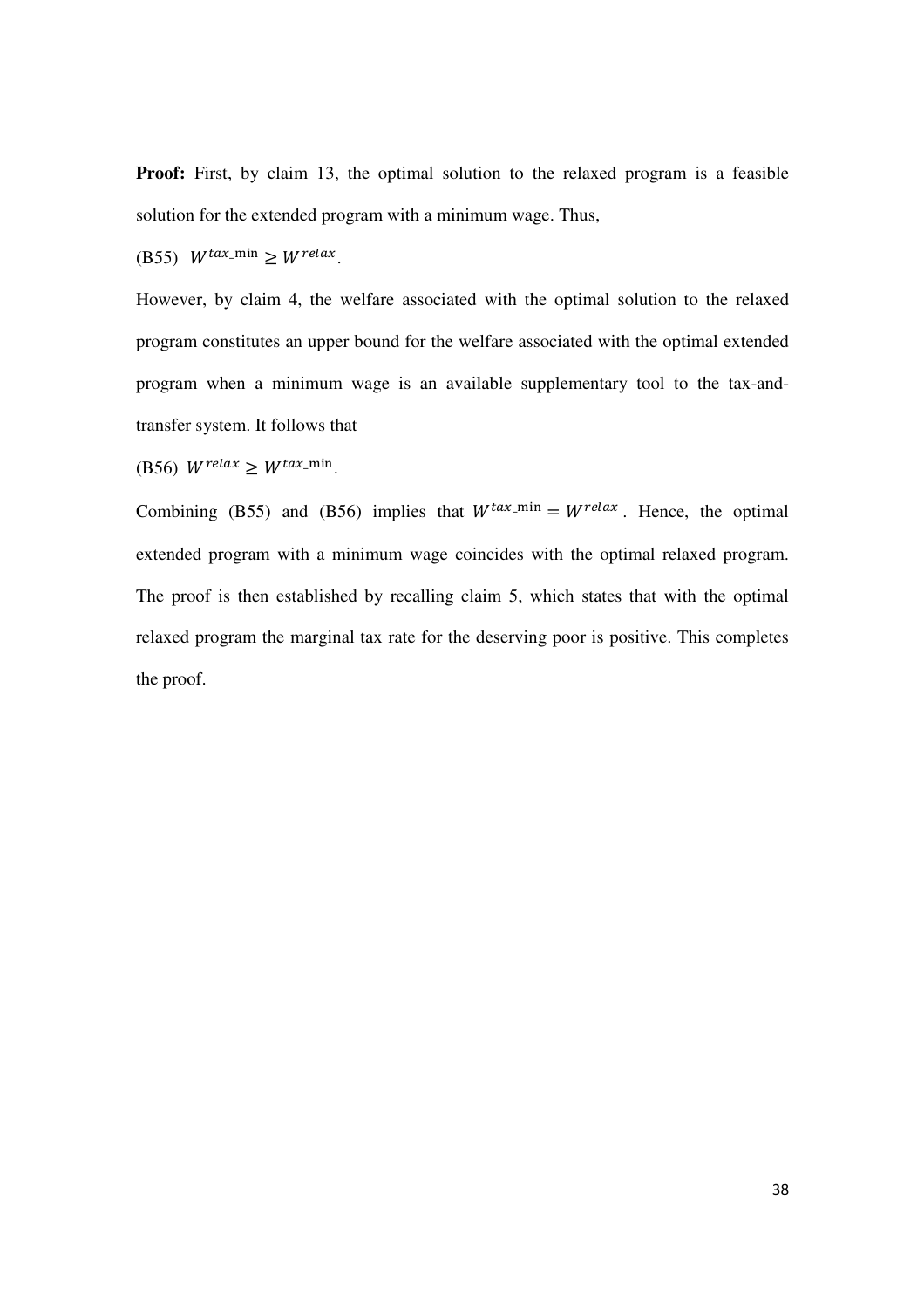#### **References**

Allen, S. (1987) "Taxes, Redistribution, and the Minimum Wage: A Theoretical Analysis," Quarterly Journal of Economics, 102, 477-490.

Besley, T. and Coate, S. (1992) "Workfare versus Welfare Incentive-compatibility Arguments for Work Requirements in Poverty-Alleviation Programs," American Economic Review, 82, 249-261.

---- (1995) "The Design of Income Maintenance Programs," Review of Economic Studies, 62, 187-221.

Blumkin, T., Margalioth, Y. and Sadka, E. (in press) "Welfare Stigma Re-examined," Journal of Public Economic Theory.

Blumkin, T. and Sadka, E. (2005) "Income Taxation and Wage Policy: An Application to Minimum Wage," International Tax and Public Finance, 12, 713-722.

Boadway, R. and Cuff, K. (2001) "A Minimum Wage Can Be Welfare-Improving and Employment-Enhancing," European Economic Review, 45, 553–576.

Cahuc, P. and Laroque, G. (2014) "Optimal Taxation and Monopsonistic Labor Market: Does Monopsony Justify the Minimum Wage?" Journal of Public Economic Theory, 16, 259-273

Cahuc, P., Zylberberg, A. and Saint-Martin, A. (2001) "The Consequences of the Minimum Wage when Other Wages are Bargained Over," European Economic Review, 45, 337–352.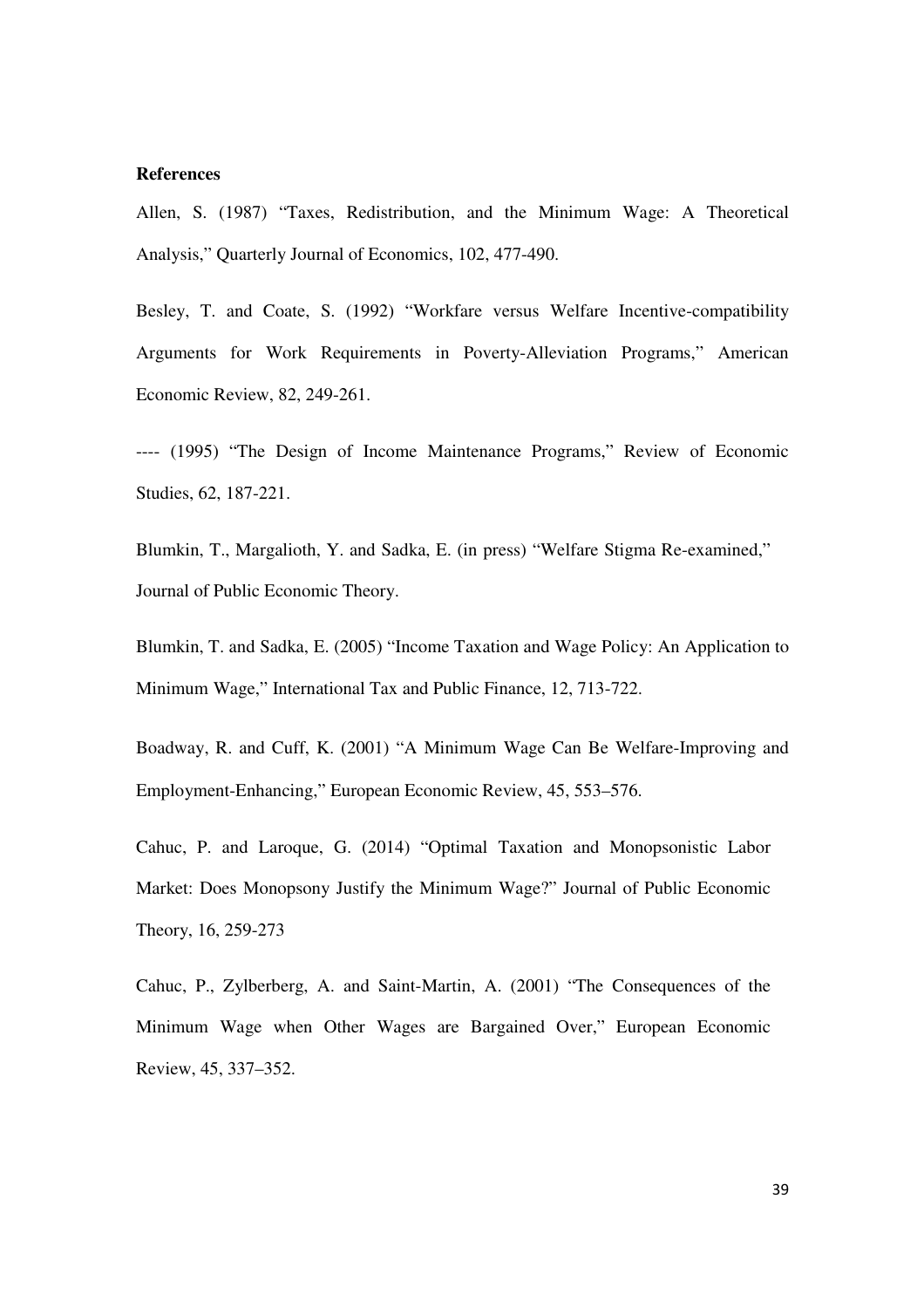Cuff, K. (2000) "Optimality of Workfare with Heterogeneous Preferences," Canadian Journal of Economics, 33, 149-174.

Danziger, E. and Danziger, L. (in press) "A Pareto-Improving Minimum Wage," Economica.

Farkas, S. and Robinson, J. (1996) "The Values We Live By: What Americans Want from Welfare Reform," New York: Public Agenda.

Flinn, C. (2006) "Minimum Wage Effects on Labor Market Outcomes under Search, Bargaining, and Endogenous Contact Rates," Econometrica, 74, 1013–1062.

Fong, C. (2001) "Social Preferences, Self-Interest, and the Demand for Redistribution," Journal of Public Economics, 82, 225–246.

Gallop Organization (1998) "Haves and Have-Nots: Perceptions of Fairness and Opportunity."

Gilens, M. (1999) "Why Americans Hate Welfare," University of Chicago Press.

Guesnerie, R. and Roberts, K. (1987) "Minimum Wage Legislation as a Second Best Policy," European Economic Review, 31, 490–498.

Heclo, H. (1986) "The Political Foundations of Antipoverty Policy," in S. Danziger and D. Weinberg (eds.) Fighting Poverty: What Works and What Doesn't, Harvard University Press.

Hungerbühler, M. and Lehmann, E. (2009) "On the Optimality of a Minimum Wage: New Insights from Optimal Tax Theory," Journal of Public Economics, 93, 464–481.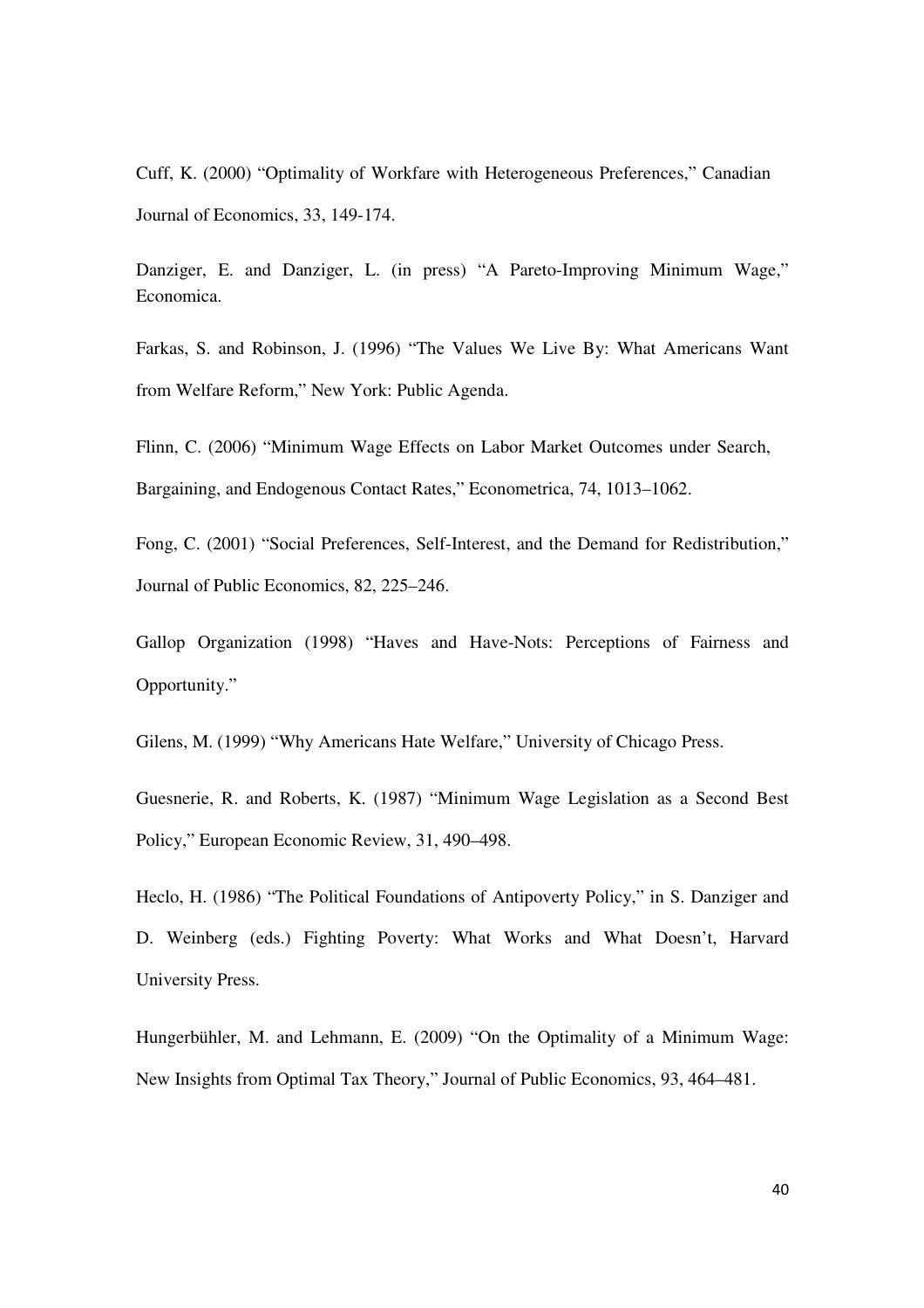Jones, S. (1987) "Minimum Wage Legislation in a Dual Labor Market," European Economic Review, 33, 1229–1246.

Kanbur, R., Keen, M. and Tuomala, M. (1994) "Optimal Non-linear Income Taxation for the Alleviation of Poverty", European Economic Review, 38, 1613-1632.

Lang, K. (1987) "Pareto Improving Minimum Wage Laws," Economic Inquiry, 25, 145– 158.

Lee, D. and Saez, E. (2012) "Optimal Minimum Wage Policy in Competitive Labor Markets," Journal of Public Economics, 96, 739-749.

Luttmer, E. (2007) "Does the Minimum Wage Cause Inefficient Rationing?" The B.E. Journal of Economic Analysis and Policy, 7 (Contributions), Article 49.

Manning, A. (2003) "Monopsony in Motion: Imperfect Competition in Labor Markets," Princeton University Press, New Jersey.

Miller, D. (1999) "Principles of Social Justice," Harvard University Press.

Mirrlees, J. (1971) "An Exploration in the Theory of Optimum Income Taxation," Review of Economic Studies, 38, 175-208.

Neumark, D. and Wascher, W. (2007) "Minimum Wages and Employment," Foundations and Trends in Microeconomics, 3, 1–182.

Rebitzer, J. and Taylor, L. (1995) "The Consequences of Minimum Wage Laws: Some New Theoretical Ideas," Journal of Public Economics, 56, 245–255.